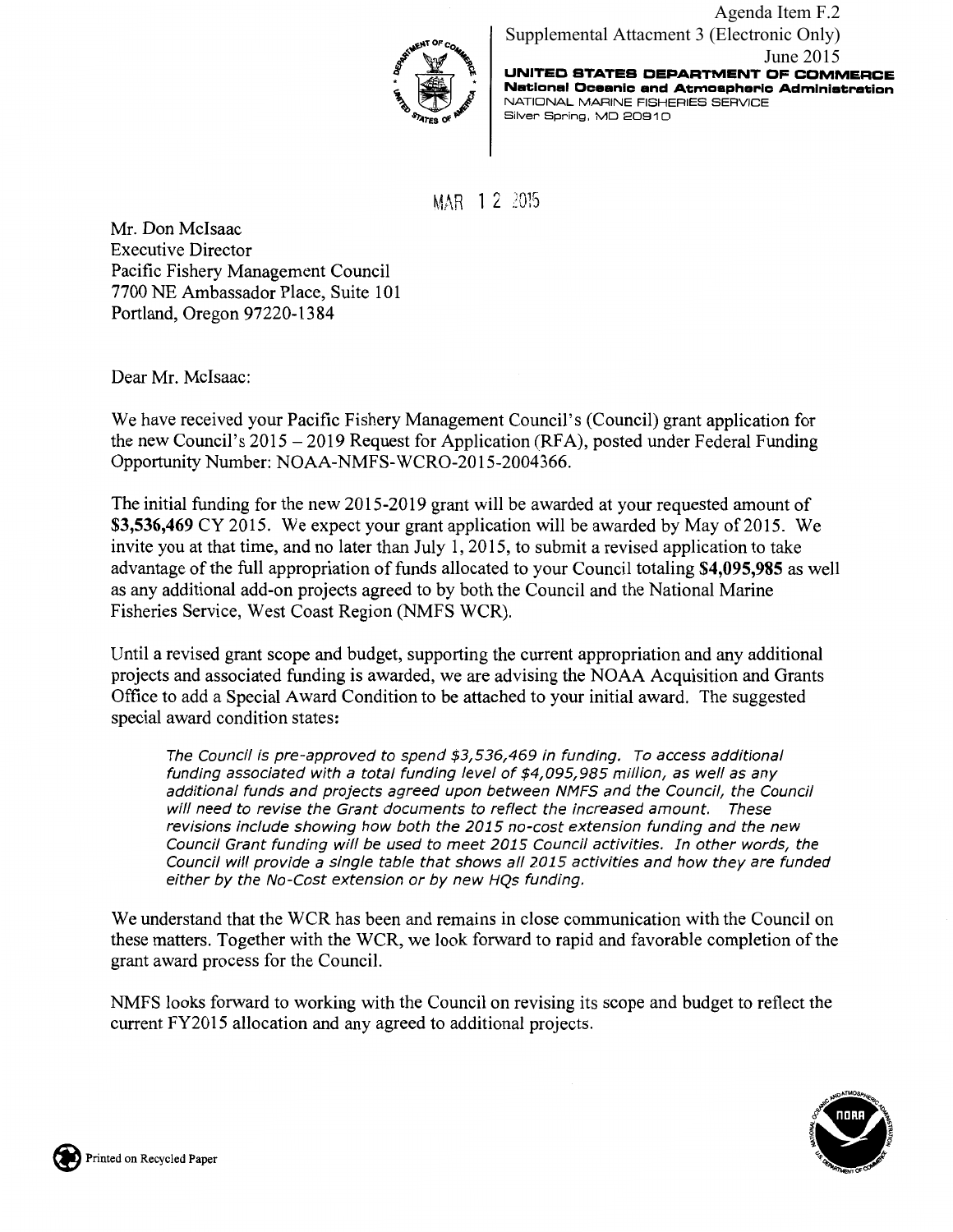Please contact Dan Namur, at 301-427-8730 if you have any questions.

Tex ∠ rian K<sup>P</sup>awlak

 $\epsilon$ 

Director, NMFS Office of Management and Budget

Cc: Paul Doremus Alan Risenhoover Barry Thom Nicolle Hill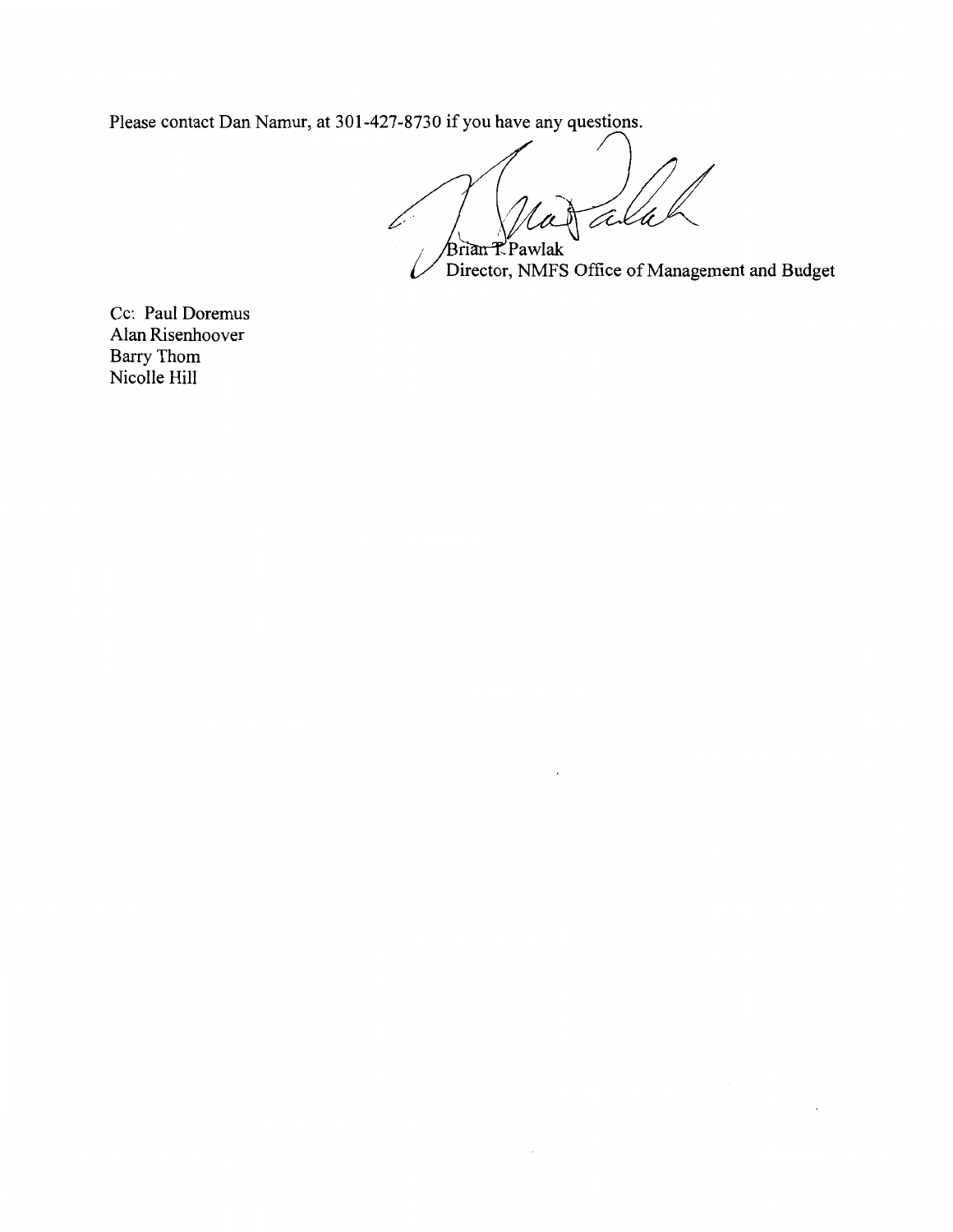## **REVISED PROJECT NARRATIVE ATTACHMENT**

| <b>Title:</b>                    | <b>Pacific Fishery Management Council Administrative Cooperative</b> |  |
|----------------------------------|----------------------------------------------------------------------|--|
|                                  | Agreement                                                            |  |
| Applicant:                       | <b>Pacific Fishery Management Council, Portland, OR</b>              |  |
| <b>Program:</b>                  | <b>Implementation of the Magnuson-Stevens Act</b>                    |  |
| <b>Project Period:</b>           | January 1, 2015 through December 31, 2019                            |  |
| Date of Submission: June 2, 2015 |                                                                      |  |

### **SUMMARY**

As one of eight regional fishery management councils established under the Magnuson-Stevens Fishery Conservation and Management Act (MSA) the Pacific Fishery Management Council (Pacific Council) is charged to:

- Prepare and submit, to the Secretary of Commerce (Secretary), fishery management plans (FMPs) and amendments to those plans for each fishery under its authority. The Pacific Council's jurisdiction covers the federal waters off Washington, Oregon, and California and, as of January 1, 2015, includes fishery management plans for coastal pelagic species, highly migratory species, groundfish, and salmon. The plans include fishery management specifications and measures, and identification of essential fish habitat. The Pacific Council has also adopted a Pacific halibut catch sharing plan to oversee allocation of Pacific halibut in fisheries south of the U.S./Canada border and a fishery ecosystem plan (FEP) that is nonregulatory in nature.
- Assist the Secretary in complying with other federal laws and Executive Orders including the National Environmental Policy Act, EO 22866 (Regulatory Impact Review), Regulatory Flexibility Act, and EO 12898 (Environmental Justice)
- Prepare comments on any application for foreign fishing.
- Conduct public council meetings, advisory body meetings, and hearings at appropriate times and places to allow all interested persons an opportunity to be heard in the development of fishery management plans and amendments, and with respect to the administration and implementation of the provisions of the MSA.
- Submit to the Secretary such periodic reports as the Pacific Council deems appropriate or as requested by the Secretary.
- For each fishery, review on a continuing basis, and revise as appropriate, the assessments and specifications made with respect to optimum yield, United States processor capacity, and total allowable level of foreign fishing.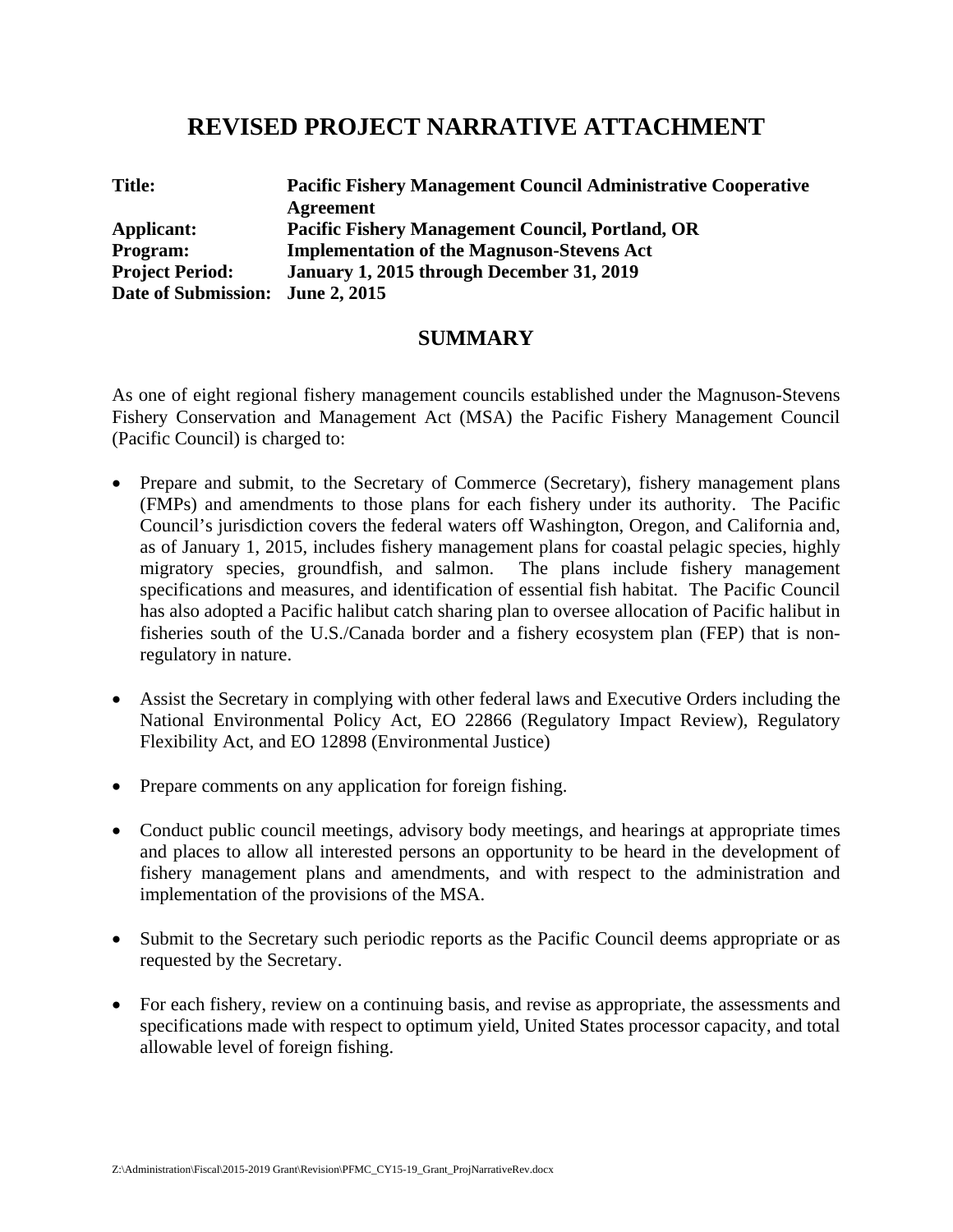- Develop annual catch limits for each of the managed fisheries that do not exceed the fishing level recommendations of our Scientific and Statistical Committee (SSC) or other peer review process established by the Pacific Council to fulfill this obligation.
- In conjunction with the Pacific Council's SSC, develop multi-year research priorities for fisheries, fisheries interactions, habitats, and other areas of research necessary for management purposes, that shall: establish priorities for 5-year periods; be updated as necessary; and be submitted to the Secretary and the regional science centers of the National Marine Fisheries Service (NMFS) for their consideration in developing research priorities and budgets for the Pacific Council management area.
- Conduct any other activities which are required by, or provided for in, the MSA, or which are necessary and appropriate to the functions outlined above.

## **AUTHORIZATION FOR FEDERAL FUNDING**

The original Magnuson Act of 1976 and as amended through January 12, 2007 establishes eight regional fishery management councils (RFMCs) to fulfill the purposes and carry out the policies of Congress. Through 16 U.S.C. 1852(f)(7) and  $1852(g)(1)(F)$ , the MSA directs the Secretary to provide to each RFMC the administrative and technical support necessary for the effective functioning of such regional council and to pay:

- Compensation and expenses of the voting members of each RFMC who are not employed by federal, state, or local government; and actual expenses of other voting and non-voting members, and Pacific Council staff.
- Compensation to employees appointed by the RFMCs and deemed necessary by the Secretary.
- Amounts required for reimbursement of other federal agencies for details of personnel and for the services authorized to be provided by General Services Administration.
- Actual expenses of members of the committees and subpanels provided for in the MSA.
- Subject to the availability of appropriations, pay a stipend to members of the SSC and advisory panels who are not employed by the Federal Government, a State fisheries agency, or Tribal Government or Tribal Agency.
- Such other costs as the Secretary determines are necessary to the performance of the functions of the RFMCs.

The RFMCs receive funds through the National Oceanic and Atmospheric Administration (NOAA) or by NOAA on behalf of the RFMCs. Actual funding received throughout this grant period is likely to be different than the proposed amounts in this document and are not to be viewed as secured in advance or limited for being exceeded, other than the limit of the amount proposed as a 5-year total.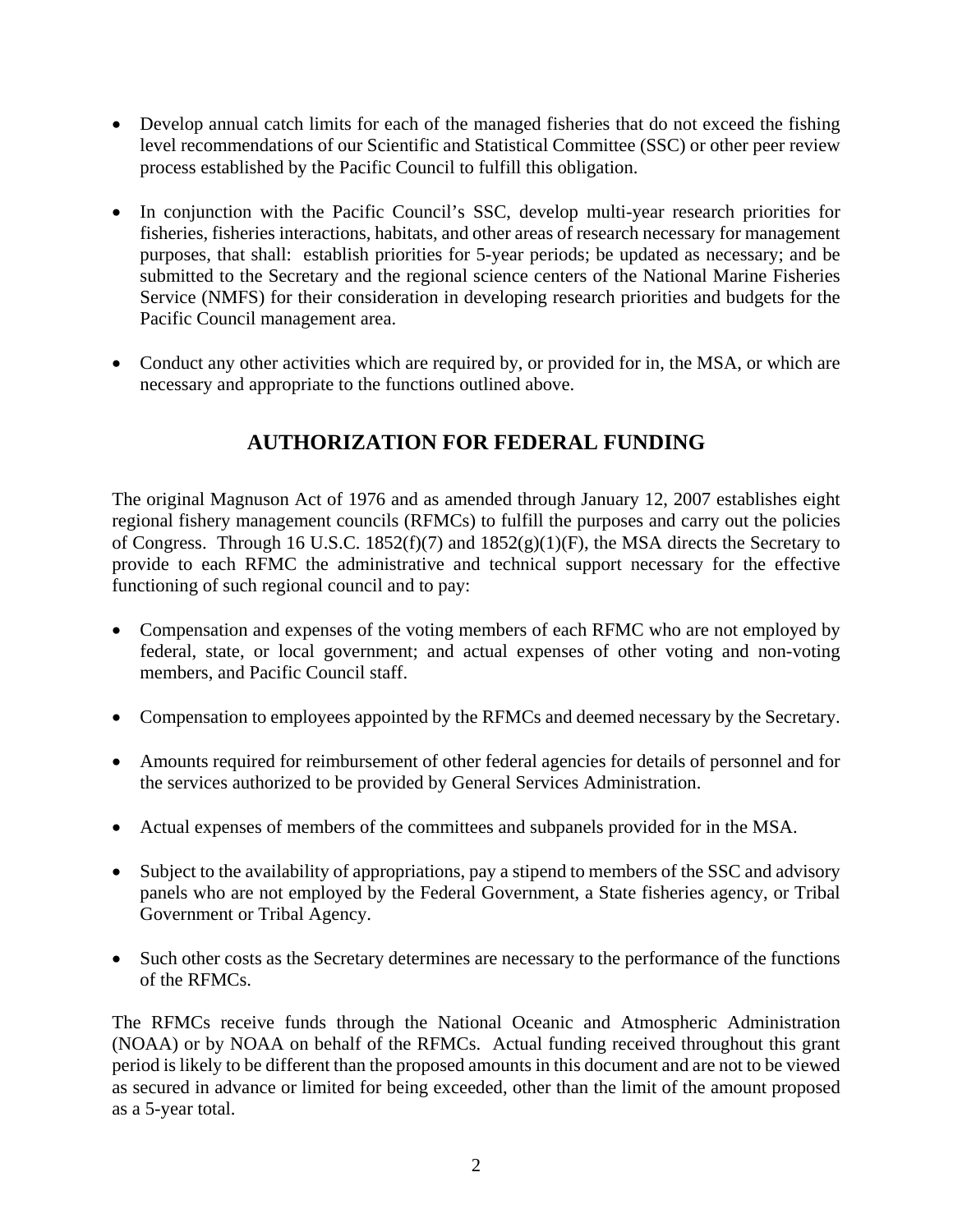## **PROJECT GOAL AND OBJECTIVES**

The Pacific Council's goal is, in general, to carry out its functions as required by the MSA and related laws in accordance with the guidelines promulgated by the Secretary. More specifically, the Pacific Council develops and maintains comprehensive FMPs that apply to each Pacific Council-managed fishery: coastal pelagic species, highly migratory species, groundfish, and salmon; and any other FMPs deemed necessary to develop to fulfill the purposes of the MSA (e.g., the Pacific Council's FEP). Each FMP has specific fishery management objectives which address resource conservation and development, including related socioeconomic issues, and are consistent with the purposes, policies, and standards of the MSA. An important objective is to conduct such activity authorized under the MSA in open meetings, noticed in advance to encourage maximum participation by all interested persons, state, tribal, and local governmental entities, with a provision for limited closed meetings to discuss personnel and litigation matters.

## **STATEMENT OF WORK**

The following description of work under this cooperative agreement includes an overview of the Pacific Council make-up and general meeting schedule, and a general description of tasks planned for 2015 by fishery management plan or other major management category. Work in years 2016- 2019 will generally follow the same or similar schedule of annual tasks noted for 2015 with any known or proposed changes noted in a brief summary paragraph for each year.

### *Overview*

The management area of the Pacific Council includes the Federal marine waters off of Washington, Oregon, and California; and the inland areas necessary for the production of salmon and certain other species for those three states and the State of Idaho. The Pacific Council consists of 14 voting members and 5 non-voting members established to represent the pertinent Federal and State management entities, Tribal, industry, and public interests within the entire management area and important connections outside that area. To fulfill its fishery and habitat management obligations under the MSA, the Pacific Council currently maintains a staff of 17 employees generally stationed in Portland, Oregon, or as necessary to ensure efficient management of Pacific Council obligations. In addition, as authorized under the MSA, the Pacific Council currently has established 16 standing advisory bodies and 11 ad hoc committees to provide for focused scientific, industry, and public input into the management process for the numerous fisheries and issues it covers.

At the present time, the Pacific Council generally has five plenary sessions per year, occurring in March, April, June, September, and November in locations spread throughout the four state area to allow for attendance opportunities by interested public and key fishing industry representatives, depending somewhat on the meeting agenda. These meetings usually span six to eight consecutive days and include Council members, staff, the SSC, and several other advisory panels and management teams as noted above. In total, from several hundred to upwards of a 1,000 persons may attend each of these meetings. In addition, the Pacific Council's various advisory bodies and committees have several meetings each year separate from the plenary sessions to fulfill necessary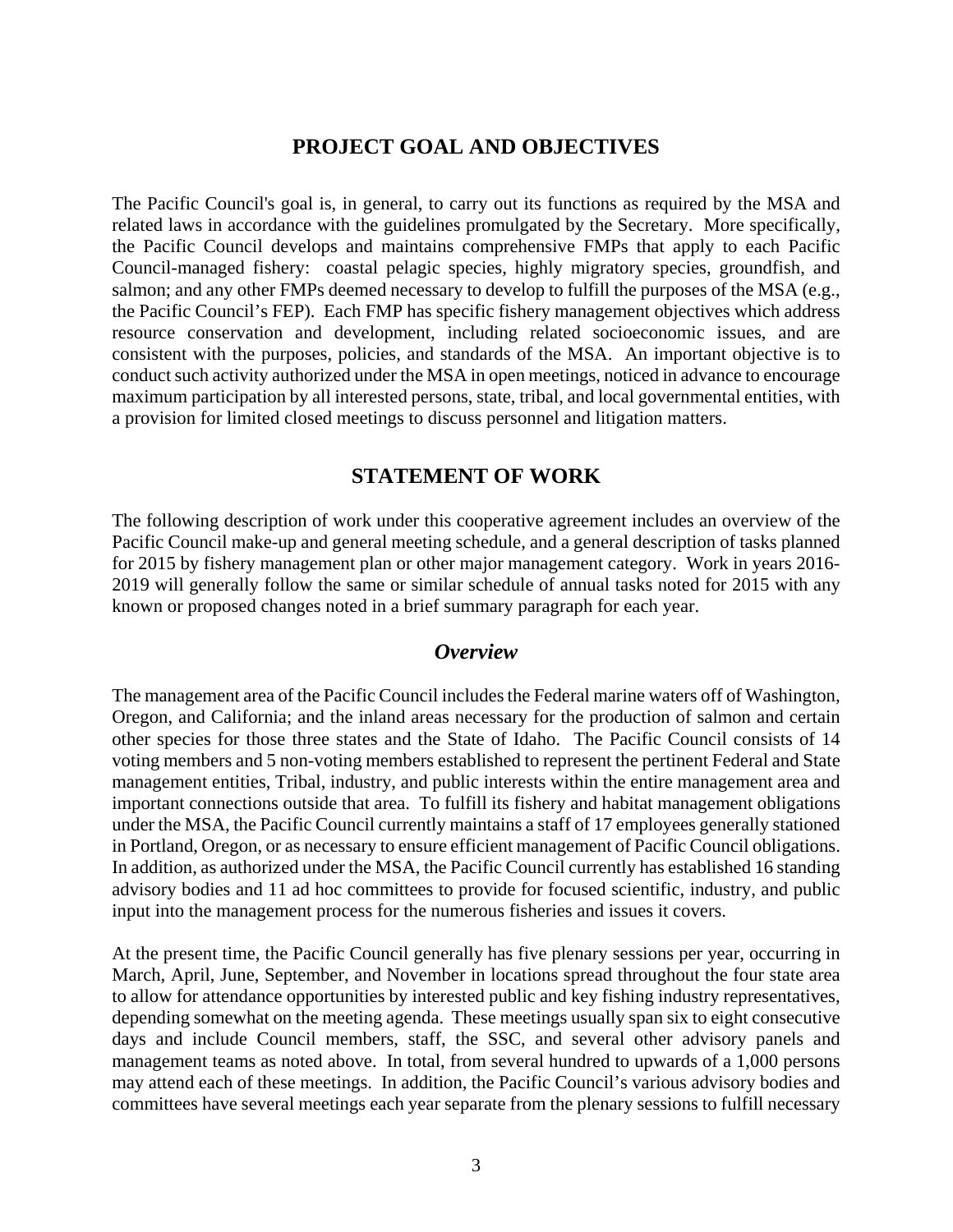Pacific Council assignments. Other annually occurring meetings include public hearings on proposed regulations, attendance at Council Coordination Committee (CCC) meetings, and coordination with other management entities outside the Pacific Council membership including the International Pacific Halibut Commission, Pacific Salmon Commission, Inter-American Tropical Tuna Commission, and Western and Central Pacific Fisheries Commission.

Following in the next section are listings of proposed tasks for each fishery management plan and management or administrative topic during the five-year cooperative agreement period; however, other tasks inevitably arise as a result of new mandates, unforeseen circumstances, and changed priorities, which the Council must address. The greatest proportion of the Pacific Council workload generally follows an annual or biennial cycle. To limit excessive repetition in the description of tasks for each calendar year (CY), only the description under CY 2015 details the activities for each fishery management plan or activity that reoccur on an annual or biennial basis. The description under the remaining years generally references the tasks listed under CY 2015 and notes any tasks that are unique to the current year.

## *Calendar Year 2015*

Calendar Year 2015 is the first year of the five-year grant and the general task description below serve the function of setting a reference for the remaining years. Possible tasks for CY 2015 under this grant are described below, but additional associated tasks that become necessary during 2015 may be conducted, and planned tasks may be postponed or not conducted if the actual amount of funding received is different than proposed or is received later than the onset of the Council's fiscal year. In the instance FY2015 funding is received after the onset of the Council's fiscal year, such funding will be used for 2015 and 2016 proposed activities. Further, funding may be received in 2015 for projects that span 2015 and future years.

The Council's work plan for CY 2015 is proposed to primarily replicate the various activities required in CY 2014 but reflects changes in issues and actions, locations of meetings, planning for future FMP amendments, rent increases, equipment purchases including a new server, in addition to typical project enhancements, inflation in travel and supply costs, increased medical benefit costs, and cost-of-living and pay step increases.

Increased funding requests in 2015 are also a result of increases in state contracts to offset inflationary expenses and enhanced participation in the Pacific Council processes. Except for some special project funding in 2009-2010 to address the new annual catch limit requirements, the Pacific States Marine Fisheries Commission (PSMFC) and state contracts have been essentially level funded since 2000, despite adding a second state position to the Groundfish Management Team, and convening several standing advisory bodies: the Groundfish Essential Fish Habitat Review Committee, the Groundfish Endangered species Work Group, the Ecosystem Workgroup, the Ecosystem Advisory Subpanel, and the salmon Model Evaluation Workgroup.

Increased funding request over CY 2014 also reflect the groundfish biennial process shifting from establishing management measures to conducting stock assessments; the first six months of one additional full-time staff officer position to work on expanded highly migratory species (HMS) issues and CCC follow-ups (including meetings), and; one additional full time administrative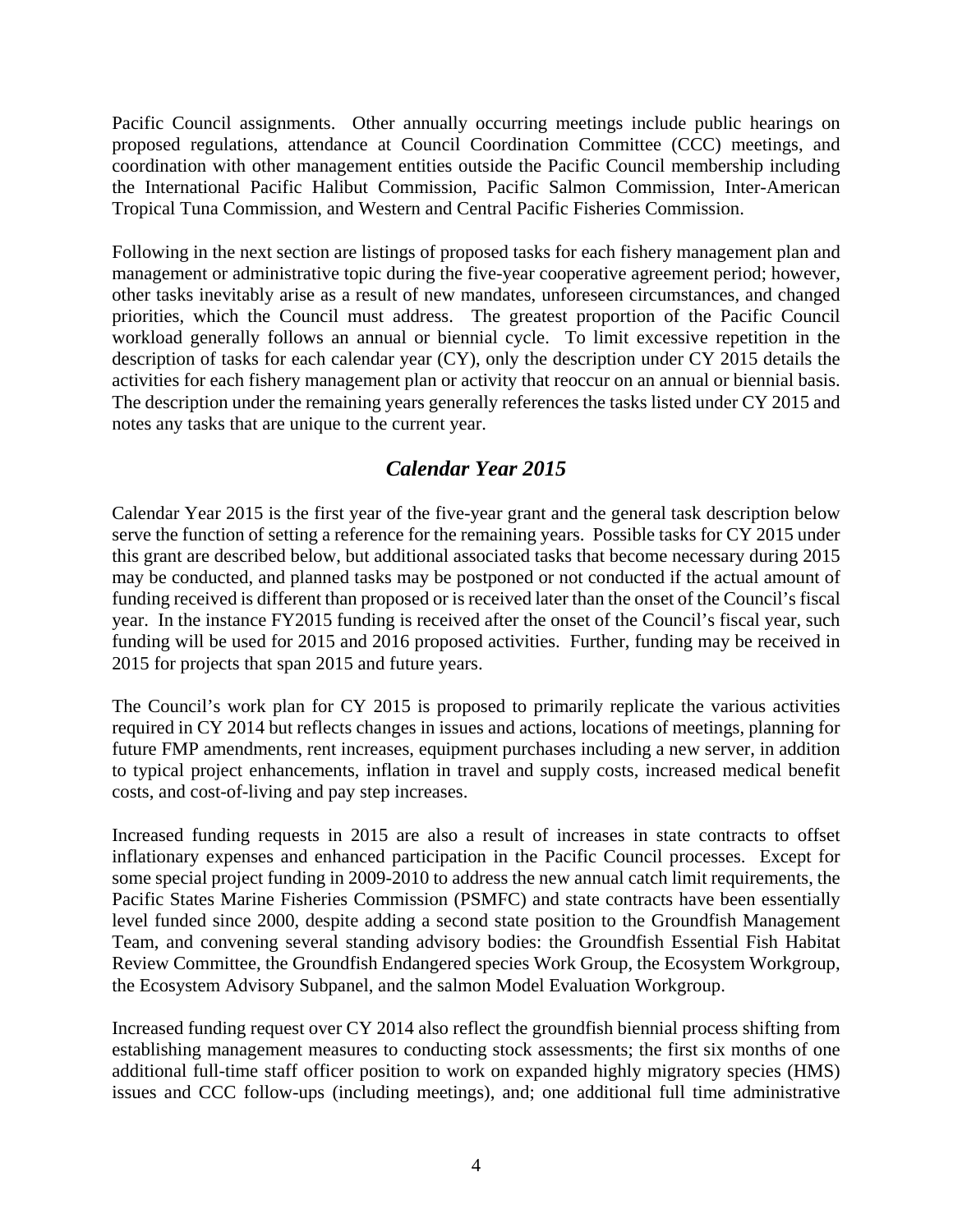position to support the aforementioned HMS and CCC activities and staff officer. Additional funding may be necessary if there is increased workload associated with Magnuson-Stevens Act reauthorization, CCC assignments, or other unanticipated obligations or responsibilities.

## *Management of Coastal Pelagic Species*

- a. Prepare an annual stock assessment and fishery evaluation (SAFE) report for coastal pelagic species fisheries. At the present time, this task includes assessments for Pacific mackerel and Pacific sardine, which are prepared by State or Federal scientists, reviewed by a special stock assessment review panel with representatives of Pacific Council advisory bodies and independent scientists, further reviewed by the Coastal Pelagic Species Management Team (CPSMT) and an SSC subpanel, and finally approved by the Pacific Council. The feasibility of assessing northern anchovy will be investigated in 2015; other species may be included in future years.
- b. Annually (Pacific sardine) or biennially (Pacific mackerel) establish harvest guidelines, quotas, optimum yield levels, allowable biological catches, and annual catch limits for actively managed species for the ensuing seasons.
- c. As necessary, establish or adjust management measures for actively managed species and consider plan amendments and rebuilding plans when appropriate.
- d. Support the meetings and development of management recommendations by the CPSMT, Coastal Pelagic Species Advisory Subpanel (CPSAS), Enforcement Consultants (EC), SSC, and Habitat Committee (HC).
- e. Participate as necessary in the Tri-National Sardine forum or other international bodies as appropriate.

## *Management of West Coast Groundfish*

a. Prepare and approve fishery regulation recommendations. Groundfish management follows a biennial cycle. In odd years, preceding the next biennial regulations, State and Federal scientists prepare the stock assessments for key stocks, which are reviewed by a special stock assessment review panel with representatives of Pacific Council advisory bodies and independent scientists, further reviewed by the Groundfish Management Team (GMT) team, an SSC subpanel, the full SSC, and finally approved by the Pacific Council. These stock assessments are used to establish allowable harvest levels for the next biennial period. Also in odd years, the Pacific Council initiates preliminary action on the next biennial management process. During even numbered years, the Pacific Council completes the specifications and management measures process for the next biennial management period for groundfish fisheries. This process includes extensive advisory body meetings and Council floor time to determine and adopt appropriate levels of acceptable biological catches and annual catch limits for each major species or species complex, and to establish appropriate management measures and guidelines to achieve the catch targets. The entire process requires voluminous analyses and documentation for presentation in an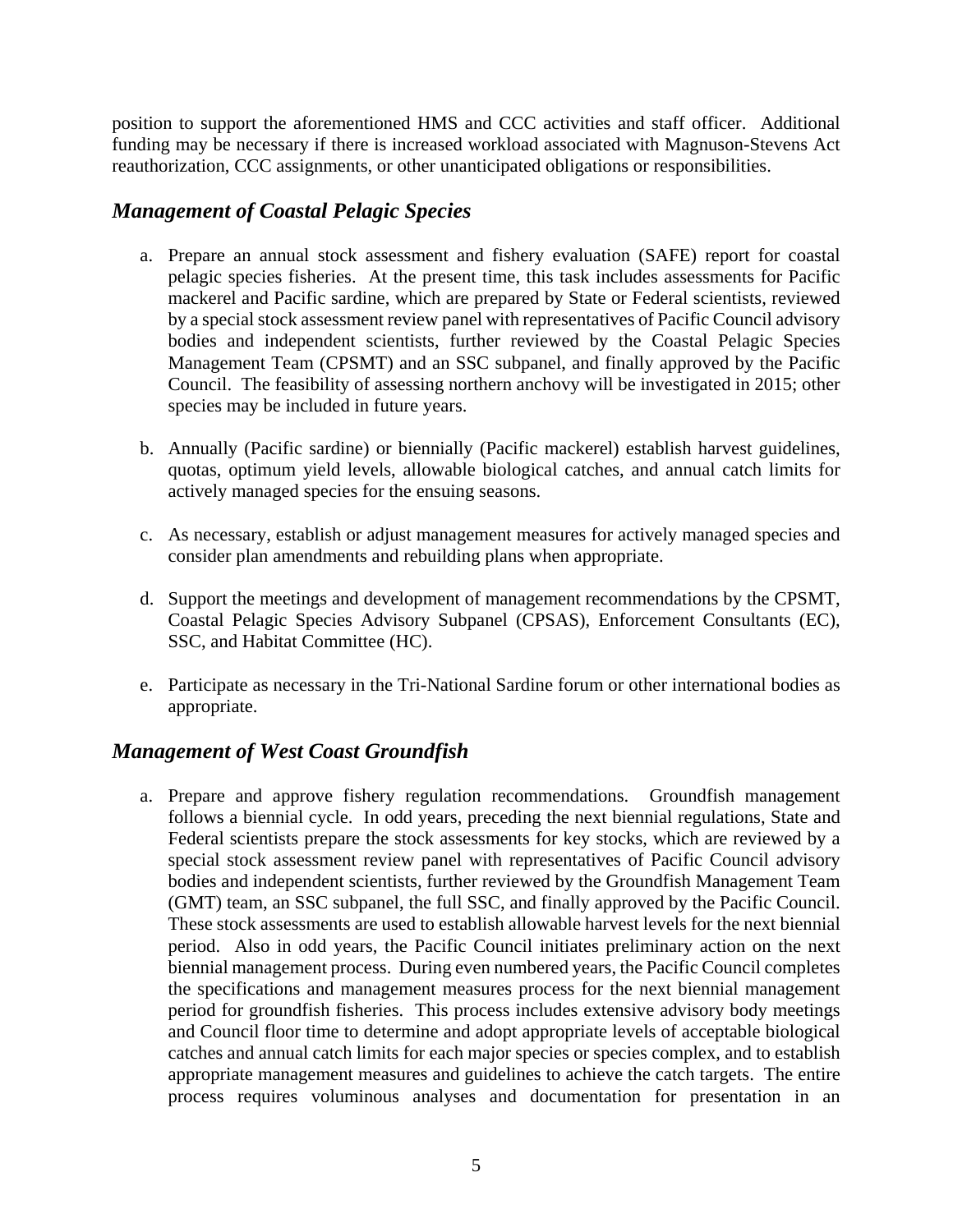environmental assessment or environmental impact statement. Also during even numbered years, workshops are held to improve the science and technologies used to manage groundfish.

- b. During each season, review landings and recommend inseason modifications to management measures as appropriate to achieve, but not exceed, conservation and management objectives (e.g., annual catch limits) and to account for management uncertainty.
- c. Annually review and act on foreign, joint venture, and experimental fishing permit applications.
- d. Consider, and act on as necessary, stock rebuilding plans, new regulatory or full plan amendments, or new and routine management measures as necessary. These processes require analyses and documentation for presentation in an appropriate National Environmental Policy Act (NEPA) document such as an environmental assessment or environmental impact statement.
- e. Prepare a biennial SAFE report for groundfish species and fisheries, including a review of the previous years' fisheries.
- f. Specify domestic annual processing, domestic annual harvest, and total allowable level of foreign fishing, if any, for the ensuing fishing seasons.
- g. Support the meetings and development of management recommendations by the GMT, Groundfish Advisory Subpanel (GAP), Endangered Species Workgroup (ESWG), EC, SSC, HC, and ad hoc committees for allocation, cost recovery, and others as necessary to groundfish management.
- h. Maintain analytic capacity with regard to fishery resource impacts, community economic impacts, and habitat issues with assistance from contracted experts, as necessary.
- i. Implement, refine, and expand where necessary, the trawl rationalization program, including additional contracted analytical support.
- j. Develop a regulatory program for electronic monitoring of the groundfish catch share program.
- k. Amend the FMP to revise the description of groundfish essential fish habitat.
- l. Perform specialized analyses or conduct specialized public input meetings, as necessary to fulfill the Council obligations under the MSA.
- m. Participate as necessary in any international forums as appropriate.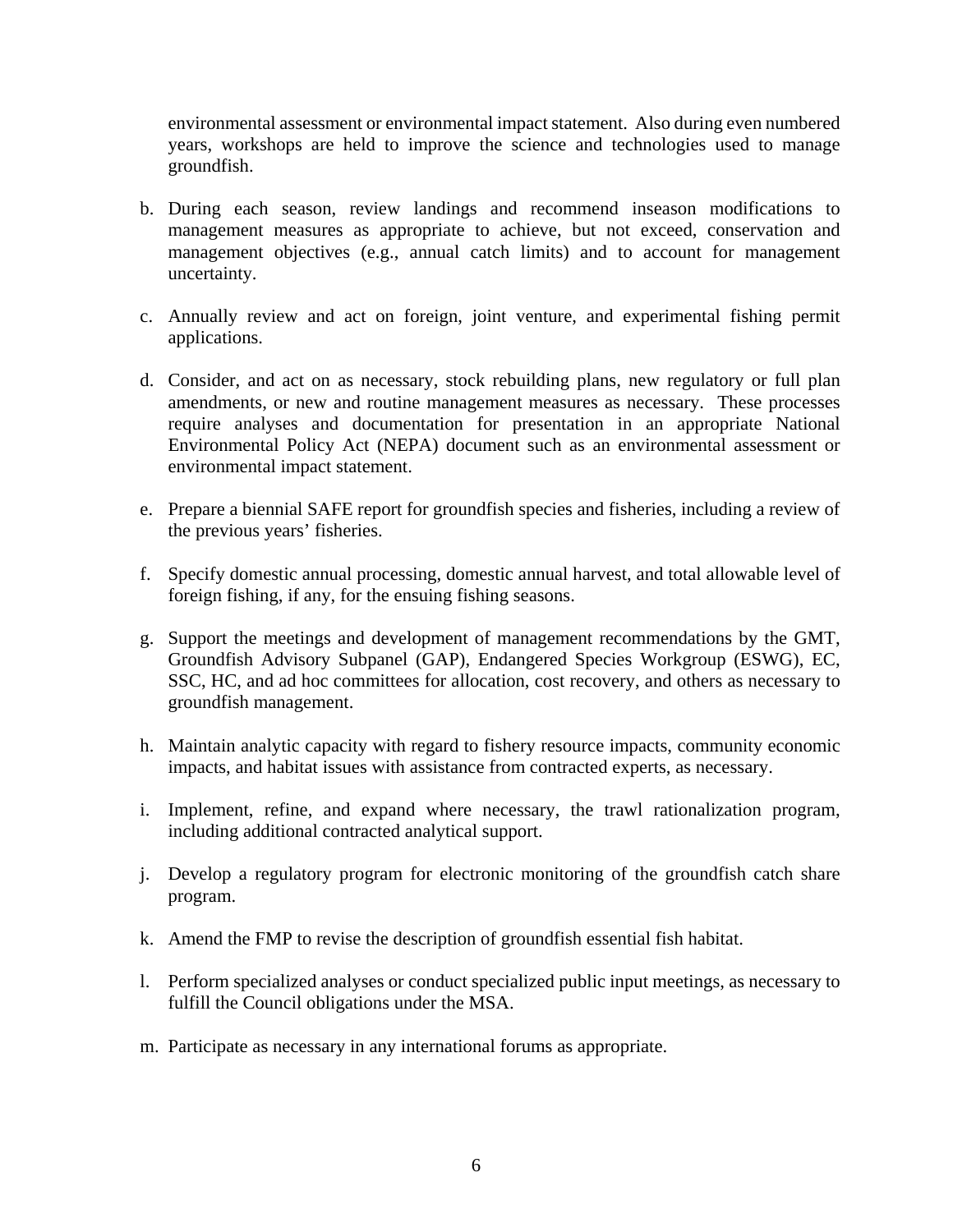## *Annual Management of Pacific Salmon*

- a. Prepare an annual SAFE report for West Coast salmon fisheries, including a review of the previous fishery season with respect to meeting the Council's conservation and management objectives, and the economic impacts from the fisheries.
- b. Determine critical stock abundance for the coming season and the impact of potential management alternatives on the total available harvest, annual catch limits, and ocean escapements.
- c. Assess socioeconomic benefits of potential management alternatives.
- d. Conduct public hearings on proposed management alternatives.
- e. Recommend management measures, plan amendments, or rebuilding plans as necessary. These processes require analyses and documentation for presentation in an appropriate NEPA document such as an environmental assessment or environmental impact statement.
- f. Monitor landings and recommend implementation of inseason management measures as necessary to meet preseason expectations and objectives.
- g. Support the meetings and development of management recommendations by the Salmon Technical Team (STT), Salmon Advisory Subpanel (SAS), Model Evaluation Workgroup (MEW), EC, SSC, and HC.
- h. Maintain analytic capacity with regard to fishery resource impacts, community economic impacts, and habitat issues with assistance from contracted experts where necessary.
- i. Participate as necessary in any international forums.

### *Management of Highly Migratory Species*

- a. Prepare and approve biennial regulation recommendations for HMS fisheries. Pacific Council area management of HMS is on a biennial cycle so that changes to management measures are developed and considered in even years through a process of highly migratory species advisory body meetings and Council review and approval.
- b. Prepare a SAFE report for West Coast HMS and monitor international HMS management in the Pacific.
- c. As necessary, establish or adjust management measures for actively managed species and consider plan amendments and rebuilding plans when appropriate. These processes require analyses and documentation for presentation in an appropriate NEPA document such as an environmental assessment or environmental impact statement.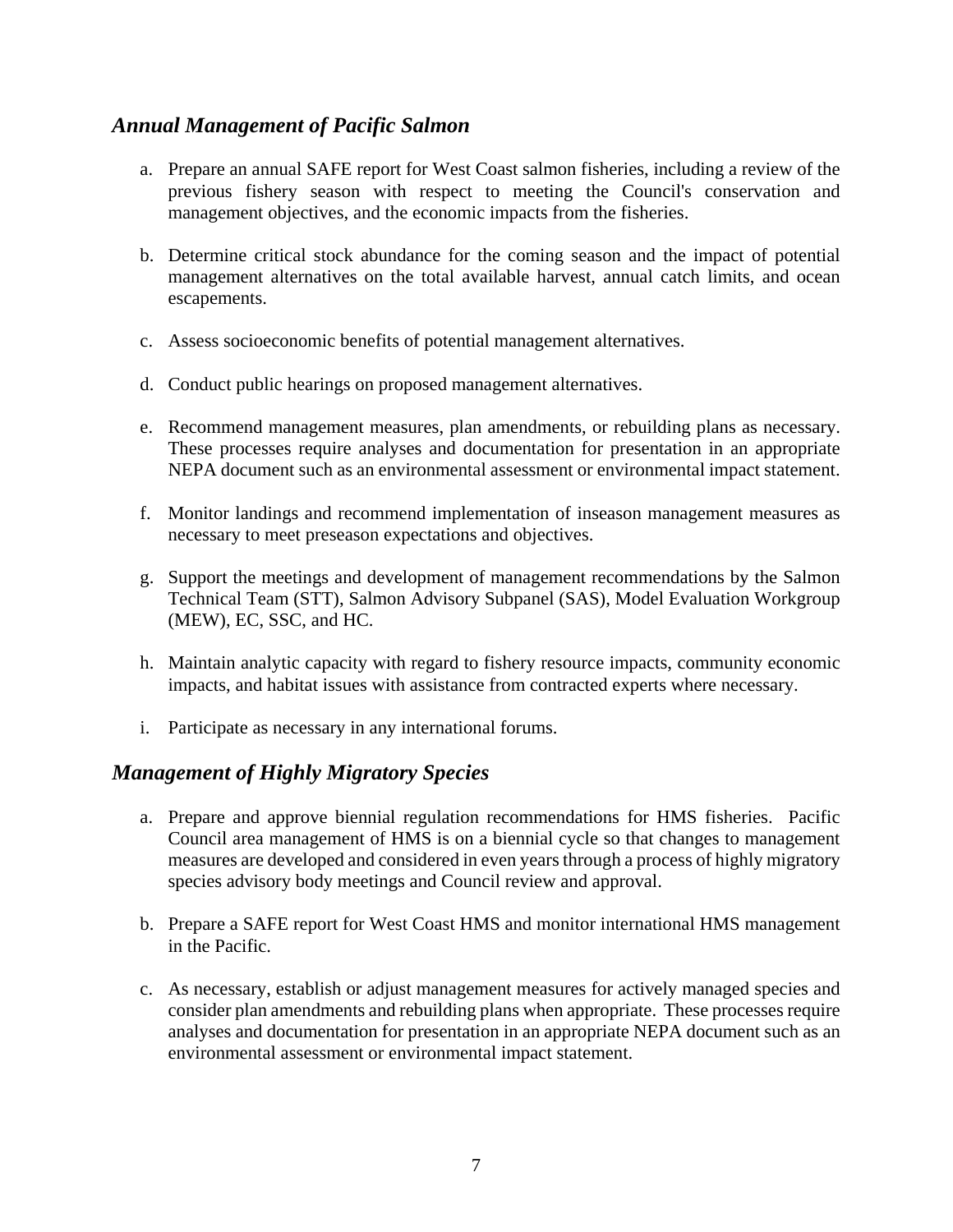- d. Support the meetings and development of management recommendations by the Highly Migratory Species Management Team (HMSMT), Highly Migratory Species Advisory Subpanel (HMSAS), EC, SSC, and HC.
- e. Participate as necessary in meetings of the Western and Central Pacific Fisheries Commission and Inter-American Tropical Tuna Commission and their association or subsidiary bodies. Participate in any other relevant Regional Fisheries Management Organizations.
- f. Coordinate co-management responsibilities with the Western Pacific Fishery Management Council on HMS under joint and contiguous authority.
- g. Develop a regulatory program for electronic monitoring of the drift gillnet fishery.

### *Ecosystem Management Plan*

- a. Implement the Fishery Ecosystem Plan (FEP), which incorporates ecosystem principles into the Council's overall fishery management process. This includes extensive advisory body meetings and staff-time to develop the concepts and draft documents and analyses necessary to implement provisions of the FEP.
- b. Support meetings of the Ecosystem Advisory Subpanel (EAS) and ad hoc Ecosystem Workgroup to develop initiatives identified in the FEP and coordinate input from other advisory bodies and the Pacific Council.
- c. Finalize and implement Initiative 1 from the FEP (protect forage species) including modification of language in the Groundfish, CPS, HMS, and Salmon FMPs.
- d. Review, revise and prioritize other FEP initiatives, which the Pacific Council may pursue.
- e. Develop Initiative 8 and 9 from the FEP (Cross-FMP Effects of Climate Shift and Indicators for Analyses of Council Actions)

### *Pacific Halibut Catch Sharing Plan*

- a. Determine if the catch sharing plan or annual regulations for commercial, tribal, and recreational halibut fisheries need modifications for the following year.
- b. Specify issues and options for analysis if modifications to the catch sharing plan or annual regulations are identified.
- c. Finalize changes to the catch sharing plan and annual regulations, if required.
- d. Establish incidental landing limits for the non-Indian salmon troll fishery and, as necessary, for the sablefish longline fishery north of Point Chehalis.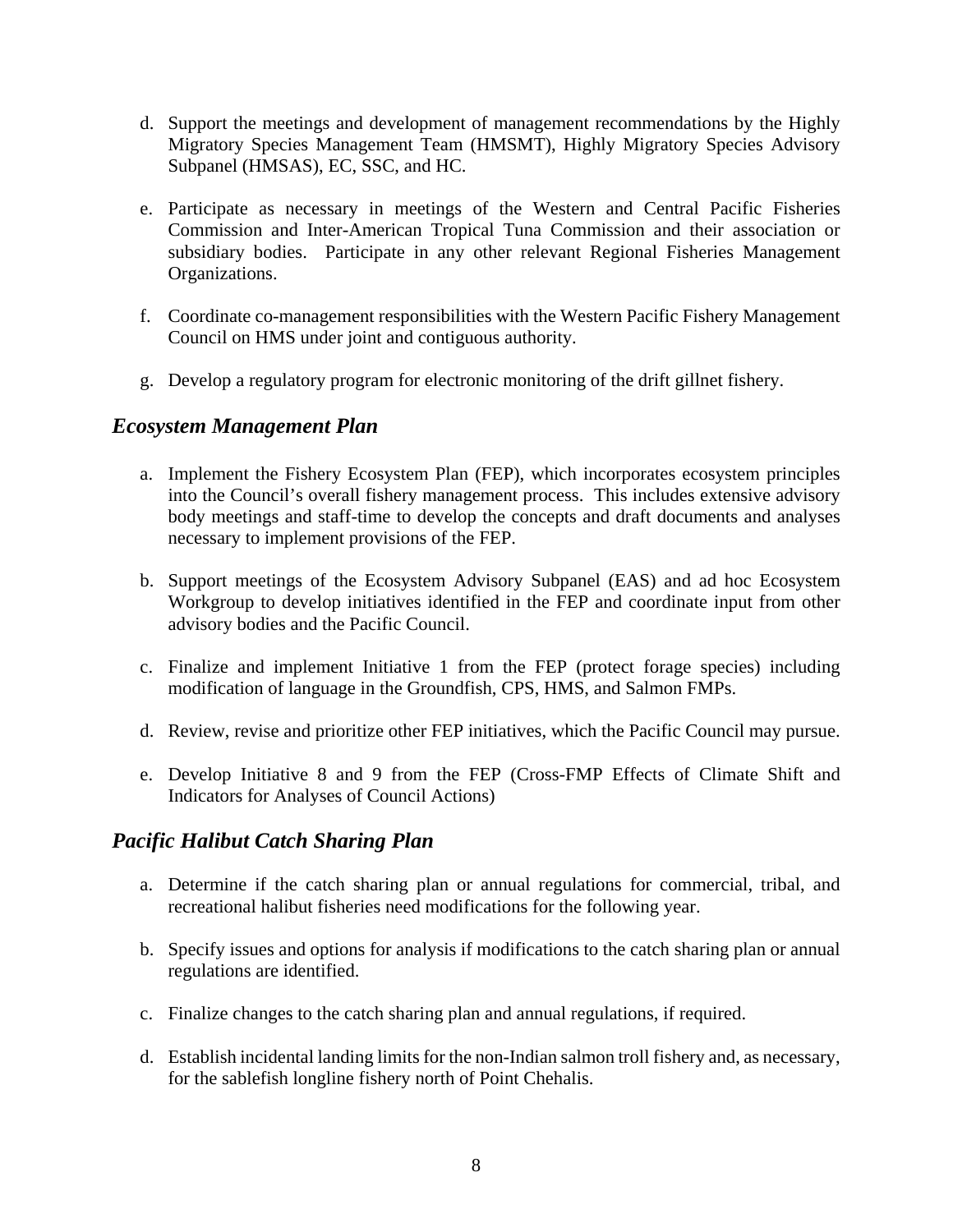e. Participate as necessary in the International Pacific Halibut Commission meetings.

## *Management of Essential Fish Habitat*

- a. Support the required periodic review and any necessary revision of essential fish habitat for each fishery management plan, including the committees established to assist in the review and any necessary staff and contracted personnel. A review of groundfish essential fish habitat was concluded in 2014 and work on associated amendments will continue in 2015. A review of salmon essential fish habitat was concluded in 2011 and an amendment approved in 2014. A review of coastal pelagic species essential fish habitat was completed in 2010 and no amendment was necessary. A review of highly migratory species essential fish habitat is scheduled for the 2015-2019 grant period.
- b. Support the meetings and development of management recommendations by the HC, HMSMT, HMSAS, EC, EAS, SSC, SAS, STT, CPSMT, CPSAS, GMT, GAP, and appropriate ad-hoc committees to protect essential fish habitat and identify the role of habitat issues in stock rebuilding plans, marine reserves, and other management actions.

### *Marine Protected Area Management*

- a. Coordinate activities and review proposals, management plans, and environmental impact statements from West Coast National Marine Sanctuaries and the states of California, Oregon, and Washington, which impact Pacific Council managed fisheries.
- b. Coordinate with the National Marine Protected Area Center.

### *Annual Administrative Functions of the Council*

- a. Develop and administer budgets and all necessary tasks to oversee management of Pacific Council staff, physical office space, and equipment needs.
- b. Arrange for, coordinate, and conduct five Pacific Council meetings and related ancillary meetings throughout the Council's area of jurisdiction. Elect Pacific Council officers each year.
- c. Arrange for and conduct public hearings as necessary. These hearings are not held in conjunction with the Pacific Council meetings.
- d. Prepare and distribute all reports required by the Pacific Council and its entities and maintain a website.
- e. Appoint members to the SSC, HC, EC, advisory subpanels, management, technical and planning teams, standing committees, and ad hoc committees of the Pacific Council.
- f. Conduct extensive and targeted public outreach to inform and gather input for Pacific Council activities and management process through multiple means including website,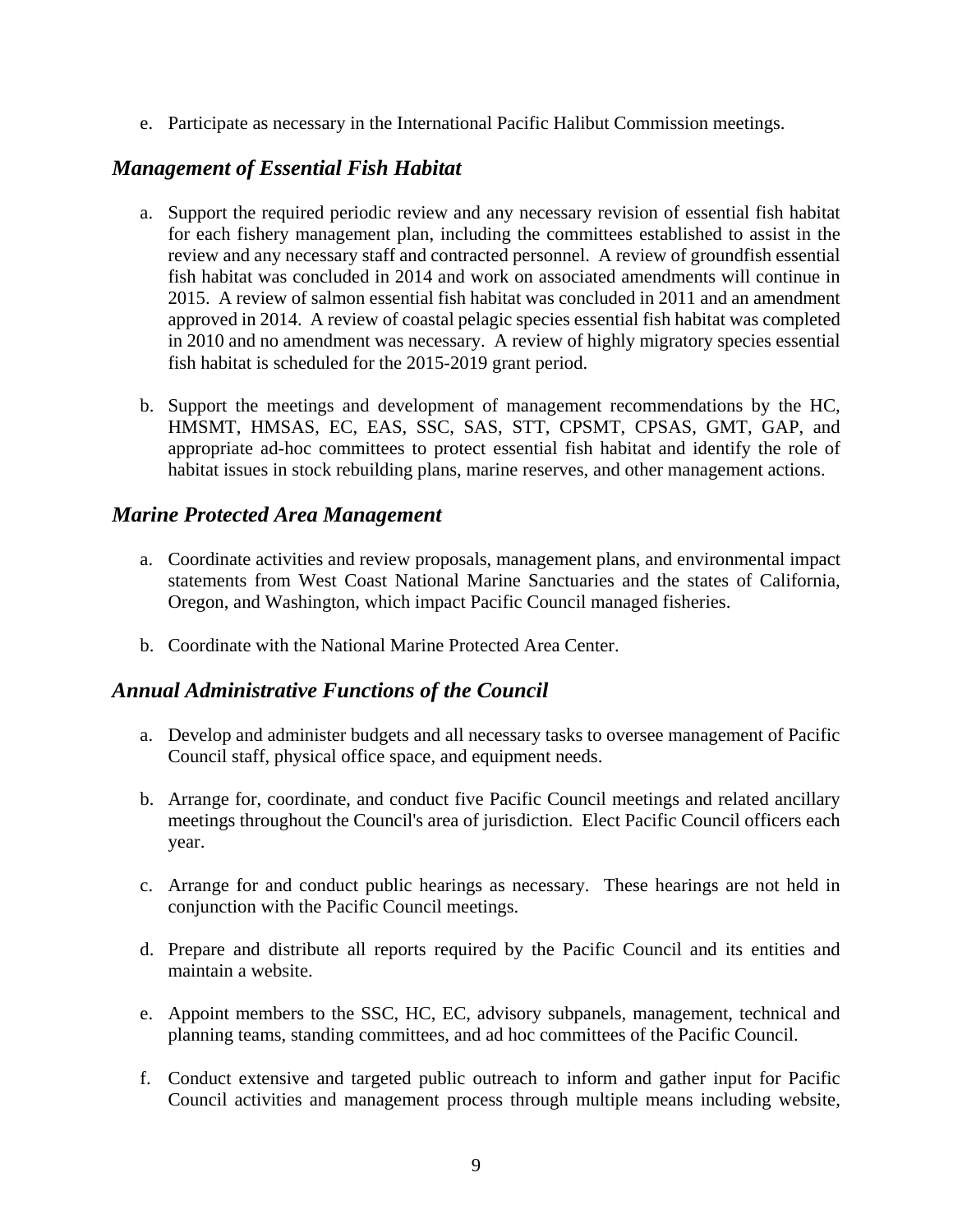email lists, other electronic media, news releases, special meetings and presentations, and up to four newsletters over the course of a year that provide information and notice on Pacific Council activities.

- g. Review and adopt a report of research and data needs for submission to National Marine Fisheries Service (NMFS) and the states every five years.
- h. Review any needed changes in the Pacific Council's policies and procedures for revisions to the Statement of Organization, Practices, and Procedures and other operational documents.
- i. Plan and participate in CCC meetings, national fishery management conferences, workshops, and other forums as necessary.
- j. Maintain contractual arrangements, including some sole source contracts (see below), with several consultants to provide expert advice, and projection and analysis of Pacific Council actions such as economic impacts of the annual seasons for each fishery, essential fish habitat reviews, and other issues that result from Pacific Council direction or plan amendments.
- k. Support necessary foreign travel required to meet the needs of highly migratory species management in regard to meetings of the Inter-American Tropical Tuna Commission and the Western and Central Pacific Fisheries Commission and their committees. This travel generally involves the Pacific Council staff officer in charge of highly migratory species management, the Pacific Council Executive Director, and one Pacific Council member appointed as a representative for the Pacific Council to a particular forum. Travel during this grant period may be to any of the member nations which include Canada, Mexico, Ecuador, Japan, South Korea, any of several south sea island nations, Taiwan, Peoples Republic of China, Australia, and New Zealand. All travel will comply with provisions of the Fly America Act (49 USC § 40118) and standard award terms.
- l. Participate in Bureau of Ocean Energy Management (BOEM) meetings, workshops, and other forums as necessary.
- m. Monitor, respond to requests, and implement requirements of reauthorized Magnuson-Stevens Act legislation, as necessary.

## *Other Background Information for CY 2015*

## **No-Cost Extension of 2010-2014 Grant Funds**

For CY 2015 only, the Pacific Council will also utilize funding (approximately \$1.43 million) available through a no-cost, one year extension from the previous grant to complete portions of some ongoing projects that were funded during the 2010-2014 grant period but have been delayed by the late receipt of funding and other scheduling and project complications. Funding from the no-cost extension will be obligated and recorded to tasks under the previous five-year grant.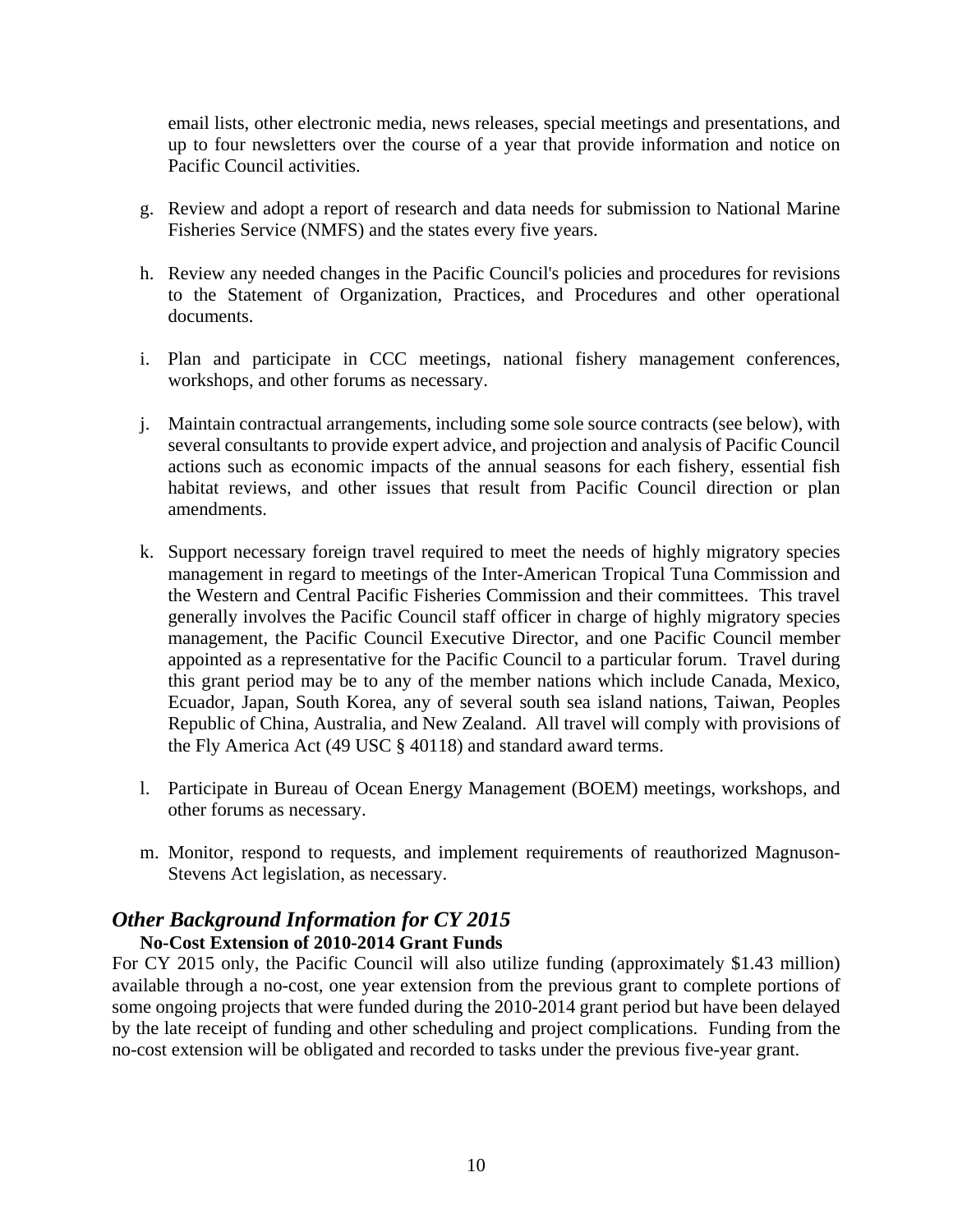Among the ongoing projects that have or will be funded wholly or in part by the no-cost extension are:

- One temporary position to be extended for six months in 2015 to help conclude the workload associated with the groundfish electronic monitoring project;
- Initiation of a Groundfish FMP amendment for essential fish habitat modifications;
- Continued work on Groundfish trawl catch shares program trailing actions;
- Continued work on groundfish regulations and new management measures other than electronic monitoring and trawl catch shares trailing actions (e.g., at-sea whiting scales, widow rockfish quota share reallocation, intersector allocation of blackgill rockfish, midwater recreational groundfish fishery, etc.);
- Ongoing meetings of the Groundfish Endangered Species Work Group;
- Amending the Groundfish, Highly Migratory Species, Coastal Pelagic Species, and Salmon FMPs to protect unmanaged forage fish;
- Ongoing litigation responses for *Pacific Dawn v. Pritzker-I* and *Oceana v. Pritzker*.
- Magnuson-Stevens Act Reauthorization legislation monitoring, responding to requests, and implementing new requirements, as necessary;
- 2010-2014 Grant closeout activities;
- Contribution to the unused leave fund for employee retirement/separation.
- Administrative costs associated with the above.

### **Additional Proposed Work for 2015**

For 2015 or future years (depending on timing and amount of 2015 funds received) several additional tasks are proposed. These include: implementation of an electronic technology plan for groundfish fisheries, amending EFH provisions of the Groundfish FMP, and development of Fishery Ecosystem Plan initiatives. The budget also reflects additional expenses including two additional new full-time equivalent position needed to conduct these following new activities.

a. Increased Pacific Council member and staff participation in international HMS issues, including expected designation of a Pacific Council representative on the IATTC.

b. Increased workload associated with developing and implementing a management and monitoring plan for the HMS swordfish fishery that would seek to expand on-board monitoring, optimize time/area management and gear specifications to reduce non-target species bycatch, consider hard caps for protected species, and transition the California state drift gillnet permits to a federal permit system under the MSA.

c. Increased workload associated with CCC assignments, and subcommittee appointments, and staffing.

- d. Increased economic analysis associated with the tasks above.
- e. Increased administrative support for the tasks and personnel above.
- f. Implementing results of litigation settlement agreements.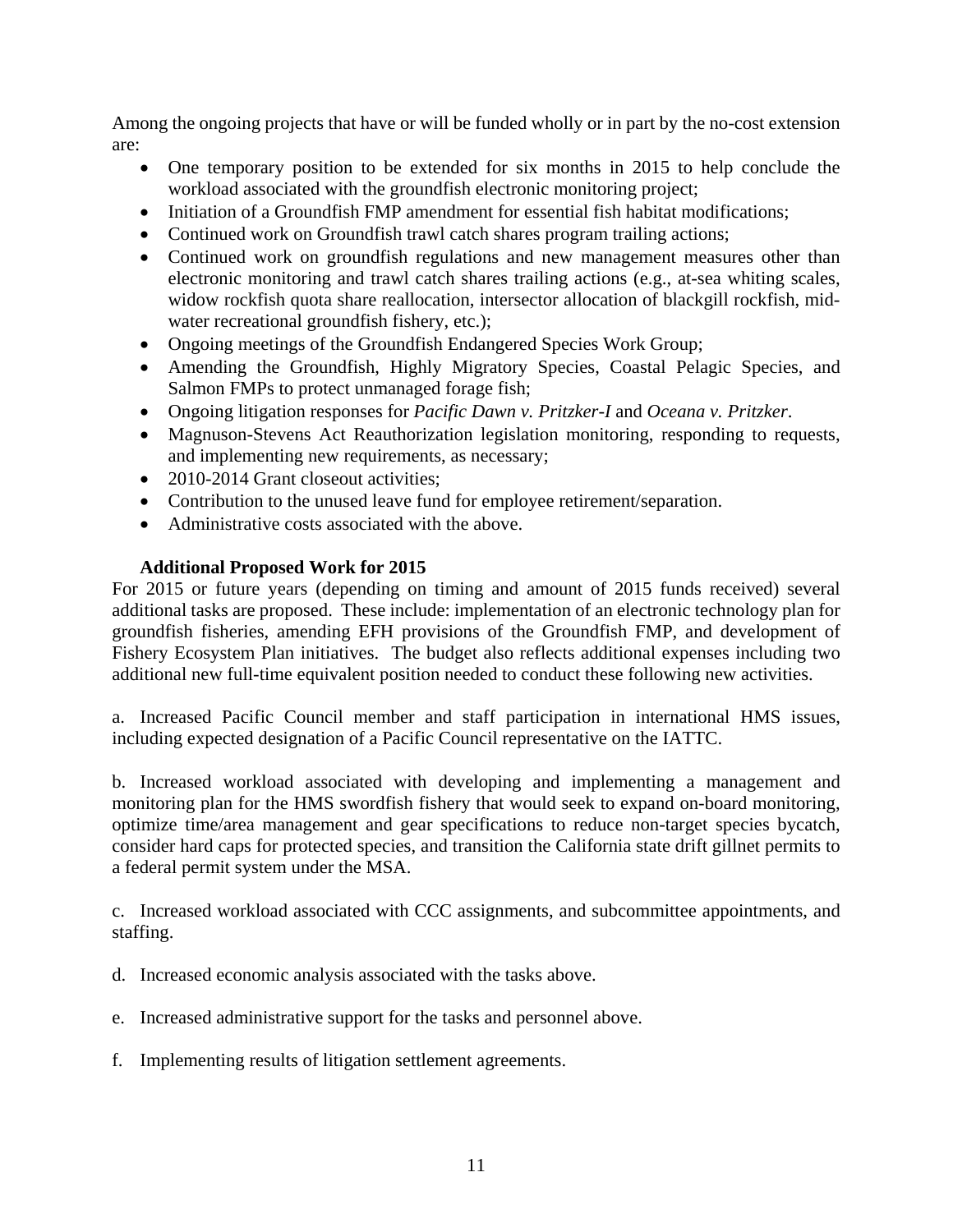### *Calendar Year 2016*

The Pacific Council's work plan for CY 2016 will primarily replicate the various activities required in CY 2015 with several additions and changes. Rather than focusing on Stock Assessment and Review Panel meetings, the peer review process will consider methodology changes for use in management models and future assessments. Groundfish management efforts will focus on the completion of the biennial regulations for the 2017-2018 fisheries and workshops to improve management science. Increased funding requests in 2016 are a result of increases in PSMFC and state contracts to offset inflationary expenses and enhanced participation in the Council processes, two additional full-time staff officer position to work on expanded HMS and groundfish issues, a commitment to host the National SSC meeting, initiation of the 5-year review of the groundfish catch share program, and from typical project enhancements, inflation in travel and supply costs, increased healthcare benefit costs, and cost-of-living and pay step increases. Additional funding may be necessary if there is increased workload associated with MSA reauthorization, CCC assignments, or other unanticipated obligations or responsibilities

### *Calendar Year 2017*

The Pacific Council's proposed work plan for CY 2017 includes the various activities required in CY 2015 and CY 2016 with a few additions. The proposed budget reflects additional expenses associated with the following specific items.

a. Participate in formal policy and technical forums on transboundary groundfish management issues with Canada, in collaboration with the appropriate federal and state governmental bodies.

b. Participate in formal policy and technical forums on coastal pelagic species management issues with Mexico and Canada, in collaboration with the appropriate federal and state governmental bodies.

c. Provide the Council perspective for priorities in final selections for collaborative research projects.

Additional funding may be necessary if there is increased workload associated with Magnuson-Stevens Act reauthorization, CCC assignments, or other unanticipated obligations or responsibilities.

### *Calendar Years 2018-2019*

The Pacific Council's work plans for CY 2018 and CY 2019 will primarily replicate the various activities required in CY 2016 and CY 2017 with the potential for some fairly significant changes in issues and actions, locations of meetings, and planning for future FMP amendments as issues and priorities change in the more distant future. Increased funding will be required for project enhancements, inflation in travel and supply costs, increased medical benefit costs, and cost-ofliving and pay step increases. It is anticipated that significant additional equipment purchases may be needed to maintain, expand, and enhance efficiency with changes in electronic document and data management technology and capabilities. Additional funding may be necessary if there is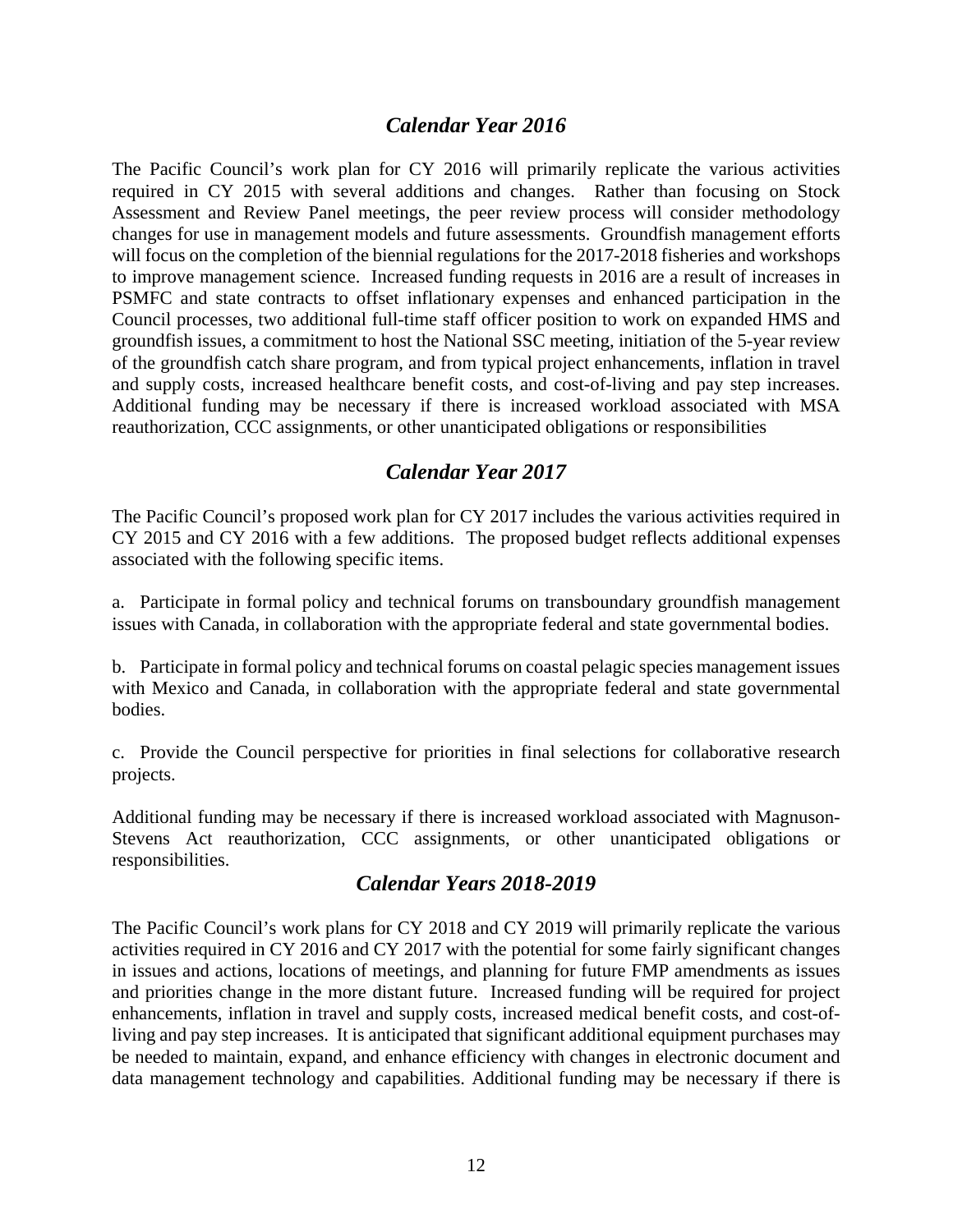increased workload associated with MSA reauthorization, CCC assignments, or other unanticipated obligations or responsibilities.

The proposed annual 2015-2019 budget requests represent a 9% average annual increase over the 2014 Pacific Council adopted operational budget.

## **CONTRACTUAL DETAIL**

## *Liaison and Planning Contracts with State Fishery Management Entities and the Pacific States Marine Fisheries Commission*

Funds are required to assist the PSMFC and the state fishery management entities of Alaska, Washington, Oregon, California, and Idaho with additional costs incurred due to their participation in, and contributions to, the Pacific Council management process. The Magnuson-Stevens Fishery Conservation and Management Act specifies that the Council shall have: (1) one principal state official from Washington, Oregon, California, and Idaho who shall be appointed by and serve at the pleasure of their respective state governors, (2) one nonvoting member who shall be appointed by, and serve at the pleasure of, the governor of Alaska, and (3) one nonvoting member who shall represent the executive director of the Pacific States Marine Fisheries Commission for the geographical area concerned (i.e., PFMC).

Planning and liaison monies have been provided by the Pacific Council since the late 1970s to Alaska, California, Idaho, Oregon, Washington, and PSMFC. The largest portion of this funding has been provided to help fund the individuals who have been appointed to the technical and management teams. These people monitor, review, and analyze the appropriate fisheries; coordinate data collection, processing, and reporting that relates to the FMP; document activities through SAFE reports and other team reports; determine the need for, conduct, and advise the Pacific Council on amending or modifying the FMP; and participate on ad hoc work groups as appointed by the Council.

The planning and liaison contracts in 2012-2014 was about 58% of the CY 2011-2012 level. Most of the CY 2015 and 2016 planning and liaison contracts will be supplemented to deal with heavier workloads created by implementation of the groundfish catch shares program, including electronic monitoring; plan amendments for groundfish essential fish habitat; and implementation of the Fishery Ecosystem Plan; increased international and domestic management workload for highly migratory species, and; inflationary cost increases since 2012.

The assistance and participation by the states and PSMFC include all of the Pacific Council's activities and necessary actions required by the four fishery management plans and the ecosystem management plan. Examples of the specific types of work items are included below. Work for the highly migratory and coastal pelagic species is similar to the examples provided for salmon and groundfish.

### *Participation in Council Activities*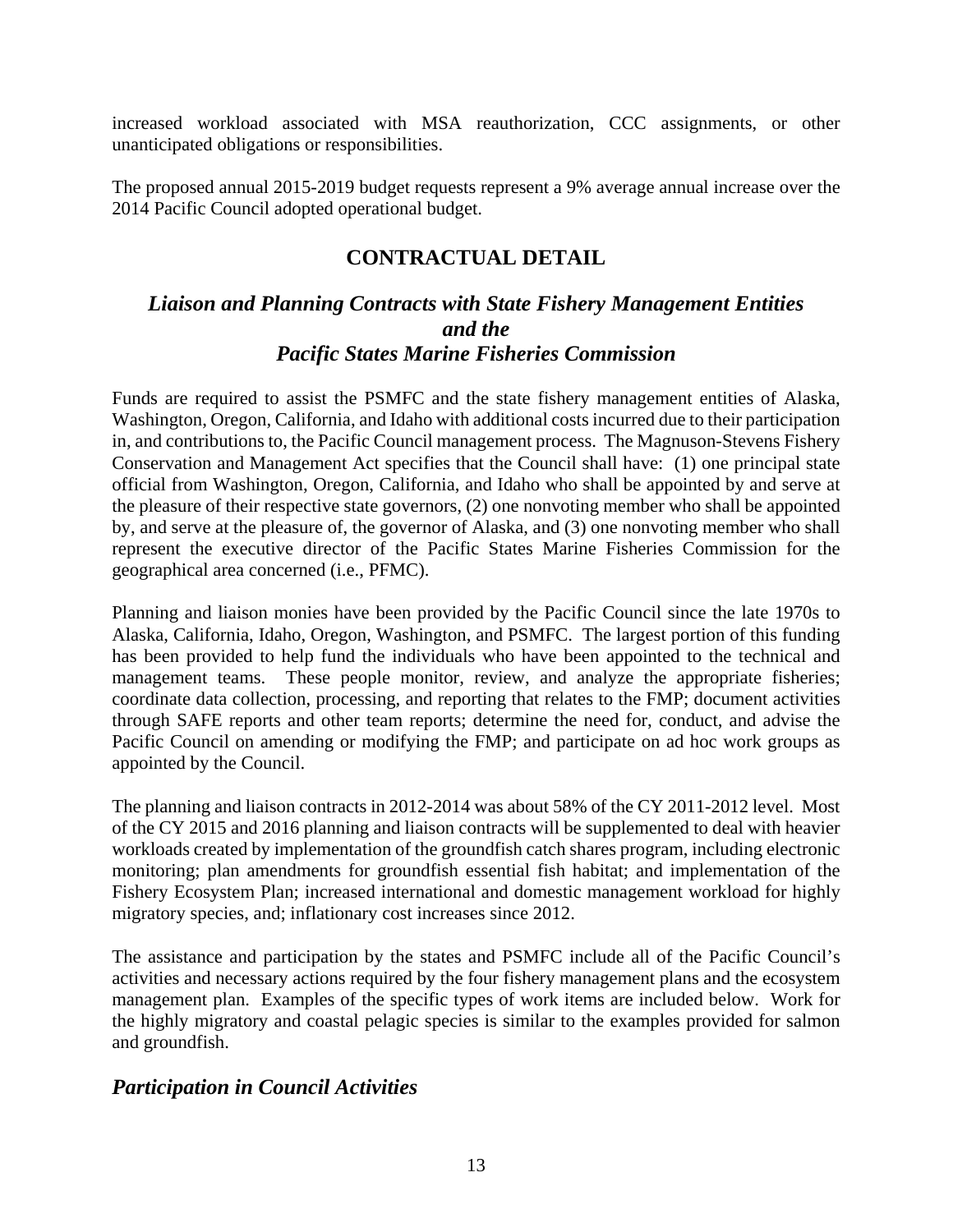- a. The director, or a designee, of the state fishery management entity participates as a Pacific Council member.
- b. Technical staff members of the state fishery entities participate as members of the SSC, plan technical and management teams, HC, and ad hoc committees; and/or assist Pacific Council members in dealing with technical issues.

## *Groundfish*

- a. Facilitate all groundfish data collection, processing, reporting and analysis within the agency which relates to Council-managed groundfish species and management under the groundfish FMP.
- b. Monitor the various groundfish fisheries pursuant to the inseason management provisions of the FMP, including analysis of fleet activities and characteristics, and advise the GMT of important changes or new problems. In this regard, the role is to act as liaison with the state agency for the Council and the GMT.
- c. Monitor and/or analyze effectiveness of groundfish regulations and industry compliance.
- d. Determine the adequacy of sampling and biological monitoring of Council-managed species.
- e. Prepare groundfish stock assessments or coordinate agency preparation of stock assessments. Review maximum sustainable yield, acceptable biological catch, and harvest guideline values for groundfish stocks.
- f. Determine the need for amendments to the FMP and federal groundfish regulations.
- g. Draft and/or review documents for the GMT as requested by the Council or chairperson of the GMT, attend GMT meetings, verify annual landings data, and participate with other GMT members in preparation of annual SAFE document and management proposals.
- h. Attend and participate in Groundfish Advisory Subpanel meetings, including report presentation, as assigned by the Council or GMT chairperson.
- i. Attend and participate in other Council committee activities as requested by the Council or GMT chairperson.

### *Salmon*

- a. Review and document activities of ocean fisheries off the coasts of Washington, Oregon, and California and the salmon fisheries in the inland waters of these states and Idaho.
- b. Review and document ocean escapement (including catch and spawning escapement) of salmon stocks defined for management consideration by the Council.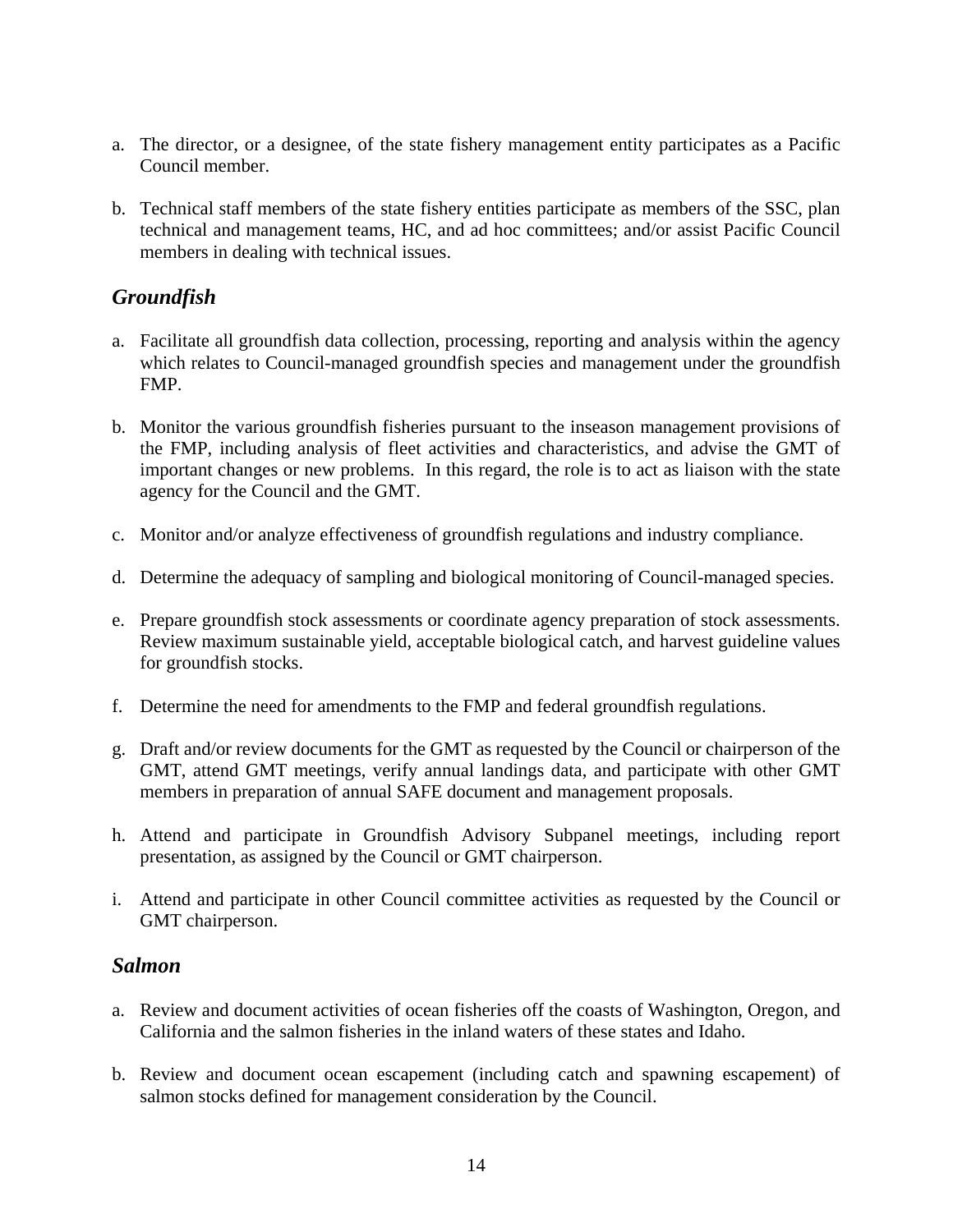- c. Evaluate the Council's ocean fishery management actions with respect to existing plans and develop and evaluate proposed plan amendments.
- d. Determine production and escapement levels for fisheries and stocks within the Council's jurisdiction or affected by actions of the Council which are required for sound conservation and management of the resource and fisheries.
- e. Recommend regulatory schemes designed to achieve Council objectives and evaluate their impact on the fishery, associated communities, and the resource.
- f. Maintain surveillance over the fisheries and periodically evaluate the status of the resource or recommend actions to ensure achievement of the Council's goals.
- g. Perform technical analyses or review information and analyses for guidance as requested by the Council or salmon team chairperson.

## *Budget Detail for CY 2015*

The following are contract details from CY 2014 and are provided as examples of the contract format used between the Council and the States/PSMFC. The actual contract amounts for the California, Oregon, Washington, and Idaho are expected to increase by a total of \$115,000 in CY 2015, and by an additional \$230,137 in CY 2016 and beyond relative to the examples below. The personnel, indirect rates etc. will also change in some cases.

| <b>CONTRACT 1:</b>    | Alaska Department of Fish and Game (ADFG)<br>PO Box 115526, Juneau, AK 99811-5526                                                                                                                                         |          |  |
|-----------------------|---------------------------------------------------------------------------------------------------------------------------------------------------------------------------------------------------------------------------|----------|--|
| <b>Key Personnel:</b> | Stefanie Moreland, Deputy Commissioner, Ana Wohlhueter, Secretary<br>Ms. Karla Bush, Extended Jurisdiction Fishery Biologist, Ms. Nicole Kimball, Federal<br>Fisheries Coordinator, Ms. Dani Evenson, Fisheries Scientist |          |  |
| <b>Budget:</b>        |                                                                                                                                                                                                                           |          |  |
|                       | \$19,761<br>a. Personnel Salary and Wages                                                                                                                                                                                 |          |  |
|                       | b. Personnel Benefits                                                                                                                                                                                                     | 0        |  |
|                       | c. Indirect $Costs1$                                                                                                                                                                                                      | \$2,766  |  |
|                       | d. Travel Expenses                                                                                                                                                                                                        | $\Omega$ |  |
|                       | e. Goods, Supplies, and Services                                                                                                                                                                                          | $\theta$ |  |
|                       | <b>TOTAL BUDGET</b>                                                                                                                                                                                                       | \$22,527 |  |
|                       |                                                                                                                                                                                                                           |          |  |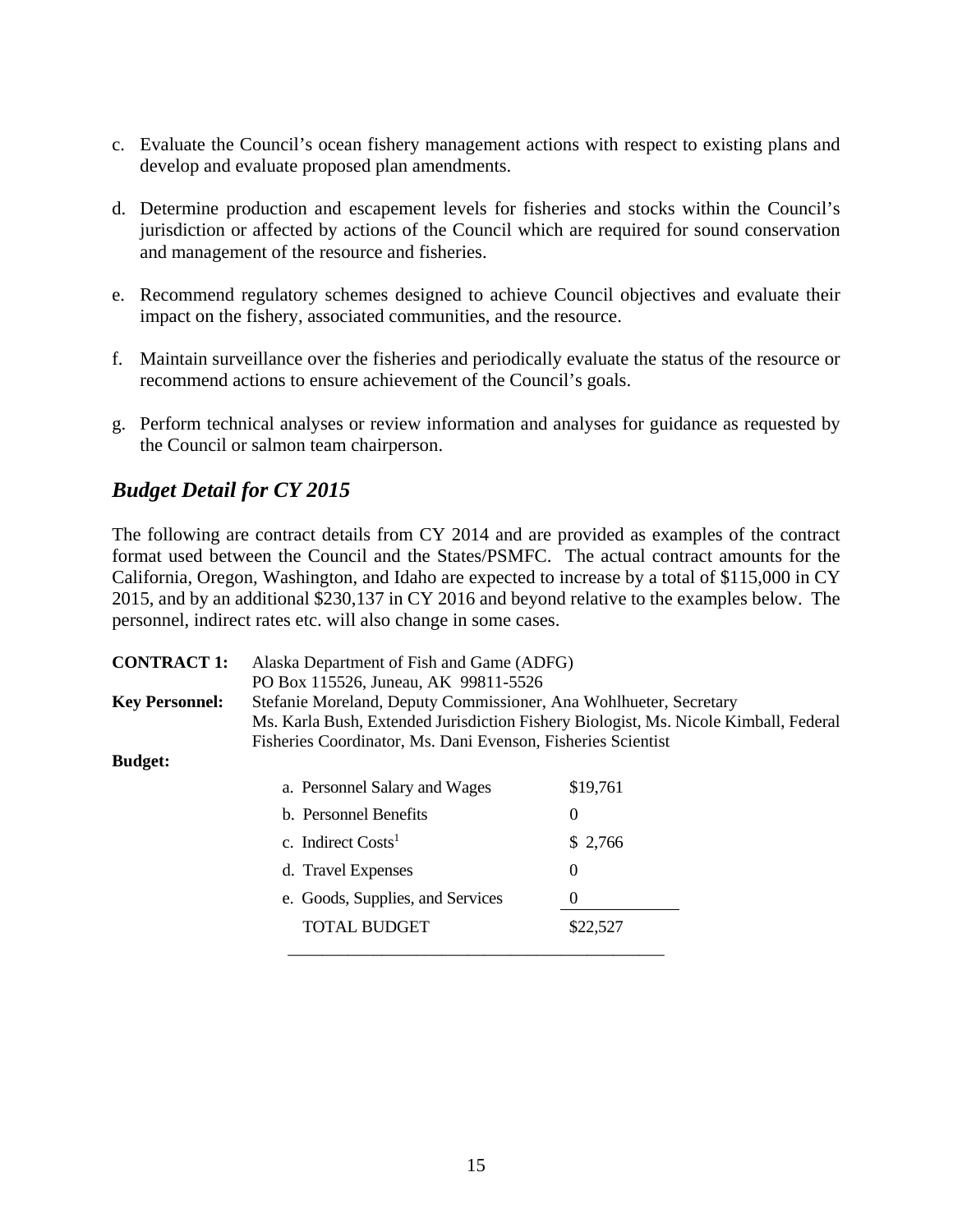|                       | <b>CONTRACT 2:</b> California Department of Fish and Wildlife |
|-----------------------|---------------------------------------------------------------|
|                       | PO Box 944209, Sacramento, CA 94244-2090                      |
| <b>Key Personnel:</b> | Joanna Grebel, Assoc. Bio. (M/F); TBD, Assoc. Bio. (M/F)      |
|                       | California Department of Fish and Wildlife                    |
|                       | 350 Harbor Blvd.                                              |
|                       | Belmont, CA 94002                                             |
| <b>Budget</b>         |                                                               |

| A. Personnel Salary and Wages <sup>1/</sup>         | \$65,040  |
|-----------------------------------------------------|-----------|
| B. Personnel Benefits at 41.8 Percent <sup>2/</sup> | \$27,187  |
| C. Operating Expense                                | \$14,648  |
| D. Indirect $Costs3/$                               | \$36,337  |
| <b>TOTAL BUDGET</b>                                 | \$143,212 |

- 1/ Senior Environmental Scientist (Supervisor) for 0.80 PY @81,300 a year. Anticipated raise of up to 5% may be authorized as of July 1, 2014
- 2/ Employer contributions for employee benefits cover retirement costs, medical and industrial insurance, and health insurance as paid by CDFW. The actual costs of employee benefits are dependent on state and federal requirements and state funding levels. Employer contributions for employee benefits are calculated using the prevailing rates for retirement costs; fixed amounts are used for health and industrial insurance premiums.
- 3/ The indirect cost rate (34.00%) indicated in this document reflects the approved rate used by CDFW for all reimbursement agreements.

\_\_\_\_\_\_\_\_\_\_\_\_\_\_\_\_\_\_\_\_\_\_\_\_\_\_\_\_\_\_\_\_\_\_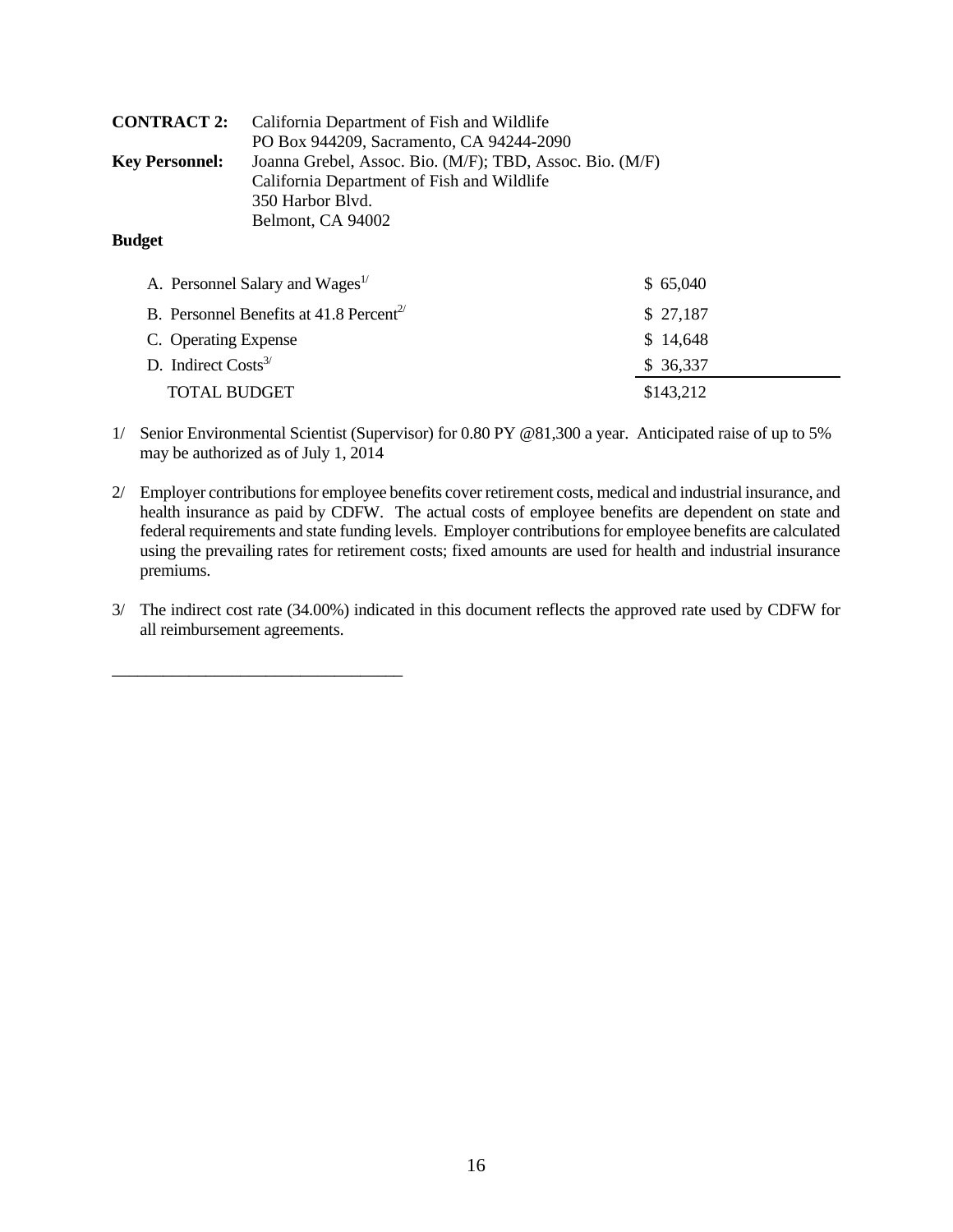|    | <b>CONTRACT 3:</b>         | Idaho Department of Fish and Game           |                                                                         |
|----|----------------------------|---------------------------------------------|-------------------------------------------------------------------------|
|    |                            | PO Box 25, Boise, ID 83707-0025             |                                                                         |
|    | <b>Key Personnel:</b>      | Virgil Moore, Director                      | Cal Groen, 1 <sup>st</sup> Designee,                                    |
|    |                            |                                             | Dave Ortmann, 2 <sup>nd</sup> Designee                                  |
|    |                            |                                             | Peter Hassemer, Program Coordinator, Scott Grunder, Program Coordinator |
|    | <b>Budget:</b>             |                                             |                                                                         |
|    | <b>Summary</b>             |                                             |                                                                         |
|    |                            |                                             |                                                                         |
|    |                            | a. Personnel Salary and Wages <sup>1/</sup> | \$25,564                                                                |
|    |                            | b. Personnel Benefits <sup>2/</sup>         | 1,392                                                                   |
|    |                            | c. Travel Expenses                          | 5,200                                                                   |
|    |                            | d. Goods, Supplies, and Services            | $\left( \right)$                                                        |
|    |                            | e. Indirect $Costs^3$                       | 5,371                                                                   |
|    |                            | TOTAL BUDGET                                | \$37,527                                                                |
|    | <b>Detail</b>              |                                             |                                                                         |
| 1/ | Cal Groen<br>David Ortmann |                                             | 5 days @ 552/day<br>32 days @ 552/day                                   |
|    |                            |                                             |                                                                         |

| David Ortmann |                                         | 32 days $\omega$ 552/day |                                |
|---------------|-----------------------------------------|--------------------------|--------------------------------|
|               | Program Coordinator (Pete Hassemer)     |                          | 0.5 months $@$ \$5,732 / month |
|               | Program Coordinator (Scott Grunder)     |                          | 0.2 months $@$ \$6,136/month   |
|               | <b>Staff Biologist (Richard Scully)</b> |                          | 0.2 months $@$ \$5,235/month   |
|               |                                         | Total                    | \$25,564.                      |
|               |                                         |                          |                                |

 $\overline{\phantom{a}}$  ,  $\overline{\phantom{a}}$  ,  $\overline{\phantom{a}}$  ,  $\overline{\phantom{a}}$  ,  $\overline{\phantom{a}}$  ,  $\overline{\phantom{a}}$  ,  $\overline{\phantom{a}}$  ,  $\overline{\phantom{a}}$  ,  $\overline{\phantom{a}}$  ,  $\overline{\phantom{a}}$  ,  $\overline{\phantom{a}}$  ,  $\overline{\phantom{a}}$  ,  $\overline{\phantom{a}}$  ,  $\overline{\phantom{a}}$  ,  $\overline{\phantom{a}}$  ,  $\overline{\phantom{a}}$ 

- 2/ Employer contributions for employee benefits cover retirement costs, medical and industrial insurance, and health insurance as paid by IDFG. The actual costs of employee benefits are dependent on the state and federal requirements and state funding levels. Employer contributions for employee benefits are calculated using the prevailing rates for retirement costs; fixed amounts are used for medical, industrial, and health insurance premiums. The rates vary and are calculated individually for each employee.
- 3/ The indirect cost rate indicated in this document reflects the approved rate for the state fiscal year beginning July 1, 2013 (16.57%) and the rate submitted by IDFG to IDFG's Federal Cognizant Agency, the U.S. Department of Commerce, Office of Inspector General, for the state fiscal year beginning July 1, 2014  $(17.0\%)$ .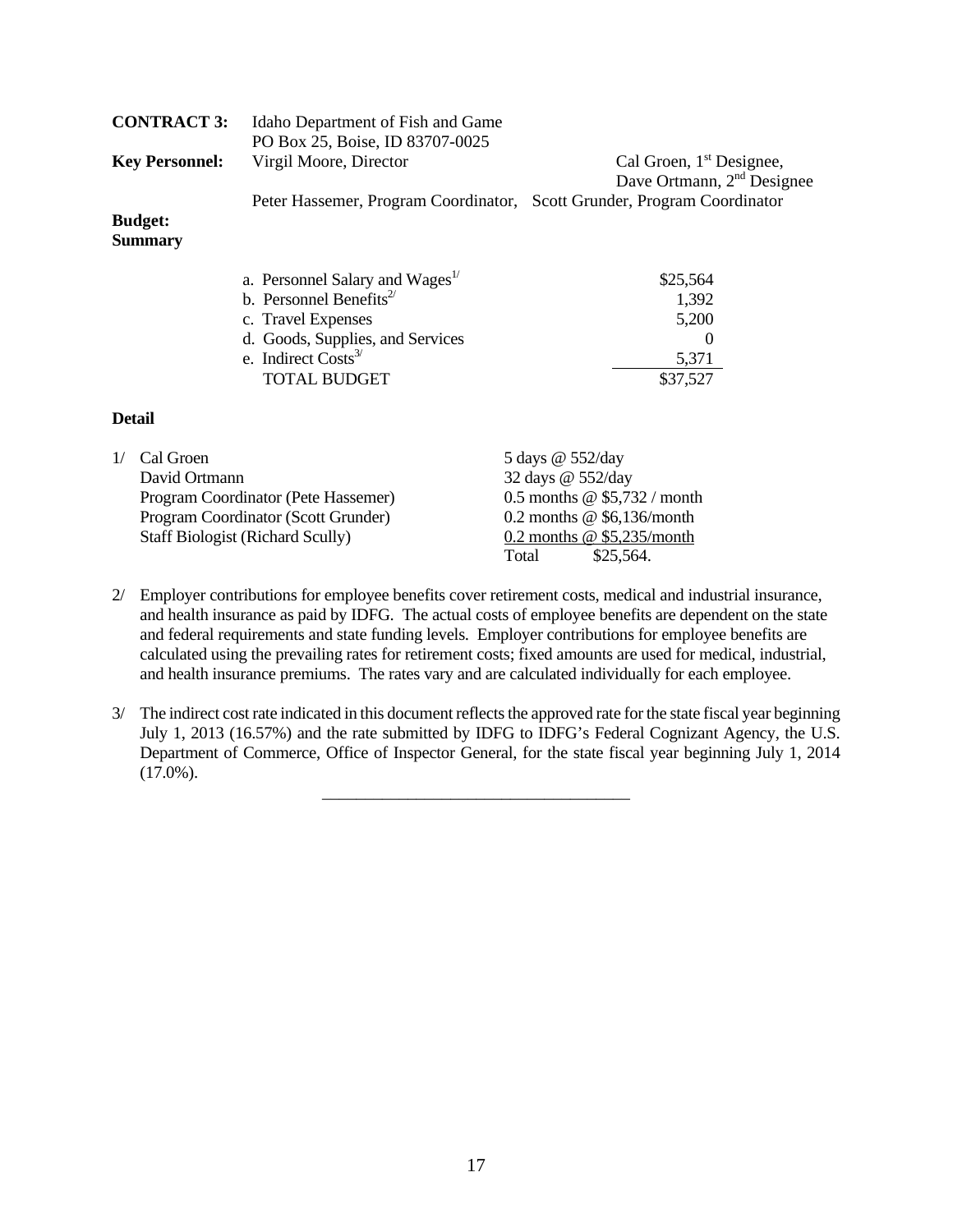| <b>CONTRACT 4:</b> | Oregon Department of Fish and Wildlife              |            |
|--------------------|-----------------------------------------------------|------------|
|                    | 3406 Cherry Avenue NE, Salem, OR 97303-4924         |            |
|                    | <b>Key Personnel:</b> Craig Foster, F & W Biologist | Gway Kirch |
|                    |                                                     |            |

ner, Troy Buell, Dan Erickson, and Cyreis Schmitt, F & W Biologists

#### **Budget:**

| A. Personnel Salary and Wages <sup>1/</sup>    | \$70,337  |
|------------------------------------------------|-----------|
| B. Personnel Benefits <sup>2/</sup>            | 31,419    |
| C. Travel Expenses $3/$                        | 7.669     |
| D. Goods, Supplies, and Services <sup>4/</sup> | 132       |
| E. Indirect Costs $5/$                         | 24,583    |
| <b>TOTAL BUDGET</b>                            | \$134,140 |
|                                                |           |

| 1/ | Fish and Wildlife Biologist (Craig Foster)                                             | 6.5 months $\omega$ \$5,524 (Position # 2010582) |
|----|----------------------------------------------------------------------------------------|--------------------------------------------------|
|    | Fish and Wildlife Biologist (Troy Buell)                                               | 1.0 months $\omega$ \$4,740 (Position # 2610820) |
|    | Fish and Wildlife Biologist (Dan Erickson)                                             | 2.0 months $\omega$ \$4,787 (Position # 2010802) |
|    | Fish and Wildlife Biologist (Cyreis Schmitt) 2.0 months @ \$5,524 (Position # 2610629) |                                                  |
|    | Fish and Wildlife Biologist (Gway Kirchner) 1.5 months @ \$6,046 (Position #2010647)   |                                                  |

- 2/ Employer contributions for employee benefits cover retirement costs, medical and industrial insurance, and health insurance as paid by ODFW. The actual costs of employee benefits are dependent on state and federal requirements and state funding levels (averages 46.13%). Employer contributions for employee benefits are calculated using the prevailing rates for retirement costs; fixed amounts are used for health and industrial insurance premiums.
- 3/ Primary costs are per diem for travel not directly paid by the Council plus state motor vehicle mileage.
- 4/ Principal costs for telephone, facsimile, computer charges, leased space, and other miscellaneous supplies.

 $\overline{\phantom{a}}$  ,  $\overline{\phantom{a}}$  ,  $\overline{\phantom{a}}$  ,  $\overline{\phantom{a}}$  ,  $\overline{\phantom{a}}$  ,  $\overline{\phantom{a}}$  ,  $\overline{\phantom{a}}$  ,  $\overline{\phantom{a}}$  ,  $\overline{\phantom{a}}$  ,  $\overline{\phantom{a}}$  ,  $\overline{\phantom{a}}$  ,  $\overline{\phantom{a}}$  ,  $\overline{\phantom{a}}$  ,  $\overline{\phantom{a}}$  ,  $\overline{\phantom{a}}$  ,  $\overline{\phantom{a}}$ 

5/ Reflects the approved rate (22.5%), as submitted by ODFW to ODFW's Federal Cognizant agency, the U.S. Department of Interior, Office of the Inspector General, for the state fiscal years beginning July 1, 2012.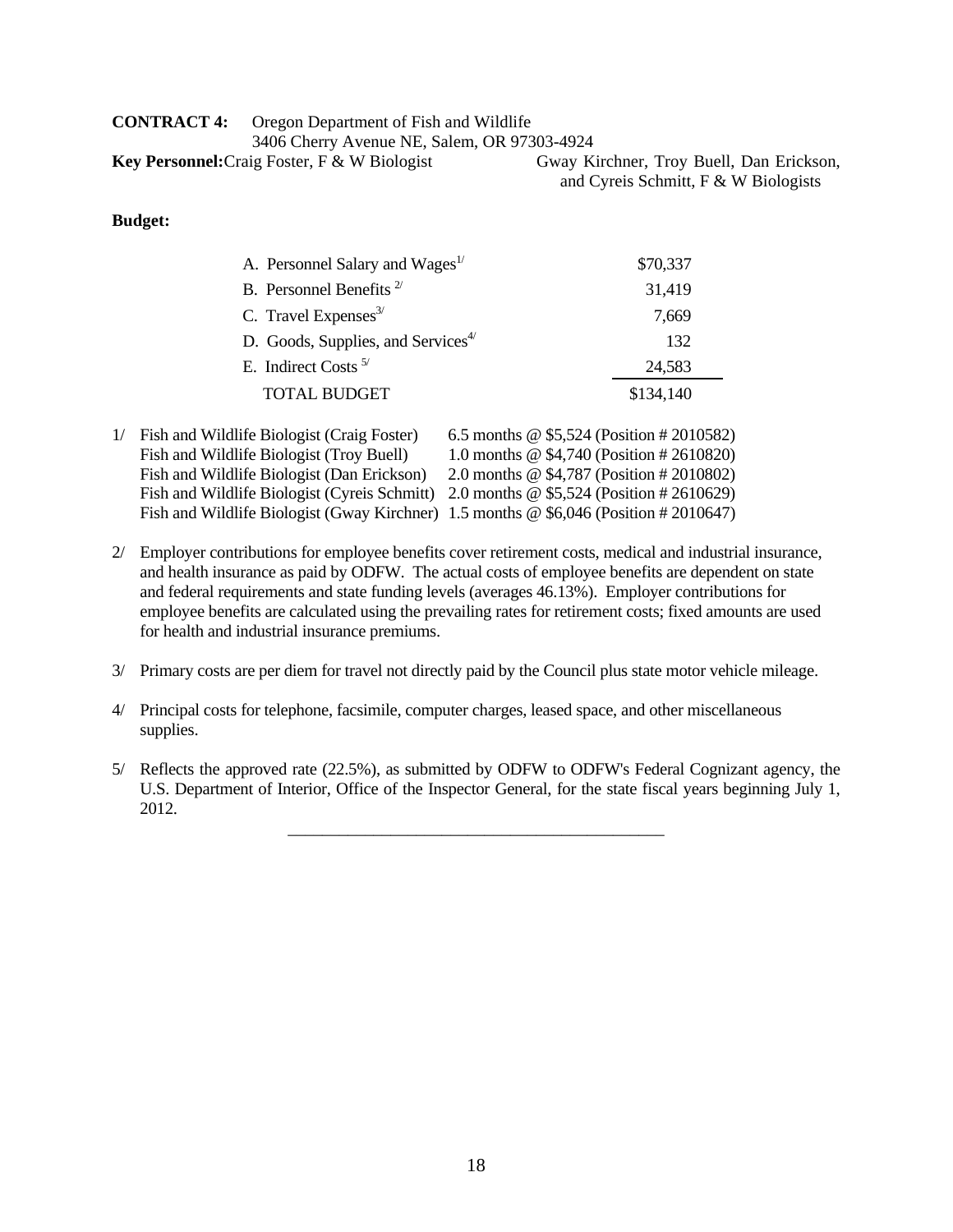| <b>CONTRACT 5:</b> | Pacific States Marine Fisheries Commission                            |  |
|--------------------|-----------------------------------------------------------------------|--|
|                    | 205 S.E. Spokane Street, Suite 100, Portland, OR 97202-6487           |  |
|                    | <b>Key Personnel:</b> David Hanson, Special Assistant to the Director |  |

#### **Summary of total Budget**

| \$26,405 | A. Personnel Salary and Wages <sup>1/</sup> |  |
|----------|---------------------------------------------|--|
| 10,563   | B. Personnel Benefits $(40\%)^{2/2}$        |  |
| 4.569    | C. Indirect Costs $(12.36\%)^{3/2}$         |  |
| \$41,537 | TOTAL BUDGET                                |  |

#### **Budget Detail**

1/ Special Assistant to the Director (David Hanson) 338.27 hrs @ \$78.06/hr

 $\overline{\phantom{a}}$  ,  $\overline{\phantom{a}}$  ,  $\overline{\phantom{a}}$  ,  $\overline{\phantom{a}}$  ,  $\overline{\phantom{a}}$  ,  $\overline{\phantom{a}}$  ,  $\overline{\phantom{a}}$  ,  $\overline{\phantom{a}}$  ,  $\overline{\phantom{a}}$  ,  $\overline{\phantom{a}}$  ,  $\overline{\phantom{a}}$  ,  $\overline{\phantom{a}}$  ,  $\overline{\phantom{a}}$  ,  $\overline{\phantom{a}}$  ,  $\overline{\phantom{a}}$  ,  $\overline{\phantom{a}}$ 

- 2/ Employer contributions for employee benefits cover retirement costs, medical and industrial insurance, and health insurance as paid by PSMFC. The actual costs of employee benefits are dependent on the state and federal requirements and state funding levels. Employer contributions for employee benefits are calculated using the prevailing rates for retirement costs; fixed amounts are used for medical, industrial, and health insurance premiums.
- 3/ The indirect cost rate indicated in this document reflects the approved rate, as submitted by PSMFC to PSMFC's Federal Cognizant agency, the U.S. Department of Commerce, Office of the Inspector General, for the state fiscal year beginning July 1, 2013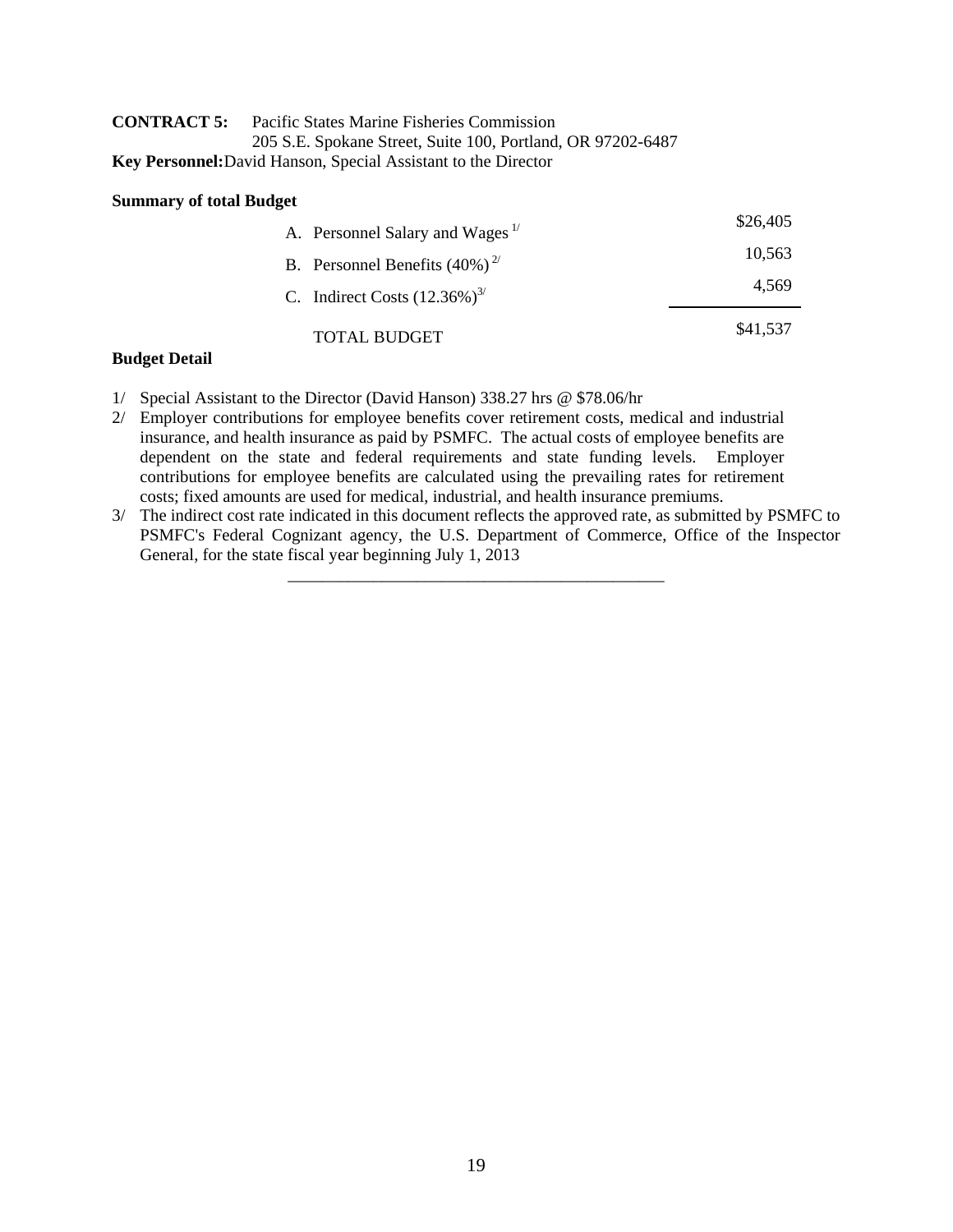| <b>CONTRACT 6:</b> | Washington Department of Fish and Wildlife<br>600 Capitol Way N., Olympia, WA 98501-1091<br>Key Personnel: Doug Milward, Biologist 4 Michele Culver, Regional Director, Corey<br>Niles, Policy Lead, Heather Reed, Policy Coordinator, Jessi Doerpinghaus, Policy |           |  |
|--------------------|-------------------------------------------------------------------------------------------------------------------------------------------------------------------------------------------------------------------------------------------------------------------|-----------|--|
|                    |                                                                                                                                                                                                                                                                   |           |  |
|                    |                                                                                                                                                                                                                                                                   |           |  |
|                    |                                                                                                                                                                                                                                                                   |           |  |
|                    | Analyst                                                                                                                                                                                                                                                           |           |  |
| <b>Budget:</b>     |                                                                                                                                                                                                                                                                   |           |  |
|                    | A. Personnel Salary and Wages <sup>1/</sup>                                                                                                                                                                                                                       | \$75,371  |  |
|                    | B. Personnel Benefits <sup>2/</sup>                                                                                                                                                                                                                               | \$20,281  |  |
|                    | C. Travel Expenses $3/$                                                                                                                                                                                                                                           | \$ 461    |  |
|                    | D. Goods, Supplies, and Services                                                                                                                                                                                                                                  | \$826     |  |
|                    | E. Indirect $Cost4$                                                                                                                                                                                                                                               | \$27,201  |  |
|                    | <b>TOTAL BUDGET</b>                                                                                                                                                                                                                                               | \$124,140 |  |
|                    |                                                                                                                                                                                                                                                                   |           |  |

- 1/ Policy Coordinator 3 months; Policy Analyst 6 months; Natural Resource Scientist 5 months.
- 2/ Employer contributions for employee benefits cover retirement costs, medical and industrial insurance, and health insurance as paid by WDFW. The actual costs of employee benefits are dependent on state and federal requirements and state funding levels. Employer contributions for employee benefits are calculated using the prevailing rates for retirement costs; fixed amounts are used for health and industrial insurance premiums.
- 3/ Principal costs are per diem for overnight travel not directly paid by the Council plus state motor pool mileage.
- 4/ The indirect cost rate indicated in this document reflects the approved rate, as submitted by WDFW to WDFW's Federal Cognizant Agency, the U.S. Department of Commerce, Office of the Inspector General, for the applicable state fiscal years. (The indirect rate applied for FY 14 and FY15 is 28.06%).

 $\overline{\phantom{a}}$  ,  $\overline{\phantom{a}}$  ,  $\overline{\phantom{a}}$  ,  $\overline{\phantom{a}}$  ,  $\overline{\phantom{a}}$  ,  $\overline{\phantom{a}}$  ,  $\overline{\phantom{a}}$  ,  $\overline{\phantom{a}}$  ,  $\overline{\phantom{a}}$  ,  $\overline{\phantom{a}}$  ,  $\overline{\phantom{a}}$  ,  $\overline{\phantom{a}}$  ,  $\overline{\phantom{a}}$  ,  $\overline{\phantom{a}}$  ,  $\overline{\phantom{a}}$  ,  $\overline{\phantom{a}}$ 

## *Other Contractual*

During the 2015-2019 award period, the Pacific Council expects to contract with several entities to provide specialized products and analyses which are key to completing Pacific Council tasks. These could include assistance with the catch shares programs, groundfish electronic monitoring program, groundfish biennial specifications process, sablefish catch share program review, salmon economic analysis, salmon population risk analysis, administrative projects, and other emerging issues and tasks. With regard to specialized tasks, the Council intends to use a sole source contractor as described below, as well as the possibility of other expert contractors yet to be identified for various specialized needs. The Council also contracts with hotels for its five, eightday plenary meetings per year on a competitive basis, as well as other smaller contracts for various venues and services.

### **Sole Source Contractor Edward C. Waters, Ph.D., Socio-Economic Consultant**

Dr. Waters is contracted to provide specialized socio-economic data, analysis, and documentation to assist the Council in considering impacts of Council actions and in completing draft and final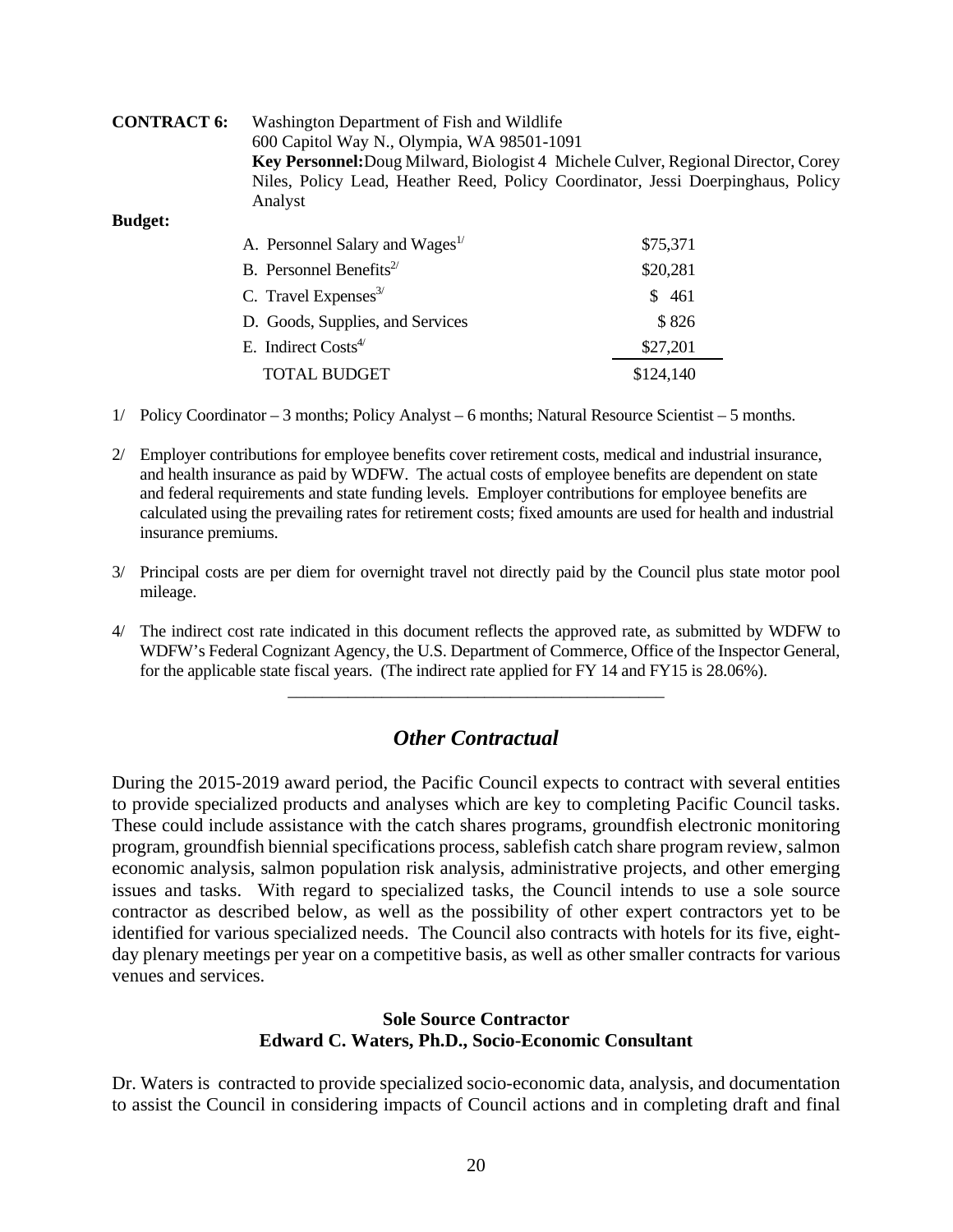environmental impact statements (EIS) for the implementation of management measures and plan amendments for its groundfish fishery management plan. This is a highly specialized and unique task that must be completed on a rigorous timeline that does not allow for training or extensive orientation of personnel not already intimately familiar with Council, NMFS, and National Environmental Policy Act processes and requirements. The results of the analysis will be carefully scrutinized by numerous entities and must meet the test of previous and potential litigation.

### **Uniqueness to Perform Task**

By virtue of his training and experience, Dr. Waters is critical to the Council's successful completion of these extremely complex and contentious tasks and is uniquely qualified to provide the specialized services required by the Council.

Dr. Waters holds a Bachelor of Science degree in Fisheries and Wildlife Management from Michigan State University and a doctorate degree with a major in Agricultural and Resource Economics from Oregon State University. His dissertation topic was General Equilibrium Modeling of Regional Economies. This training is directly tailored to the tasks required by the Council to understand and analyze the impacts of their proposed regulations on fisheries and fishery dependent communities along the Pacific Coast.

Dr. Waters was employed as a fisheries economist by the Council in 2002 to mid-2005 during which time he authored the socio-economic data, analysis, and draft documents which were used by the Council in managing groundfish fisheries. His documents and analyses included those incorporated into the draft and final EIS for the 2005-2006 and following EIS's for groundfish management measures and the original environmental assessment and EIS for the rebuilding plans for overfished groundfish species. No other potential contractor has this direct experience in providing the specific data, analyses, and documents required by the Council to complete the tasks of this contract. This is an evolving process with each year building on the experience of the previous year.

Finally, in his work as staff for the Council and in other previous contractual work, Dr. Waters has demonstrated a consistent ability to complete comprehensive and complex analyses on time and in a format and manner to meet Council needs.

### **Sole Source Contractor LB Boydstun, Fishery Analytical Consultant**

Mr. Boydstun is under contract to assist in the Council's management process, primarily with regard to the consideration of trailing actions for the groundfish trawl rationalization (IQ) program, including some or all of the following: drafting agendas, meeting and hearing summaries, and reports; presentations to the Council, advisory bodies and public; development of regulatory analyses; responding to public and agency inquiries; and participation in staff planning sessions.

#### **Uniqueness to Perform Task**

Mr. Boydstun has unique training and experience: 1) his extensive familiarity with and understanding of the Council process and needs; 2) proven expertise in this field and a strong record of past successful projects with the Council and others; 3) favorable rates (\$75 per hour), and; 4) the need for continuity in ongoing work on this project. Mr. Boydstun has well over 20 years of experience in various capacities with Council projects as well as a career background in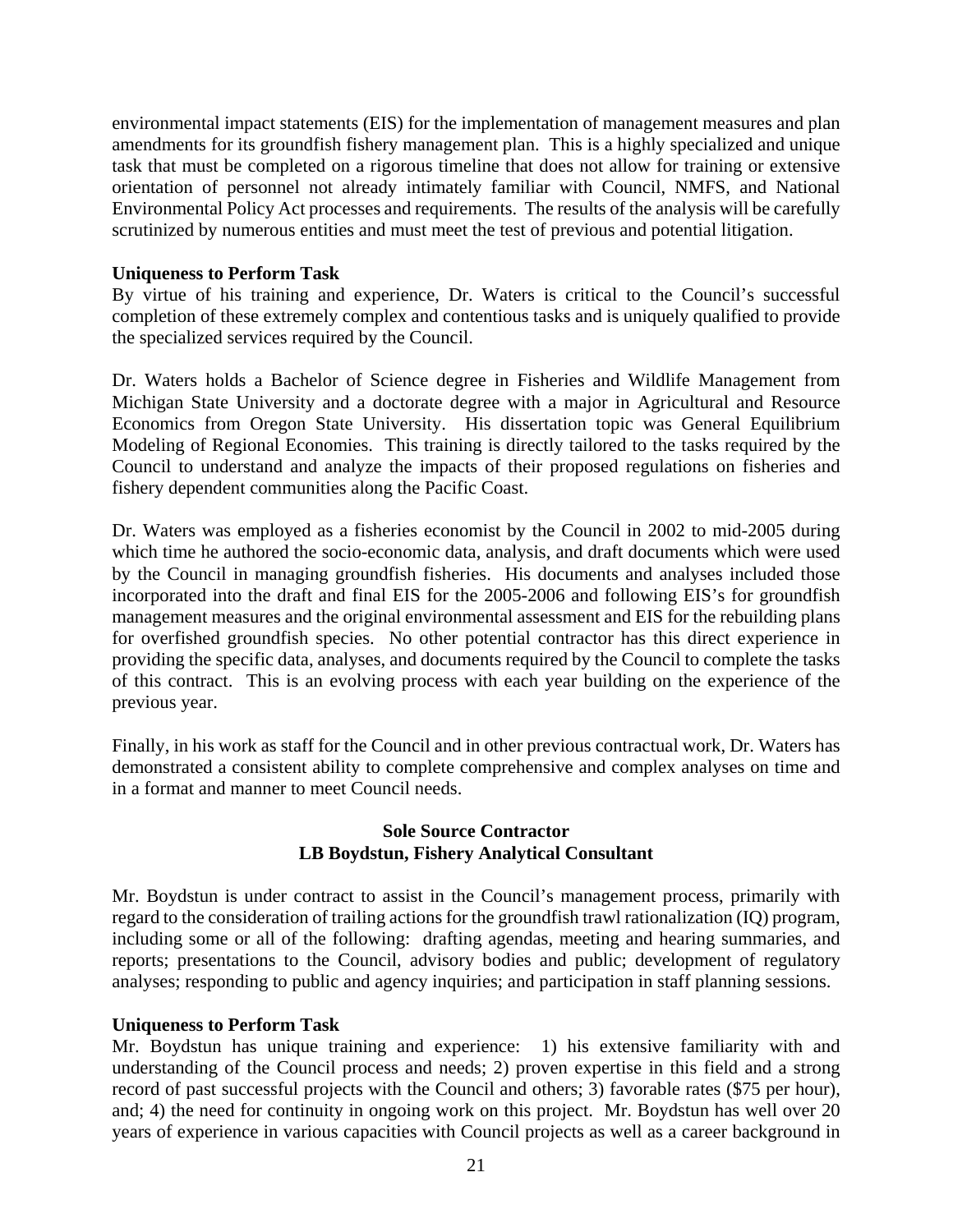fishery management issues for the state of California. He is uniquely qualified to accomplish the requested tasks with a minimum of staff direction and without the need for extensive background briefing and oversight. Changing to any other contractor at this point would result in additional expense to familiarize them with the projects and oversee their initial efforts. We have previously utilized and are familiar with several other consultants who do the kind of work tasked to Mr. Boydstun and our experience confirms that he is the best choice to continue this work.

### **Sole Source Contractor Raymond C.P. Beamesderfer, Senior Fisheries Scientist R2 Resources Consulting**

Mr. Beamesderfer has been contracted to provide specialized population dynamics modeling, analysis, and documentation to assist the Council in developing, considering, and completing an abundance based harvest matrix management approach for Lower Columbia Natural (LCN) coho.

The request for the specialized services of Mr. Beamesderfer justifies a sole source contract for several reasons.

1. Mr. Beamesderfer is known by the Council staff to have the skills and experience uniquely required for the efficient and successful completion of salmon risk assessment projects. He completed similar projects for Klamath River fall Chinook, Lower Columbia River tule fall Chinook, and Lower Columbia River natural coho, with outstanding success.

2. Based on previous projects with consultants the hourly rate of pay for the Contractor's services is well within the range of rates commonly charged for fishery consultant services.

3. On projects with short time frames to and the need to develop specific tasks based on future Council guidance, a request for proposals for the entire project and deliverables at a fixed price is sometimes not possible. Achievement of the overall project objectives require close and frequent coordination and communication between the Contractor and Council staff.

4. The Contractor is located in close proximity to the Council offices which will minimize travel costs and increase efficiency and expediency in working with the Council staff to complete projects.

### **Uniqueness to Perform Task**

Modeling salmon populations to analyze the effects of population abundance and harvest impacts on future stock status is a highly specialized task that must be completed on a rigorous timeline that does not allow for training or extensive orientation of contracted personnel who are not already intimately familiar with the Council/NMFS processes and requirements; and the pertinent fishery management issues and data. The results of the analysis will be carefully scrutinized by numerous entities and must meet the test of previous and potential litigation. Mr. Beamesderfer is uniquely qualified to assist in the development of an abundance based management approach for salmon populations for several reasons.

Professional Qualifications: Mr. Beamesderfer holds a master's degree in Fishery Resources from the University of Idaho and has over 20 years of experience in original research and analysis of Pacific Coast salmon management issues with special expertise in the use of statistics and computer modeling to solve difficult fishery management problems. He is currently employed by R2 Resource Consultants, Inc., which is a well-known and highly reputable fishery consultant organization with offices in Washington and Alaska. Mr. Beamesderfer has completed numerous projects addressing significant fishery management issues and providing excellent reports and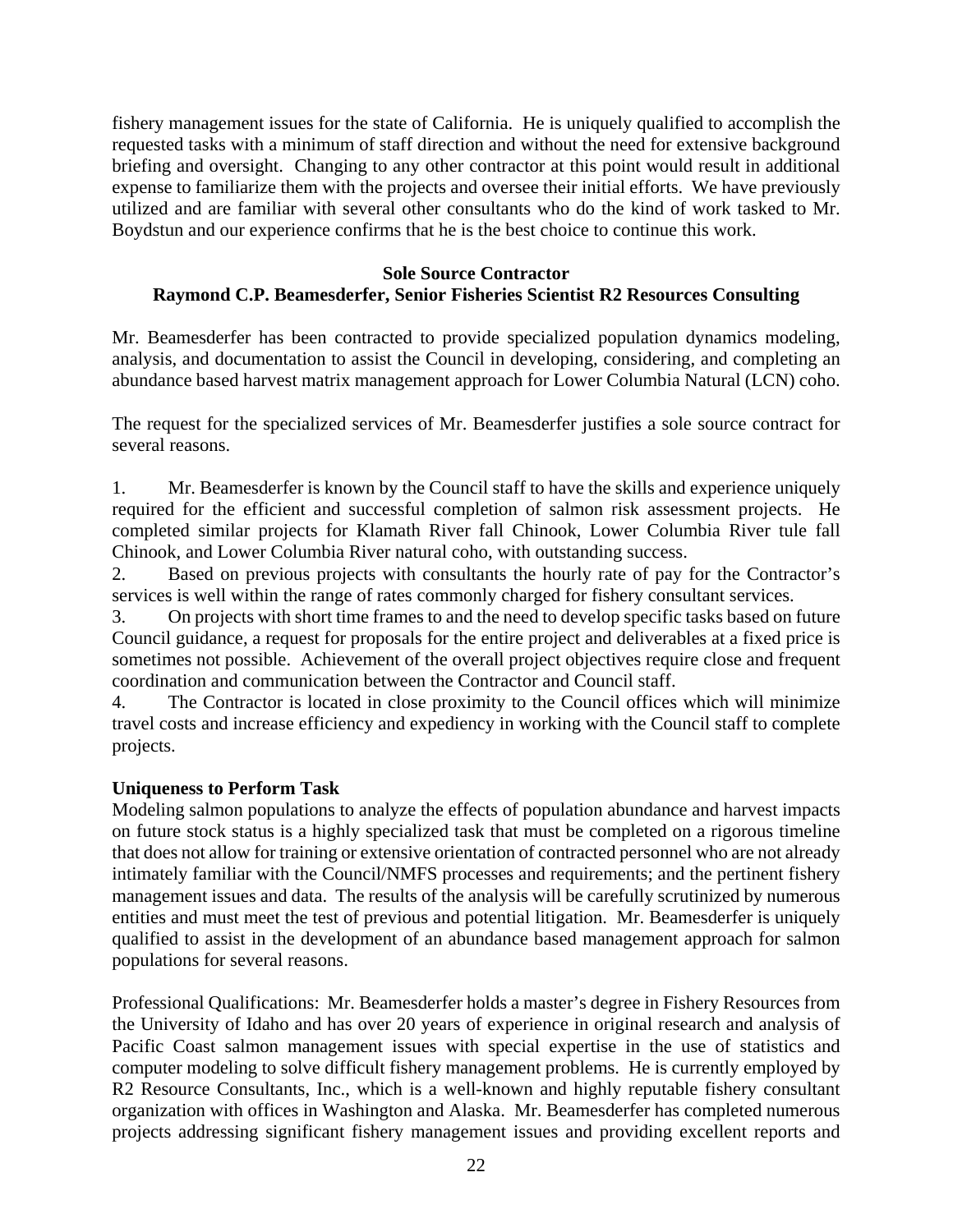presentations.

Knowledge of Specific Information and Analyses Required by Council: Mr. Beamesderfer's experience and expertise include several years as an employee with the Oregon Department of Fish and Wildlife. His work there included projects utilizing extensive computer modeling of salmon populations in the Columbia River Basin to forecast runs and impacts of various management regimes. He has further developed his expertise in these procedures during his tenure with Cramer Fish Sciences, Inc. He has specific knowledge and understanding of the subject coho stocks and fisheries, as well as fishery alternatives including abundance-based approaches. He led analysis and development of Endangered Species Act recovery plans and objectives for these species in the Lower Columbia River. He has developed impact assessment methods and population viability analysis models specifically for evaluating effects and risks of alternative fishery strategies on Federal endangered species. These specific modeling and impact assessment methodology skills with Pacific Coast salmon stocks are the exact skills needed by the Council to develop abundance-based management approaches, and are not commonly available from many providers.

Timeliness, Accessibility, Efficiency: Mr. Beamesderfer is located in Vancouver, Washington, a suburb of Portland, and is immediately available in person to meet and coordinate with Council and agency staff. Most of the work on the project and meetings concerning projects occur at the Council office in Portland. Mr. Beamesderfer's physical proximity greatly reduce the cost of the contract through a reduction in travel time and costs, and efficiency gained in face-to-face work sessions.

### **Sole Source Contractor John Coon, Fishery Analytical Consultant**

Dr. Coon is the former Deputy Director of the Pacific Council, but since September 2012 has been working as a part-time (52.5%) employee for the Pacific Council assisting with transitional training for the new Deputy Director and on support with administrative record maintenance and short–term fishery management projects such as review of the sablefish permit stacking (IQ) program. The transitional training period has passed but the other duties Dr. Coon is providing remain valuable to the Council; however, it may be more advantageous and appropriate to move into a contractual relationship. The administrative record maintenance duties include drafting minutes and summaries of Council meetings, public hearings and advisory body meetings. These duties can be accomplished outside of the Council office setting in a flexible schedule and do not require frequent supervision or consultation with other staff.

### **Uniqueness to Perform Task**

Dr. Coon has unique training and experience: 1) his extensive familiarity with and understanding of the Council process and needs; 2) proven expertise in this field and a strong record of past successful projects with the Council and others, and; 3) the need for continuity in ongoing work on this project. Dr. Coon has over 25 years of experience in various capacities with Council projects as well as a career background in fishery management. He is uniquely qualified to accomplish the requested tasks with a minimum of staff direction and without the need for extensive background briefing and oversight. Hiring another contractor without his familiarity with the Council process at this point would result in additional expense to familiarize them with the projects and oversee their initial efforts. We have considered other consultants who do the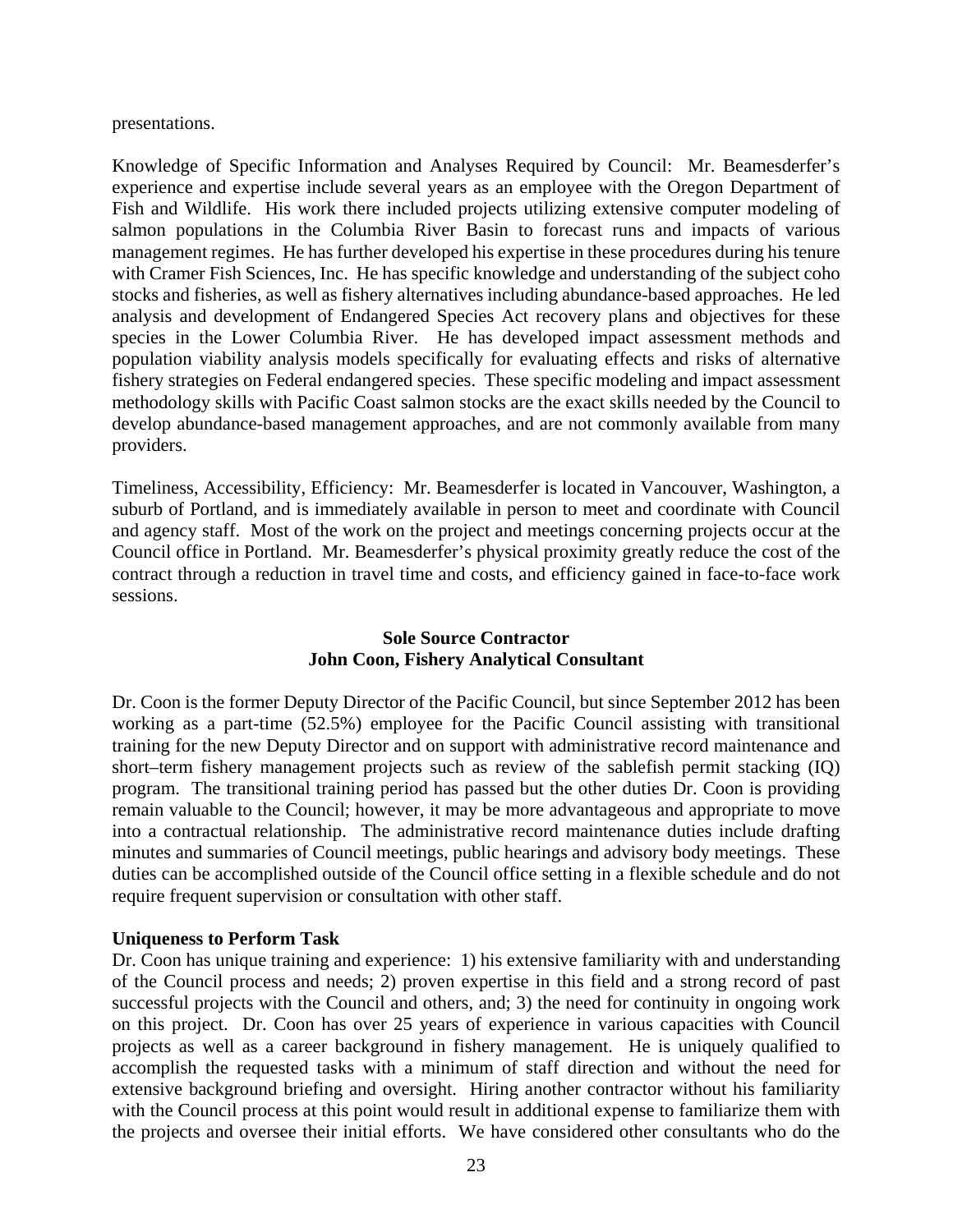kind of work tasked to Dr. Coon and our experience confirms that he is the best choice to continue this work.

### **Sole Source Contractor Pacific States Marine Fishery Commission**

The Pacific States Marine Fishery Commission has a unique relationship and the ability to contract at a greater scale with outside agencies and personnel to provide contractual services to the Council in this grant period. PSMFC may be contracted to provide services ranging from providing necessary information and analysis to inform preliminary or final decision making. As necessary they will be tasked with assisting in performing any tasks associated with this grant period as outlined in detail for 2015-2019.

### **Uniqueness to Perform Task**

PSMFC is familiar with the data collected and are able to extract the data from the systems in an efficient manner. They are familiar with the requirements of National Marine Fisheries Service and NOAA operations to provide the necessary reporting to complete documents on time.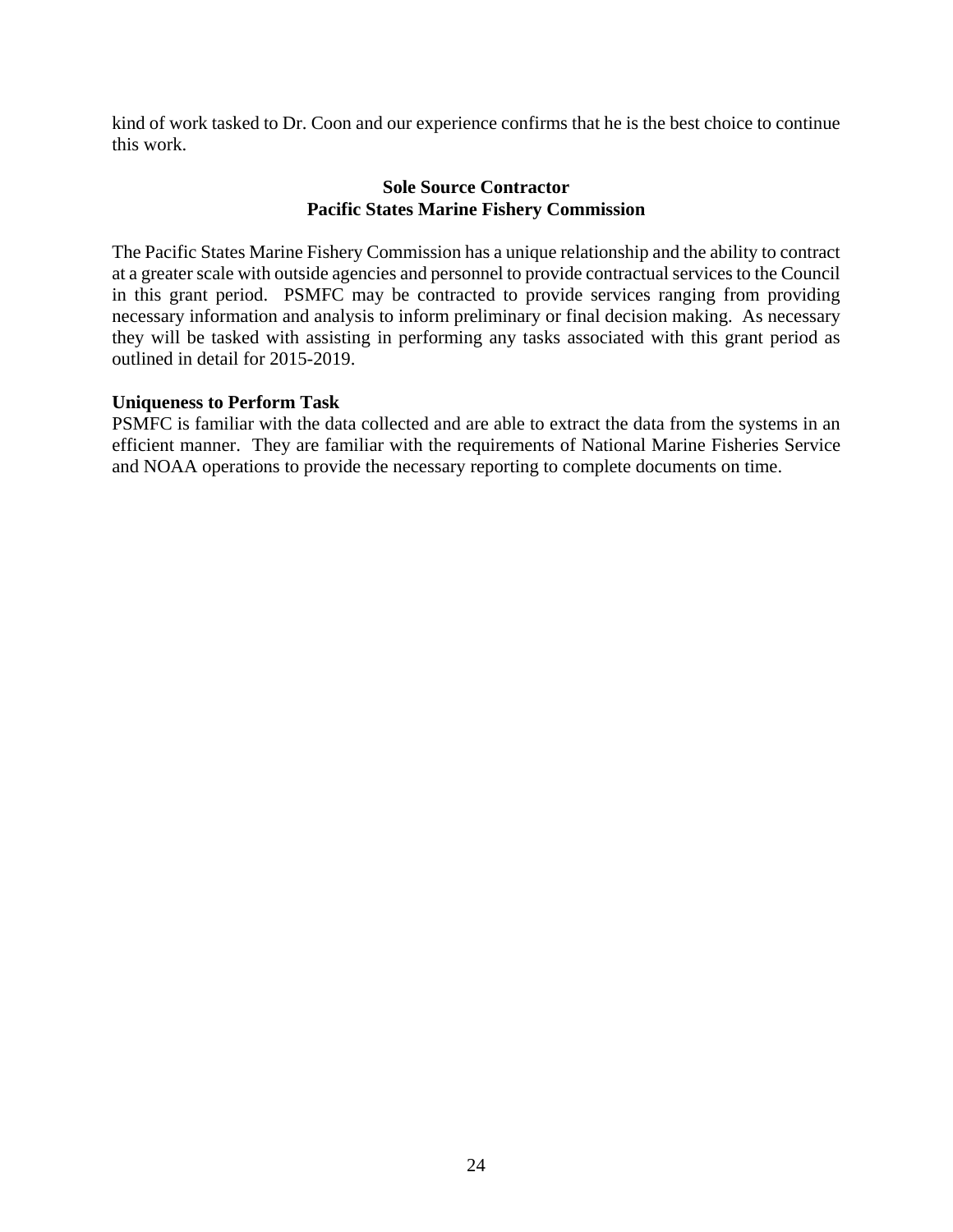| GRANTS.GOV <sup>*</sup> |
|-------------------------|

## **Grant Application Package**

| <b>Opportunity Title:</b>      | Pacific Fishery Management Council 2015 - 2019                                                                  |  |  |  |  |  |  |  |  |  |  |
|--------------------------------|-----------------------------------------------------------------------------------------------------------------|--|--|--|--|--|--|--|--|--|--|
| Offering Agency:               | Department of Commerce                                                                                          |  |  |  |  |  |  |  |  |  |  |
| <b>CFDA Number:</b>            | 11.441                                                                                                          |  |  |  |  |  |  |  |  |  |  |
| <b>CFDA Description:</b>       | Regional Fishery Management Councils                                                                            |  |  |  |  |  |  |  |  |  |  |
| <b>Opportunity Number:</b>     | NOAA-NMFS-WCRO-2015-2004366                                                                                     |  |  |  |  |  |  |  |  |  |  |
| <b>Competition ID:</b>         |                                                                                                                 |  |  |  |  |  |  |  |  |  |  |
| <b>Opportunity Open Date:</b>  | 12/16/2014                                                                                                      |  |  |  |  |  |  |  |  |  |  |
| <b>Opportunity Close Date:</b> | 01/12/2015                                                                                                      |  |  |  |  |  |  |  |  |  |  |
| <b>Agency Contact:</b>         | Ms. Patricia L Crouse 503-820-2408 7700 NE Ambassador<br>P1                                                     |  |  |  |  |  |  |  |  |  |  |
|                                | Suite 101, Portland, OR 97220 patricia.crouse@noaa.gov                                                          |  |  |  |  |  |  |  |  |  |  |
|                                | Mr. Donald O. McIsaac 503-820-2410 7700 NE Ambassador<br>Place, Portland, OR 97220-1384 donald.mcisaac@noaa.qov |  |  |  |  |  |  |  |  |  |  |
|                                | Charles Tracy 503-820-2415 7700 NF Ambassador<br>lM∽                                                            |  |  |  |  |  |  |  |  |  |  |

**This opportunity is only open to organizations, applicants who are submitting grant applications on behalf of a company, state, local or tribal government, academia, or other type of organization.**

**Application Filing Name:**

Pacific Fishery Management Council 2015-2019

#### **Select Forms to Complete**

#### **Mandatory**

|                 | <b>Application for Federal Assistance (SF-424)</b>                |
|-----------------|-------------------------------------------------------------------|
|                 | <b>Project Narrative Attachment Form</b>                          |
|                 | CD511 Form                                                        |
|                 | <b>Budget Narrative Attachment Form</b>                           |
|                 | <b>Assurances for Non-Construction Programs (SF-424B)</b>         |
|                 | <b>Budget Information for Non-Construction Programs (SF-424A)</b> |
| <b>Optional</b> |                                                                   |
|                 | <b>Other Attachments Form</b>                                     |
|                 | Disclosure of Lobbying Activities (SF-LLL)                        |
|                 |                                                                   |

#### **Instructions**

*Show Instructions >>*

**This electronic grants application is intended to be used to apply for the specific Federal funding opportunity referenced here.**

**If the Federal funding opportunity listed is not the opportunity for which you want to apply, close this application package by clicking on the "Cancel" button at the top of this screen. You will then need to locate the correct Federal funding opportunity, download its application and then apply.**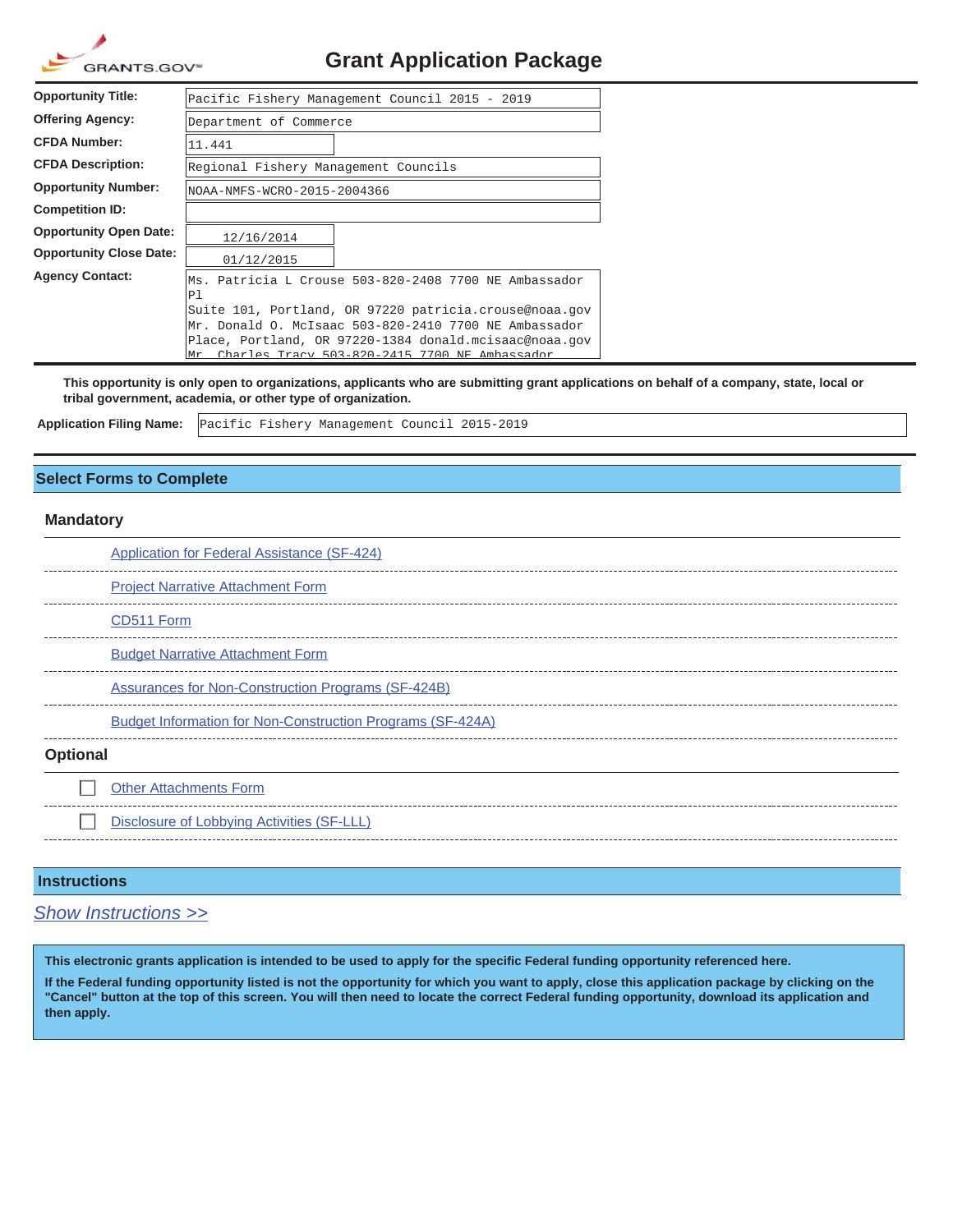| <b>Application for Federal Assistance SF-424</b>        |                      |                                     |  |                                                                                                  |  |  |  |  |  |  |  |  |
|---------------------------------------------------------|----------------------|-------------------------------------|--|--------------------------------------------------------------------------------------------------|--|--|--|--|--|--|--|--|
| * 1. Type of Submission:                                |                      | * 2. Type of Application:           |  | * If Revision, select appropriate letter(s):                                                     |  |  |  |  |  |  |  |  |
| Preapplication                                          |                      | New                                 |  | A: Increase Award                                                                                |  |  |  |  |  |  |  |  |
| Application                                             |                      | Continuation                        |  | * Other (Specify):                                                                               |  |  |  |  |  |  |  |  |
| X Changed/Corrected Application                         |                      | $ \mathsf{X} $ Revision             |  |                                                                                                  |  |  |  |  |  |  |  |  |
| * 3. Date Received:                                     |                      | 4. Applicant Identifier:            |  |                                                                                                  |  |  |  |  |  |  |  |  |
| 12/19/2014                                              |                      |                                     |  |                                                                                                  |  |  |  |  |  |  |  |  |
| 5a. Federal Entity Identifier:                          |                      |                                     |  | 5b. Federal Award Identifier:                                                                    |  |  |  |  |  |  |  |  |
|                                                         |                      |                                     |  | NA15NMF4410016                                                                                   |  |  |  |  |  |  |  |  |
| <b>State Use Only:</b>                                  |                      |                                     |  |                                                                                                  |  |  |  |  |  |  |  |  |
| 6. Date Received by State:                              |                      | 7. State Application Identifier:    |  |                                                                                                  |  |  |  |  |  |  |  |  |
| 8. APPLICANT INFORMATION:                               |                      |                                     |  |                                                                                                  |  |  |  |  |  |  |  |  |
| * a. Legal Name:                                        |                      | Pacific Fishery Management Council  |  |                                                                                                  |  |  |  |  |  |  |  |  |
| * b. Employer/Taxpayer Identification Number (EIN/TIN): |                      |                                     |  | * c. Organizational DUNS:                                                                        |  |  |  |  |  |  |  |  |
| 91-0982918                                              |                      |                                     |  | 8798067350000                                                                                    |  |  |  |  |  |  |  |  |
| d. Address:                                             |                      |                                     |  |                                                                                                  |  |  |  |  |  |  |  |  |
| * Street1:                                              |                      | 7700 NE Ambassador Place, Suite 101 |  |                                                                                                  |  |  |  |  |  |  |  |  |
| Street2:                                                |                      |                                     |  |                                                                                                  |  |  |  |  |  |  |  |  |
| * City:                                                 | Portland             |                                     |  |                                                                                                  |  |  |  |  |  |  |  |  |
| County/Parish:                                          | Multnomah            |                                     |  |                                                                                                  |  |  |  |  |  |  |  |  |
| * State:                                                |                      |                                     |  | OR: Oregon                                                                                       |  |  |  |  |  |  |  |  |
| Province:                                               |                      |                                     |  |                                                                                                  |  |  |  |  |  |  |  |  |
| * Country:                                              |                      |                                     |  | USA: UNITED STATES                                                                               |  |  |  |  |  |  |  |  |
| * Zip / Postal Code:                                    | 97220-1384           |                                     |  |                                                                                                  |  |  |  |  |  |  |  |  |
| e. Organizational Unit:                                 |                      |                                     |  |                                                                                                  |  |  |  |  |  |  |  |  |
| <b>Department Name:</b>                                 |                      |                                     |  | Division Name:                                                                                   |  |  |  |  |  |  |  |  |
|                                                         |                      |                                     |  |                                                                                                  |  |  |  |  |  |  |  |  |
|                                                         |                      |                                     |  | f. Name and contact information of person to be contacted on matters involving this application: |  |  |  |  |  |  |  |  |
| Prefix:                                                 |                      | * First Name:                       |  | Charles                                                                                          |  |  |  |  |  |  |  |  |
| Middle Name:<br>la                                      |                      |                                     |  |                                                                                                  |  |  |  |  |  |  |  |  |
| * Last Name:<br>Tracy                                   |                      |                                     |  |                                                                                                  |  |  |  |  |  |  |  |  |
| Suffix:                                                 |                      |                                     |  |                                                                                                  |  |  |  |  |  |  |  |  |
| Title:<br>Deputy Director                               |                      |                                     |  |                                                                                                  |  |  |  |  |  |  |  |  |
| Organizational Affiliation:                             |                      |                                     |  |                                                                                                  |  |  |  |  |  |  |  |  |
|                                                         |                      |                                     |  |                                                                                                  |  |  |  |  |  |  |  |  |
| * Telephone Number: $ 503-820-2415$                     |                      |                                     |  | Fax Number:   503-820-2299                                                                       |  |  |  |  |  |  |  |  |
| * Email:                                                | chuck.tracy@noaa.gov |                                     |  |                                                                                                  |  |  |  |  |  |  |  |  |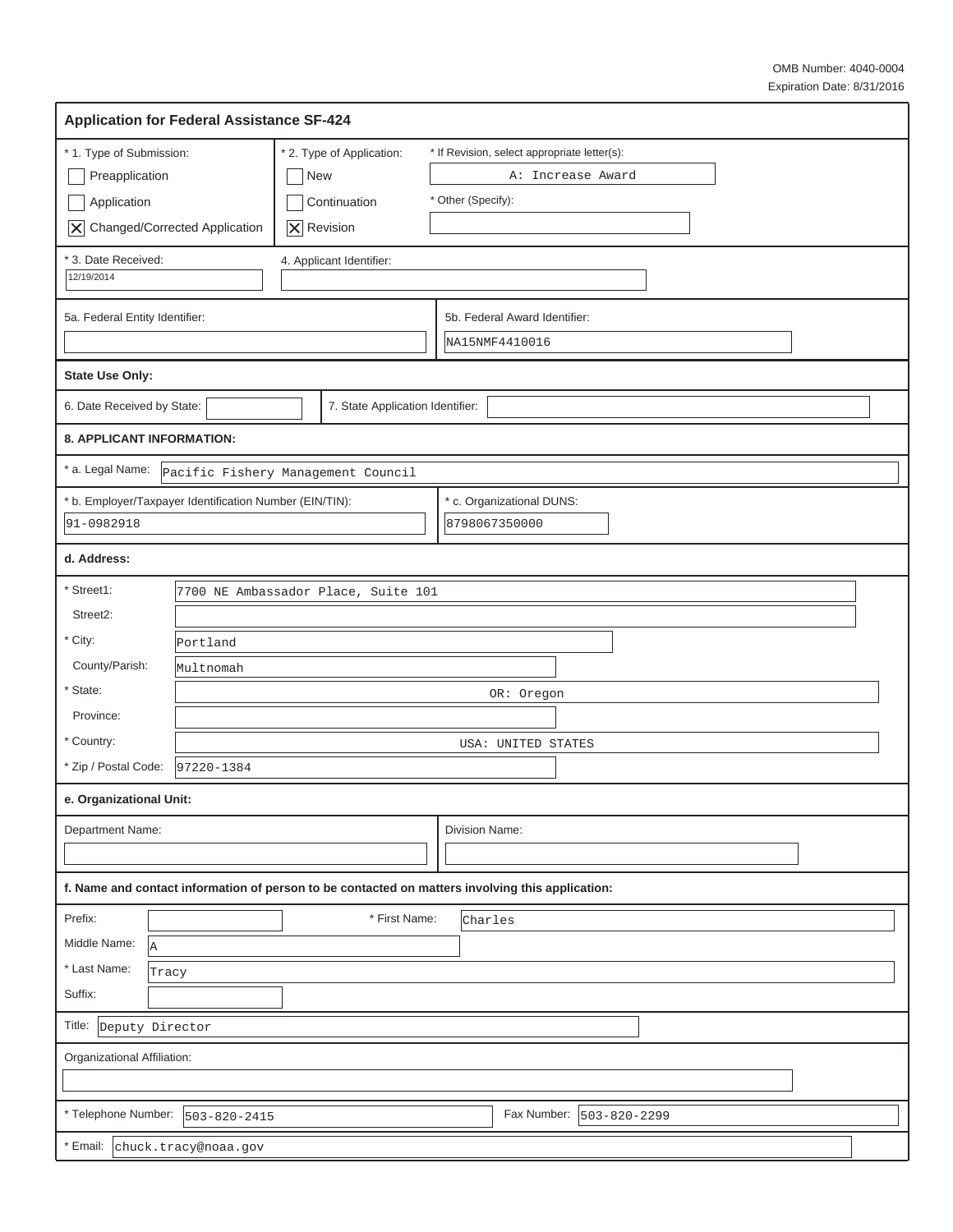| <b>Application for Federal Assistance SF-424</b>                                   |
|------------------------------------------------------------------------------------|
| * 9. Type of Applicant 1: Select Applicant Type:                                   |
| N: Nonprofit without 501C3 IRS Status (Other than Institution of Higher Education) |
| Type of Applicant 2: Select Applicant Type:                                        |
|                                                                                    |
| Type of Applicant 3: Select Applicant Type:                                        |
|                                                                                    |
| * Other (specify):                                                                 |
|                                                                                    |
| * 10. Name of Federal Agency:                                                      |
| Department of Commerce                                                             |
| 11. Catalog of Federal Domestic Assistance Number:                                 |
| 11.441                                                                             |
| <b>CFDA Title:</b>                                                                 |
| Regional Fishery Management Councils                                               |
|                                                                                    |
| * 12. Funding Opportunity Number:                                                  |
| NOAA-NMFS-WCRO-2015-2004366                                                        |
| * Title:                                                                           |
| Pacific Fishery Management Council 2015 - 2019                                     |
|                                                                                    |
|                                                                                    |
| 13. Competition Identification Number:                                             |
|                                                                                    |
| Title:                                                                             |
|                                                                                    |
|                                                                                    |
|                                                                                    |
| 14. Areas Affected by Project (Cities, Counties, States, etc.):                    |
|                                                                                    |
| Delete Attachment<br>View Attachment<br>Add Attachment                             |
| * 15. Descriptive Title of Applicant's Project:                                    |
| Pacific Fishery Management Council<br>Revised Administrative Grant for 2015-2019   |
|                                                                                    |
|                                                                                    |
| Attach supporting documents as specified in agency instructions.                   |
| <b>Add Attachments</b><br>Delete Attachments<br><b>View Attachments</b>            |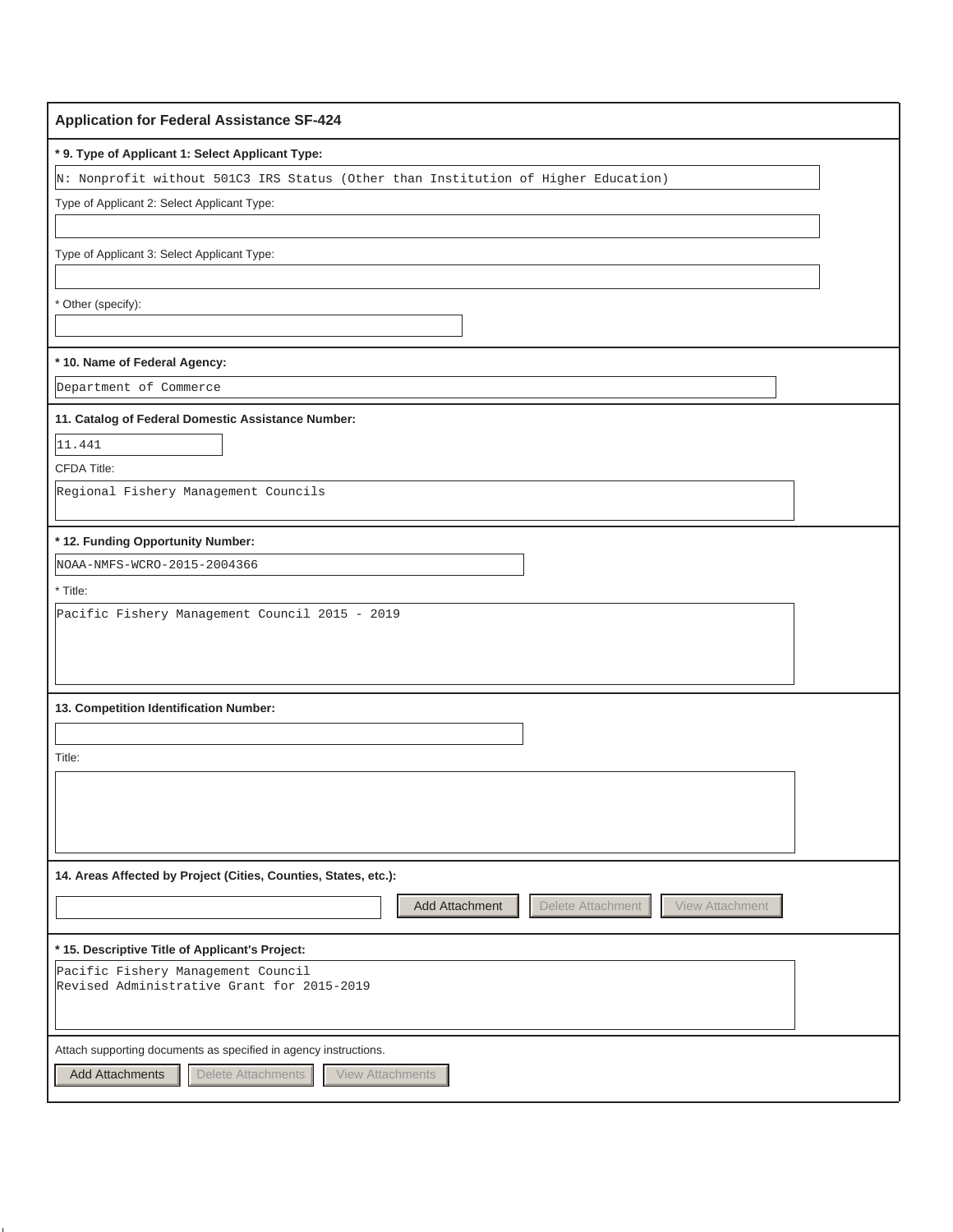|                                                                                                                                                                                                                                                                                                                                                                                                                                                                                                                                                                                                                                                                                                                                                                                                                                                                                                                                                                                                                                                                                                                                                             | <b>Application for Federal Assistance SF-424</b>                                |                  |                       |         |                   |  |                                  |  |  |
|-------------------------------------------------------------------------------------------------------------------------------------------------------------------------------------------------------------------------------------------------------------------------------------------------------------------------------------------------------------------------------------------------------------------------------------------------------------------------------------------------------------------------------------------------------------------------------------------------------------------------------------------------------------------------------------------------------------------------------------------------------------------------------------------------------------------------------------------------------------------------------------------------------------------------------------------------------------------------------------------------------------------------------------------------------------------------------------------------------------------------------------------------------------|---------------------------------------------------------------------------------|------------------|-----------------------|---------|-------------------|--|----------------------------------|--|--|
|                                                                                                                                                                                                                                                                                                                                                                                                                                                                                                                                                                                                                                                                                                                                                                                                                                                                                                                                                                                                                                                                                                                                                             | 16. Congressional Districts Of:                                                 |                  |                       |         |                   |  |                                  |  |  |
| * a. Applicant                                                                                                                                                                                                                                                                                                                                                                                                                                                                                                                                                                                                                                                                                                                                                                                                                                                                                                                                                                                                                                                                                                                                              | OR-003                                                                          |                  |                       |         |                   |  | * b. Program/Project<br>$OR-003$ |  |  |
|                                                                                                                                                                                                                                                                                                                                                                                                                                                                                                                                                                                                                                                                                                                                                                                                                                                                                                                                                                                                                                                                                                                                                             | Attach an additional list of Program/Project Congressional Districts if needed. |                  |                       |         |                   |  |                                  |  |  |
|                                                                                                                                                                                                                                                                                                                                                                                                                                                                                                                                                                                                                                                                                                                                                                                                                                                                                                                                                                                                                                                                                                                                                             |                                                                                 |                  | <b>Add Attachment</b> |         | Delete Attachment |  | <b>View Attachment</b>           |  |  |
| 17. Proposed Project:                                                                                                                                                                                                                                                                                                                                                                                                                                                                                                                                                                                                                                                                                                                                                                                                                                                                                                                                                                                                                                                                                                                                       |                                                                                 |                  |                       |         |                   |  |                                  |  |  |
| * a. Start Date:                                                                                                                                                                                                                                                                                                                                                                                                                                                                                                                                                                                                                                                                                                                                                                                                                                                                                                                                                                                                                                                                                                                                            | 01/01/2015                                                                      |                  |                       |         |                   |  | * b. End Date:<br>12/31/2019     |  |  |
| 18. Estimated Funding (\$):                                                                                                                                                                                                                                                                                                                                                                                                                                                                                                                                                                                                                                                                                                                                                                                                                                                                                                                                                                                                                                                                                                                                 |                                                                                 |                  |                       |         |                   |  |                                  |  |  |
| * a. Federal                                                                                                                                                                                                                                                                                                                                                                                                                                                                                                                                                                                                                                                                                                                                                                                                                                                                                                                                                                                                                                                                                                                                                |                                                                                 | 29, 482, 657.76  |                       |         |                   |  |                                  |  |  |
| * b. Applicant                                                                                                                                                                                                                                                                                                                                                                                                                                                                                                                                                                                                                                                                                                                                                                                                                                                                                                                                                                                                                                                                                                                                              |                                                                                 | 0.00             |                       |         |                   |  |                                  |  |  |
| * c. State                                                                                                                                                                                                                                                                                                                                                                                                                                                                                                                                                                                                                                                                                                                                                                                                                                                                                                                                                                                                                                                                                                                                                  |                                                                                 | 0.00             |                       |         |                   |  |                                  |  |  |
| * d. Local                                                                                                                                                                                                                                                                                                                                                                                                                                                                                                                                                                                                                                                                                                                                                                                                                                                                                                                                                                                                                                                                                                                                                  |                                                                                 | 0.00             |                       |         |                   |  |                                  |  |  |
| * e. Other                                                                                                                                                                                                                                                                                                                                                                                                                                                                                                                                                                                                                                                                                                                                                                                                                                                                                                                                                                                                                                                                                                                                                  |                                                                                 | 0.00             |                       |         |                   |  |                                  |  |  |
| * f. Program Income                                                                                                                                                                                                                                                                                                                                                                                                                                                                                                                                                                                                                                                                                                                                                                                                                                                                                                                                                                                                                                                                                                                                         |                                                                                 | 0.00             |                       |         |                   |  |                                  |  |  |
| * g. TOTAL                                                                                                                                                                                                                                                                                                                                                                                                                                                                                                                                                                                                                                                                                                                                                                                                                                                                                                                                                                                                                                                                                                                                                  |                                                                                 | 29, 482, 657. 76 |                       |         |                   |  |                                  |  |  |
| b. Program is subject to E.O. 12372 but has not been selected by the State for review.<br>c. Program is not covered by E.O. 12372.<br>$ \boldsymbol{\times} $<br>* 20. Is the Applicant Delinquent On Any Federal Debt? (If "Yes," provide explanation in attachment.)<br>$ \overline{\mathsf{x}} $ No<br>Yes<br>If "Yes", provide explanation and attach<br>Delete Attachment<br><b>View Attachment</b><br><b>Add Attachment</b><br>21. *By signing this application, I certify (1) to the statements contained in the list of certifications** and (2) that the statements<br>herein are true, complete and accurate to the best of my knowledge. I also provide the required assurances** and agree to<br>comply with any resulting terms if I accept an award. I am aware that any false, fictitious, or fraudulent statements or claims may<br>subject me to criminal, civil, or administrative penalties. (U.S. Code, Title 218, Section 1001)<br>$\overline{X}$ ** I AGREE<br>** The list of certifications and assurances, or an internet site where you may obtain this list, is contained in the announcement or agency<br>specific instructions. |                                                                                 |                  |                       |         |                   |  |                                  |  |  |
| <b>Authorized Representative:</b>                                                                                                                                                                                                                                                                                                                                                                                                                                                                                                                                                                                                                                                                                                                                                                                                                                                                                                                                                                                                                                                                                                                           |                                                                                 |                  |                       |         |                   |  |                                  |  |  |
| Prefix:                                                                                                                                                                                                                                                                                                                                                                                                                                                                                                                                                                                                                                                                                                                                                                                                                                                                                                                                                                                                                                                                                                                                                     | Mr.                                                                             |                  | * First Name:         | Charles |                   |  |                                  |  |  |
| Middle Name:                                                                                                                                                                                                                                                                                                                                                                                                                                                                                                                                                                                                                                                                                                                                                                                                                                                                                                                                                                                                                                                                                                                                                | lA.                                                                             |                  |                       |         |                   |  |                                  |  |  |
| * Last Name:                                                                                                                                                                                                                                                                                                                                                                                                                                                                                                                                                                                                                                                                                                                                                                                                                                                                                                                                                                                                                                                                                                                                                | Tracy                                                                           |                  |                       |         |                   |  |                                  |  |  |
| Suffix:                                                                                                                                                                                                                                                                                                                                                                                                                                                                                                                                                                                                                                                                                                                                                                                                                                                                                                                                                                                                                                                                                                                                                     |                                                                                 |                  |                       |         |                   |  |                                  |  |  |
| * Title:                                                                                                                                                                                                                                                                                                                                                                                                                                                                                                                                                                                                                                                                                                                                                                                                                                                                                                                                                                                                                                                                                                                                                    | Deputy Director                                                                 |                  |                       |         |                   |  |                                  |  |  |
| * Telephone Number:                                                                                                                                                                                                                                                                                                                                                                                                                                                                                                                                                                                                                                                                                                                                                                                                                                                                                                                                                                                                                                                                                                                                         | $503 - 820 - 2415$                                                              |                  |                       |         |                   |  | Fax Number:  503-820-2299        |  |  |
|                                                                                                                                                                                                                                                                                                                                                                                                                                                                                                                                                                                                                                                                                                                                                                                                                                                                                                                                                                                                                                                                                                                                                             | Email: chuck.tracy@noaa.gov                                                     |                  |                       |         |                   |  |                                  |  |  |
|                                                                                                                                                                                                                                                                                                                                                                                                                                                                                                                                                                                                                                                                                                                                                                                                                                                                                                                                                                                                                                                                                                                                                             | Signature of Authorized Representative:                                         | CHARLES TRACY    |                       |         | * Date Signed:    |  | 12/19/2014                       |  |  |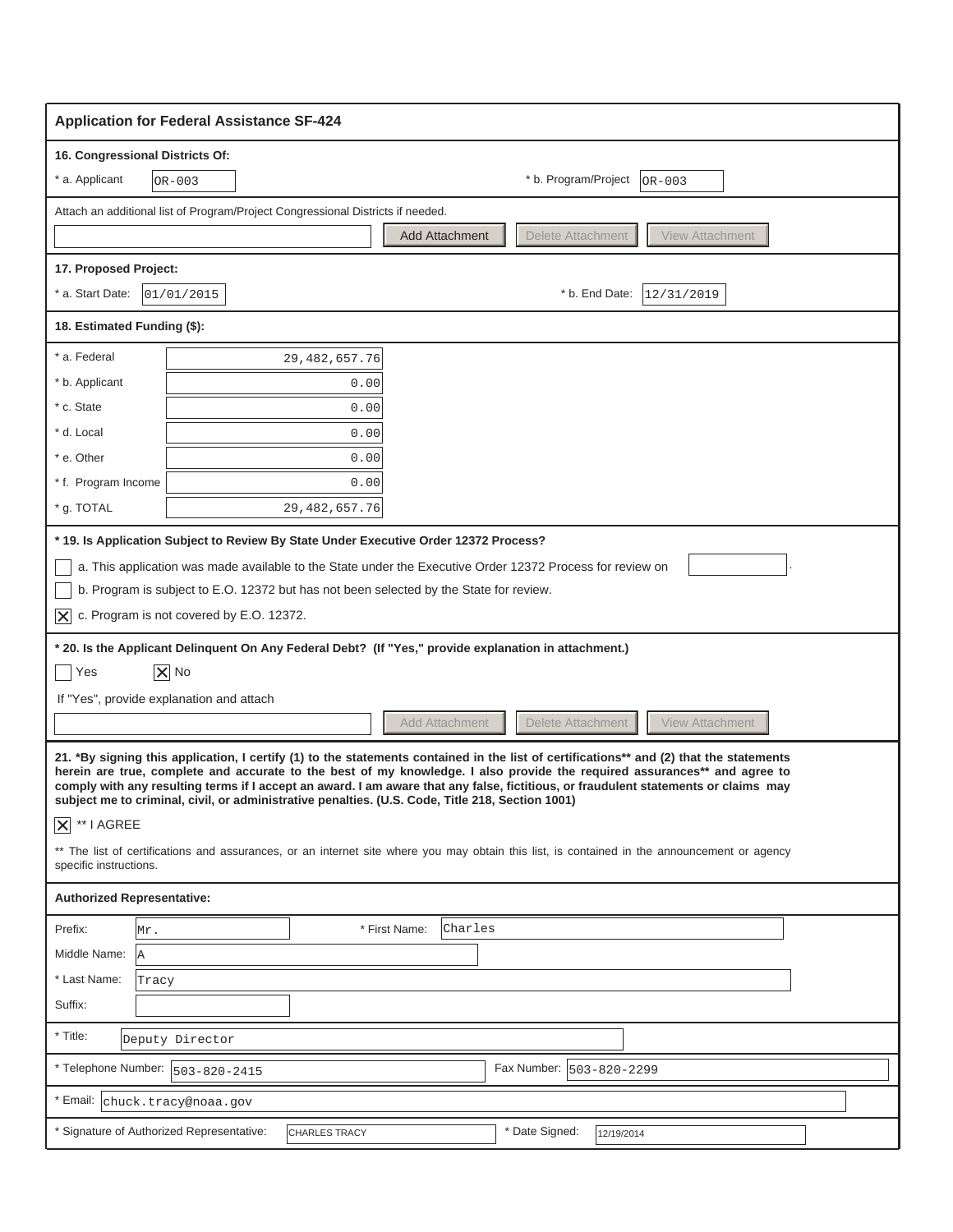**\* Mandatory Project Narrative File Filename:** REVISED\_PFMC\_CY15-19\_Grant\_ProjNarrativeRev.pdf Add Mandatory Project Narrative File Delete Mandatory Project Narrative File View Mandatory Project Narrative File

To add more Project Narrative File attachments, please use the attachment buttons below.

|  | Add Optional Project Narrative File   Delete Optional Project Narrative File   View Optional Project Narrative File |  |
|--|---------------------------------------------------------------------------------------------------------------------|--|
|--|---------------------------------------------------------------------------------------------------------------------|--|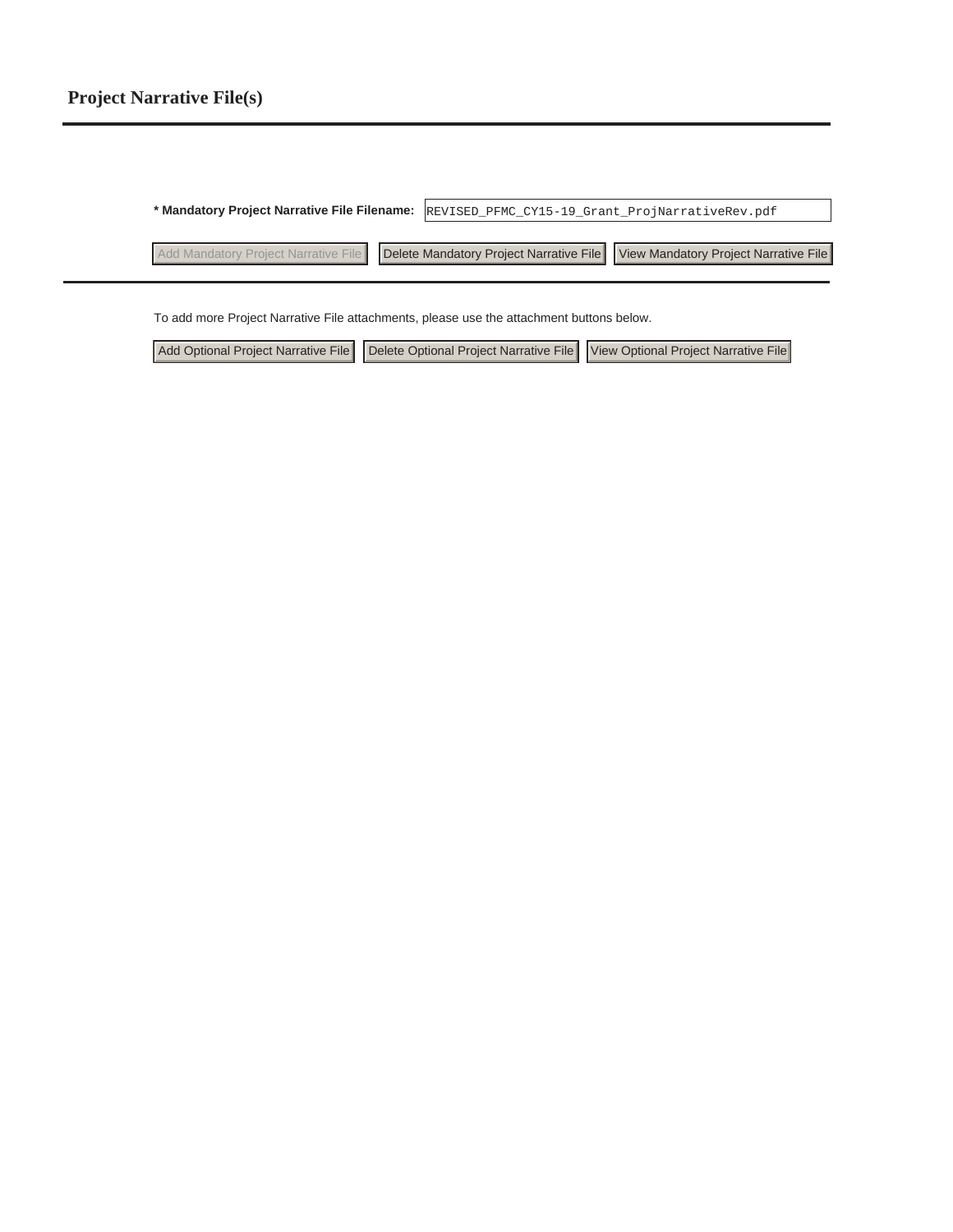Applicants should also review the instructions for certification included in the regulations before completing this form. Signature on this form provides for compliance with certification requirements under 15 CFR Part 28, 'New Restrictions on Lobbying.' The certifications shall be treated as a material representation of fact upon which reliance will be placed when the Department of Commerce determines to award the covered transaction, grant, or cooperative agreement.

#### **LOBBYING**

As required by Section 1352, Title 31 of the U.S. Code, and implemented at 15 CFR Part 28, for persons entering into a grant, cooperative agreement or contract over \$100,000 or a loan or loan guarantee over \$150,000 as defined at 15 CFR Part 28, Sections 28.105 and 28.110, the applicant certifies that to the best of his or her knowledge and belief, that:

(1) No Federal appropriated funds have been paid or will be paid, by or on behalf of the undersigned, to any person for influencing or attempting to influence an officer or employee of any agency, a Member of Congress in connection with the awarding of any Federal contract, the making of any Federal grant, the making of any Federal loan, the entering into of any cooperative agreement, and the extension, continuation, renewal, amendment, or modification of any Federal contract, grant, loan, or cooperative agreement.

(2) If any funds other than Federal appropriated funds have been paid or will be paid to any person for influencing or attempting to influence an officer or employee of any agency, a Member of Congress, an officer or employee of Congress, or an employee of a member of Congress in connection with this Federal contract, grant, loan, or cooperative agreement, the undersigned shall complete and submit Standard Form-LLL, 'Disclosure Form to Report Lobbying.' in accordance with its instructions.

(3) The undersigned shall require that the language of this certification be included in the award documents for all subawards at all tiers (including subcontracts, subgrants, and contracts under grants, loans, and cooperative agreements) and that all subrecipients shall certify and disclose accordingly.

This certification is a material representation of fact upon which reliance was placed when this transaction was made or entered into. Submission of this certification is a prerequisite for making or entering into this transaction imposed by section 1352, title 31, U.S. Code. Any person who fails to file the required certification shall be subject to a civil penalty of not less than \$10,000 and not more than \$100,000 for each such failure occurring on or before October 23, 1996, and of not less than \$11,000 and not more than \$110,000 for each such failure occurring after October 23, 1996.

#### **Statement for Loan Guarantees and Loan Insurance**

The undersigned states, to the best of his or her knowledge and belief, that:

In any funds have been paid or will be paid to any person for influencing or attempting to influence an officer or employee of any agency, a Member of Congress, an officer or employee of Congress, or an employee of a Member of Congress in connection with this commitment providing for the United States to insure or guarantee a loan, the undersigned shall complete and submit Standard Form-LLL, 'Disclosure Form to Report Lobbying,' in accordance with its instructions.

Submission of this statement is a prerequisite for making or entering into this transaction imposed by section 1352, title 31, U.S. Code. Any person who fails to file the required statement shall be subject to a civil penalty of not less than \$10,000 and not more than \$100,000 for each such failure occurring on or before October 23, 1996, and of not less than \$11,000 and not more than \$110,000 for each such failure occurring after October 23, 1996.

#### **As the duly authorized representative of the applicant, I hereby certify that the applicant will comply with the above applicable certification.**

| <sup>*</sup> NAME OF APPLICANT      |                                    |                                                            |            |         |  |  |  |  |
|-------------------------------------|------------------------------------|------------------------------------------------------------|------------|---------|--|--|--|--|
|                                     | Pacific Fishery Management Council |                                                            |            |         |  |  |  |  |
| * AWARD NUMBER                      |                                    | * PROJECT NAME                                             |            |         |  |  |  |  |
| NOAA-NMFS                           |                                    | Pacific Fishery Management Council Administrative<br>Grant |            |         |  |  |  |  |
| Prefix:                             | * First Name:                      | Middle Name:                                               |            |         |  |  |  |  |
| Mr.                                 | Charles                            | IΙA                                                        |            |         |  |  |  |  |
| * Last Name:                        |                                    |                                                            |            | Suffix: |  |  |  |  |
| Tracy                               |                                    |                                                            |            |         |  |  |  |  |
| <sup>*</sup> Title: Deputy Director |                                    |                                                            |            |         |  |  |  |  |
| * SIGNATURE:                        |                                    |                                                            | * DATE:    |         |  |  |  |  |
| <b>CHARLES TRACY</b>                |                                    |                                                            | 12/19/2014 |         |  |  |  |  |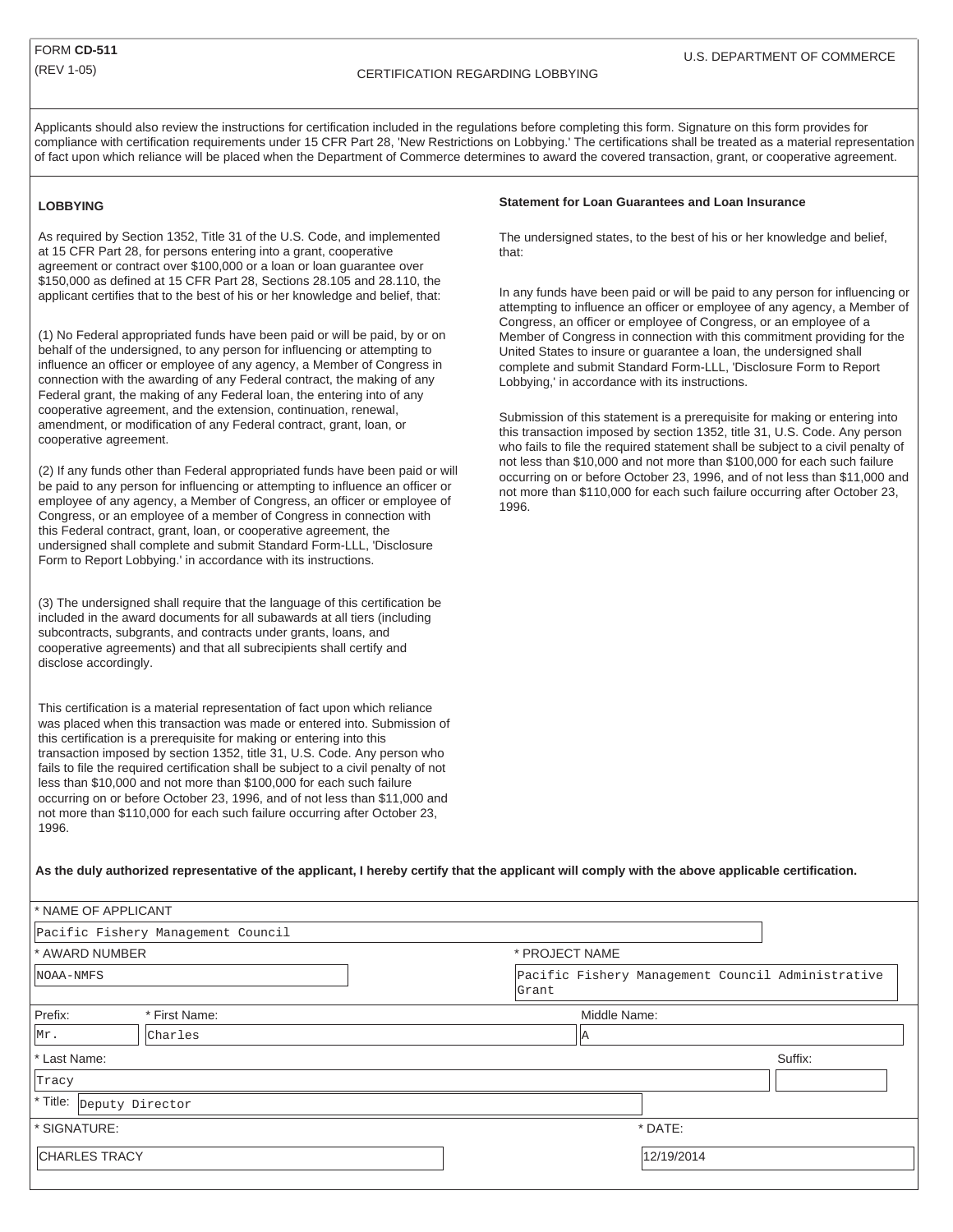### **Budget Narrative File(s)**

**\* Mandatory Budget Narrative Filename:** REVISED\_PFMC\_BudgetNarrativeCover\_2015\_Budget.pdf Add Mandatory Budget Narrative | Delete Mandatory Budget Narrative | View Mandatory Budget Narrative

To add more Budget Narrative attachments, please use the attachment buttons below.

|  |  | Add Optional Budget Narrative   Delete Optional Budget Narrative   View Optional Budget Narrative |  |  |
|--|--|---------------------------------------------------------------------------------------------------|--|--|
|--|--|---------------------------------------------------------------------------------------------------|--|--|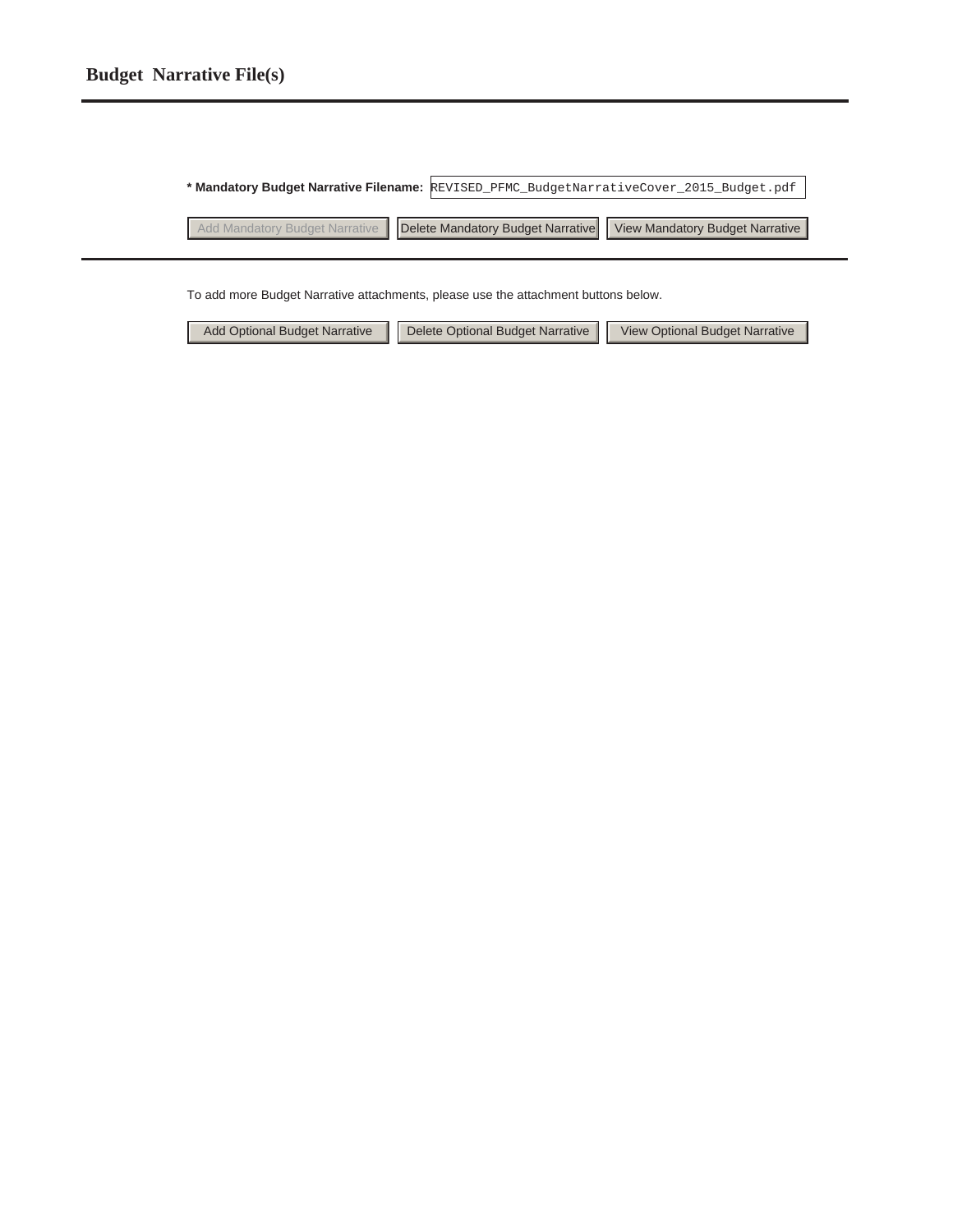#### **ASSURANCES - NON-CONSTRUCTION PROGRAMS**

Public reporting burden for this collection of information is estimated to average 15 minutes per response, including time for reviewing instructions, searching existing data sources, gathering and maintaining the data needed, and completing and reviewing the collection of information. Send comments regarding the burden estimate or any other aspect of this collection of information, including suggestions for reducing this burden, to the Office of Management and Budget, Paperwork Reduction Project (0348-0040), Washington, DC 20503.

#### **PLEASE DO NOT RETURN YOUR COMPLETED FORM TO THE OFFICE OF MANAGEMENT AND BUDGET. SEND IT TO THE ADDRESS PROVIDED BY THE SPONSORING AGENCY.**

**NOTE:** Certain of these assurances may not be applicable to your project or program. If you have questions, please contact the awarding agency. Further, certain Federal awarding agencies may require applicants to certify to additional assurances. If such is the case, you will be notified.

As the duly authorized representative of the applicant, I certify that the applicant:

- 1. Has the legal authority to apply for Federal assistance and the institutional, managerial and financial capability (including funds sufficient to pay the non-Federal share of project cost) to ensure proper planning, management and completion of the project described in this application.
- 2. Will give the awarding agency, the Comptroller General of the United States and, if appropriate, the State, through any authorized representative, access to and the right to examine all records, books, papers, or documents related to the award; and will establish a proper accounting system in accordance with generally accepted accounting standards or agency directives.
- 3. Will establish safeguards to prohibit employees from using their positions for a purpose that constitutes or presents the appearance of personal or organizational conflict of interest, or personal gain.
- 4. Will initiate and complete the work within the applicable time frame after receipt of approval of the awarding agency.
- 5. Will comply with the Intergovernmental Personnel Act of 1970 (42 U.S.C. §§4728-4763) relating to prescribed standards for merit systems for programs funded under one of the 19 statutes or regulations specified in Appendix A of OPM's Standards for a Merit System of Personnel Administration (5 C.F.R. 900, Subpart F).
- 6. Will comply with all Federal statutes relating to nondiscrimination. These include but are not limited to: (a) Title VI of the Civil Rights Act of 1964 (P.L. 88-352) which prohibits discrimination on the basis of race, color or national origin; (b) Title IX of the Education Amendments of 1972, as amended (20 U.S.C.§§1681- 1683, and 1685-1686), which prohibits discrimination on the basis of sex; (c) Section 504 of the Rehabilitation

Act of 1973, as amended (29 U.S.C. §794), which prohibits discrimination on the basis of handicaps; (d) the Age Discrimination Act of 1975, as amended (42 U. S.C. §§6101-6107), which prohibits discrimination on the basis of age; (e) the Drug Abuse Office and Treatment Act of 1972 (P.L. 92-255), as amended, relating to nondiscrimination on the basis of drug abuse; (f) the Comprehensive Alcohol Abuse and Alcoholism Prevention, Treatment and Rehabilitation Act of 1970 (P.L. 91-616), as amended, relating to nondiscrimination on the basis of alcohol abuse or alcoholism; (g) §§523 and 527 of the Public Health Service Act of 1912 (42 U.S.C. §§290 dd-3 and 290 ee- 3), as amended, relating to confidentiality of alcohol and drug abuse patient records; (h) Title VIII of the Civil Rights Act of 1968 (42 U.S.C. §§3601 et seq.), as amended, relating to nondiscrimination in the sale, rental or financing of housing; (i) any other nondiscrimination provisions in the specific statute(s) under which application for Federal assistance is being made; and, (j) the requirements of any other nondiscrimination statute(s) which may apply to the application.

- 7. Will comply, or has already complied, with the requirements of Titles II and III of the Uniform Relocation Assistance and Real Property Acquisition Policies Act of 1970 (P.L. 91-646) which provide for fair and equitable treatment of persons displaced or whose property is acquired as a result of Federal or federally-assisted programs. These requirements apply to all interests in real property acquired for project purposes regardless of Federal participation in purchases.
- 8. Will comply, as applicable, with provisions of the Hatch Act (5 U.S.C. §§1501-1508 and 7324-7328) which limit the political activities of employees whose principal employment activities are funded in whole or in part with Federal funds.

**Authorized for Local Reproduction** 

**Previous Edition Usable Standard Form 424B (Rev. 7-97)**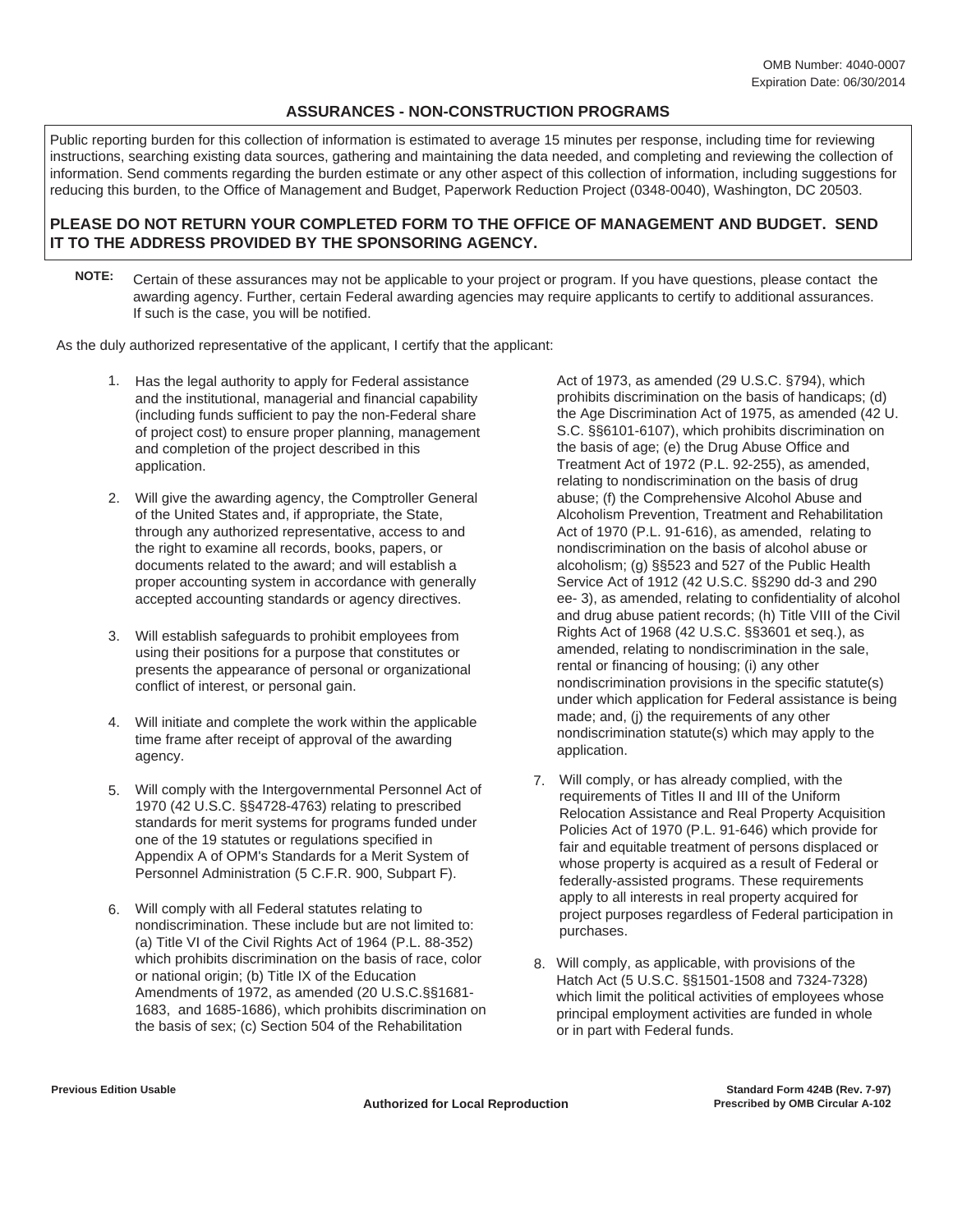- 9. Will comply, as applicable, with the provisions of the Davis-Bacon Act (40 U.S.C. §§276a to 276a-7), the Copeland Act (40 U.S.C. §276c and 18 U.S.C. §874), and the Contract Work Hours and Safety Standards Act (40 U.S.C. §§327- 333), regarding labor standards for federally-assisted construction subagreements.
- 10. Will comply, if applicable, with flood insurance purchase requirements of Section 102(a) of the Flood Disaster Protection Act of 1973 (P.L. 93-234) which requires recipients in a special flood hazard area to participate in the program and to purchase flood insurance if the total cost of insurable construction and acquisition is \$10,000 or more.
- 11. Will comply with environmental standards which may be prescribed pursuant to the following: (a) institution of environmental quality control measures under the National Environmental Policy Act of 1969 (P.L. 91-190) and Executive Order (EO) 11514; (b) notification of violating facilities pursuant to EO 11738; (c) protection of wetlands pursuant to EO 11990; (d) evaluation of flood hazards in floodplains in accordance with EO 11988; (e) assurance of project consistency with the approved State management program developed under the Coastal Zone Management Act of 1972 (16 U.S.C. §§1451 et seq.); (f) conformity of Federal actions to State (Clean Air) Implementation Plans under Section 176(c) of the Clean Air Act of 1955, as amended (42 U.S.C. §§7401 et seq.); (g) protection of underground sources of drinking water under the Safe Drinking Water Act of 1974, as amended (P.L. 93-523); and, (h) protection of endangered species under the Endangered Species Act of 1973, as amended (P.L. 93- 205).
- 12. Will comply with the Wild and Scenic Rivers Act of 1968 (16 U.S.C. §§1271 et seq.) related to protecting components or potential components of the national wild and scenic rivers system.
- 13. Will assist the awarding agency in assuring compliance with Section 106 of the National Historic Preservation Act of 1966, as amended (16 U.S.C. §470), EO 11593 (identification and protection of historic properties), and the Archaeological and Historic Preservation Act of 1974 (16 U.S.C. §§469a-1 et seq.).
- 14. Will comply with P.L. 93-348 regarding the protection of human subjects involved in research, development, and related activities supported by this award of assistance.
- 15. Will comply with the Laboratory Animal Welfare Act of 1966 (P.L. 89-544, as amended, 7 U.S.C. §§2131 et seq.) pertaining to the care, handling, and treatment of warm blooded animals held for research, teaching, or other activities supported by this award of assistance.
- 16. Will comply with the Lead-Based Paint Poisoning Prevention Act (42 U.S.C. §§4801 et seq.) which prohibits the use of lead-based paint in construction or rehabilitation of residence structures.
- 17. Will cause to be performed the required financial and compliance audits in accordance with the Single Audit Act Amendments of 1996 and OMB Circular No. A-133, "Audits of States, Local Governments, and Non-Profit Organizations."
- 18. Will comply with all applicable requirements of all other Federal laws, executive orders, regulations, and policies governing this program.
- Will comply with the requirements of Section 106(g) of 19. the Trafficking Victims Protection Act (TVPA) of 2000, as amended (22 U.S.C. 7104) which prohibits grant award recipients or a sub-recipient from (1) Engaging in severe forms of trafficking in persons during the period of time that the award is in effect (2) Procuring a commercial sex act during the period of time that the award is in effect or (3) Using forced labor in the performance of the award or subawards under the award.

| SIGNATURE OF AUTHORIZED CERTIFYING OFFICIAL | TITLE           |
|---------------------------------------------|-----------------|
| CHARLES TRACY                               | Deputy Director |
| APPLICANT ORGANIZATION                      | DATE SUBMITTED  |
| Pacific Fishery Management Council          | 12/19/2014      |

**Standard Form 424B (Rev. 7-97) Back**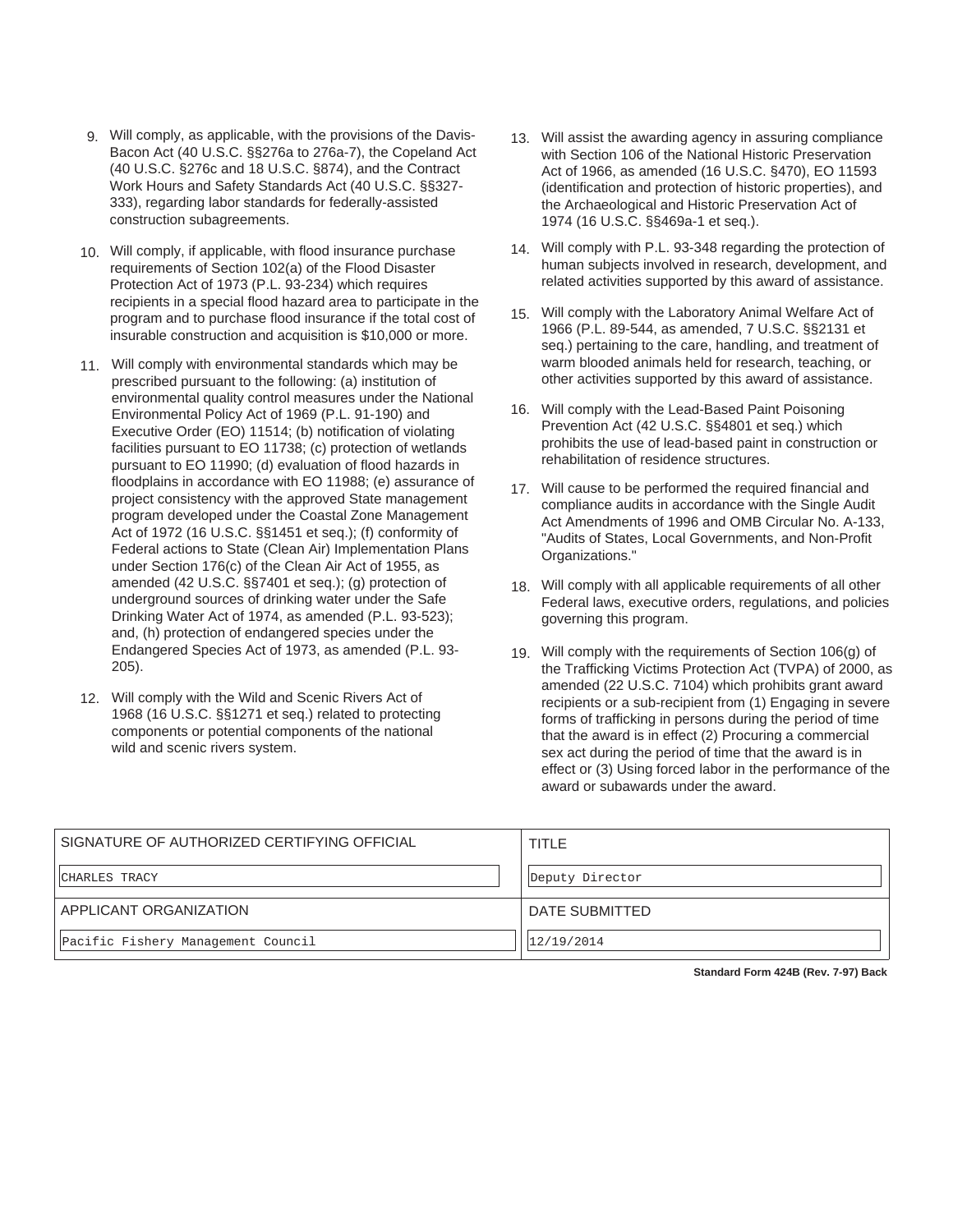### **BUDGET INFORMATION - Non-Construction Programs** OMB Number: 4040-0006

|                                                                      |                              |                                                         |                                    |    | <b>SECTION A - BUDGET SUMMARY</b> |    |                              |                    |  |    |  |                  |  |  |  |
|----------------------------------------------------------------------|------------------------------|---------------------------------------------------------|------------------------------------|----|-----------------------------------|----|------------------------------|--------------------|--|----|--|------------------|--|--|--|
| <b>Grant Program</b><br><b>Function or</b><br><b>Activity</b><br>(a) |                              | <b>Catalog of Federal</b><br><b>Domestic Assistance</b> | <b>Estimated Unobligated Funds</b> |    |                                   |    | <b>New or Revised Budget</b> |                    |  |    |  |                  |  |  |  |
|                                                                      |                              | Number<br>(b)                                           | Federal<br>(c)                     |    | Non-Federal<br>(d)                |    | Federal<br>(e)               | Non-Federal<br>(f) |  |    |  | Total<br>(g)     |  |  |  |
|                                                                      | 1. FMC Fed Year 2015         | 11.441                                                  | \$                                 | \$ |                                   | \$ | $4,721,157.44$ \$            |                    |  | \$ |  | 4,721,157.44     |  |  |  |
| 2.                                                                   | FMC Fed Year 2016            | 11.441                                                  |                                    |    |                                   |    | 5,945,499.25                 |                    |  |    |  | 5,945,499.25     |  |  |  |
| 3.                                                                   | FMC Fed Year 2017            | 11.441                                                  |                                    |    |                                   |    | 6,018,345.51                 |                    |  |    |  | 6,018,345.51     |  |  |  |
| 4.                                                                   | FMC Fed Years<br>$2018-2019$ | 11.441                                                  |                                    |    |                                   |    | 12,797,655.56                |                    |  |    |  | 12,797,655.56    |  |  |  |
| 5.                                                                   | <b>Totals</b>                |                                                         | \$                                 | \$ |                                   | \$ | $29,482,657.76$ \$           |                    |  | \$ |  | 29, 482, 657. 76 |  |  |  |

Standard Form 424A (Rev. 7- 97)

Expiration Date: 06/30/2014

Prescribed by OMB (Circular A -102) Page 1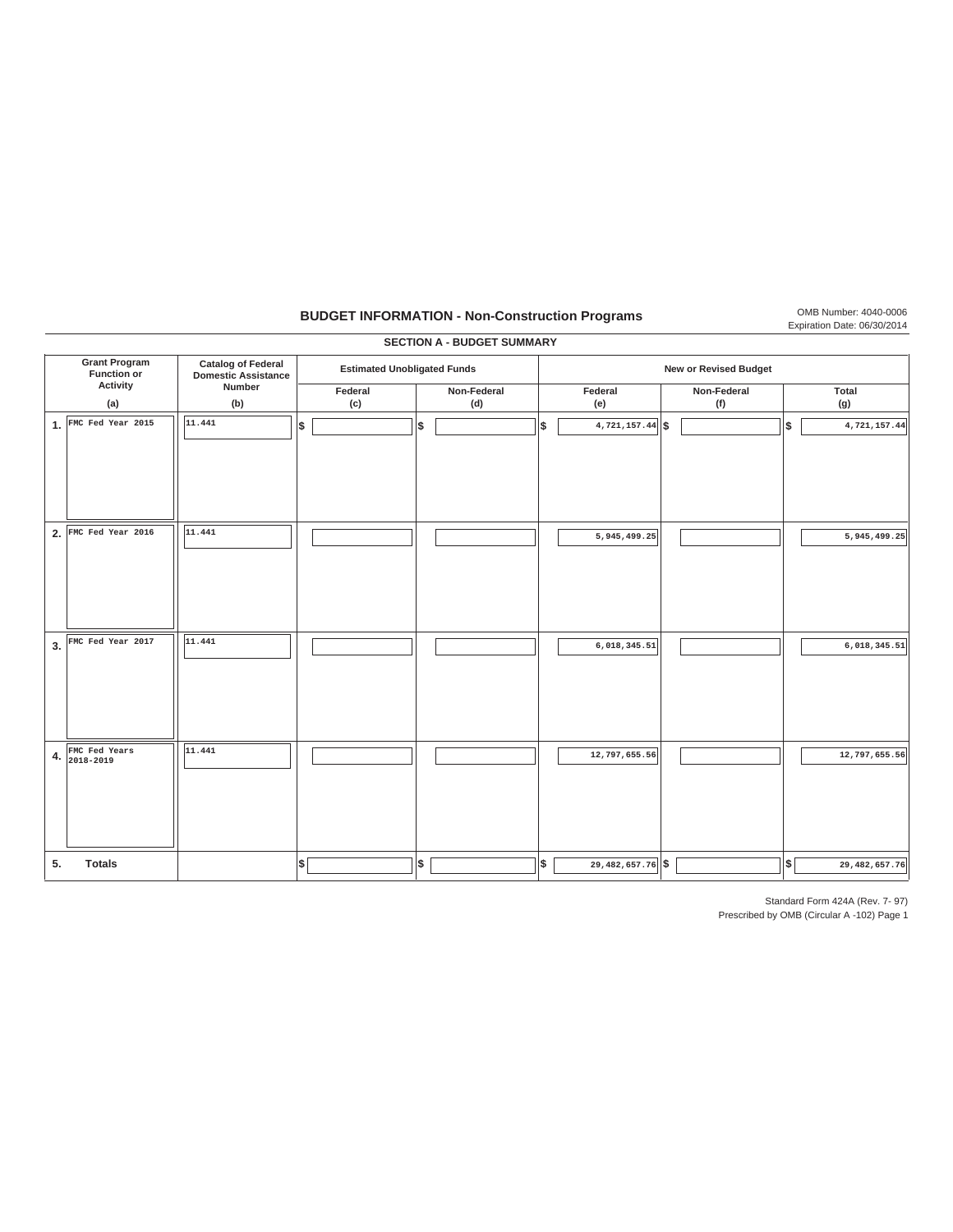#### **SECTION B - BUDGET CATEGORIES**

| 6. Object Class Categories             | GRANT PROGRAM, FUNCTION OR ACTIVITY |                   |     |                   |     |                   |     |                     |          | Total         |
|----------------------------------------|-------------------------------------|-------------------|-----|-------------------|-----|-------------------|-----|---------------------|----------|---------------|
|                                        | (1)                                 |                   | (2) |                   | (3) |                   | (4) |                     |          | (5)           |
|                                        |                                     | FMC Fed Year 2015 |     | FMC Fed Year 2016 |     | FMC Fed Year 2017 |     | FMC Fed Years       |          |               |
|                                        |                                     |                   |     |                   |     |                   |     | 2018-2019           |          |               |
|                                        |                                     |                   |     |                   |     |                   |     |                     |          |               |
|                                        |                                     |                   |     |                   |     |                   |     |                     |          |               |
|                                        |                                     |                   |     |                   |     |                   |     |                     |          |               |
|                                        |                                     |                   |     |                   |     |                   |     |                     |          |               |
|                                        |                                     |                   |     |                   |     |                   |     |                     |          |               |
|                                        |                                     |                   |     |                   |     |                   |     |                     |          |               |
|                                        |                                     |                   |     |                   |     |                   |     |                     |          |               |
| a. Personnel                           | Ι\$                                 | $1,047,771.66$ \$ |     | 1,991,326.08      | \$  | $2,063,223.08$ \$ |     | 4, 336, 539.38   \$ |          | 9,438,860.20  |
| b. Fringe Benefits                     |                                     | 406,022.51        |     | 676,979.81        |     | 710,664.84        |     | 1,529,206.02        |          | 3,322,873.18  |
| c. Travel                              |                                     | 902,988.94        |     | 1,107,821.91      |     | 1,090,226.82      |     | 2,366,812.88        |          | 5,467,850.55  |
|                                        |                                     |                   |     |                   |     |                   |     |                     |          |               |
| d. Equipment                           |                                     | 20,000.00         |     | 8,500.00          |     | 8,500.00          |     | 18,500.00           |          | 55,500.00     |
| e. Supplies                            |                                     | 481,644.73        |     | 738,101.50        |     | 700,802.96        |     | 1,624,476.02        |          | 3,545,025.21  |
| f. Contractual                         |                                     | 1,782,729.60      |     | 1,342,769.95      |     | 1,364,927.80      |     | 2,762,121.27        |          | 7,252,548.62  |
| g. Construction                        |                                     |                   |     |                   |     |                   |     |                     |          |               |
|                                        |                                     |                   |     |                   |     |                   |     |                     |          |               |
| h. Other                               |                                     | 80,000.00         |     | 80,000.00         |     | 80,000.00         |     | 160,000.00          |          | 400,000.00    |
| i. Total Direct Charges (sum of 6a-6h) |                                     | 4,721,157.44      |     | 5,945,499.25      |     | 6,018,345.50      |     | $12,797,655.57$ \$  |          | 29,482,657.76 |
| j. Indirect Charges                    |                                     |                   |     |                   |     |                   |     |                     | \$       |               |
| k. TOTALS (sum of 6i and 6j)           | \$                                  | $4,721,157.44$ \$ |     | $5,945,499.25$ \$ |     | $6,018,345.50$ \$ |     | 12,797,655.57       | <b>S</b> | 29,482,657.76 |
|                                        |                                     |                   |     |                   |     |                   |     |                     |          |               |
| 7. Program Income                      | ∣\$                                 |                   | \$  |                   | \$  |                   | \$  |                     | \$       |               |

**Authorized for Local Reproduction**

Standard Form 424A (Rev. 7-97)

Prescribed by OMB (Circular A -102) Page 1A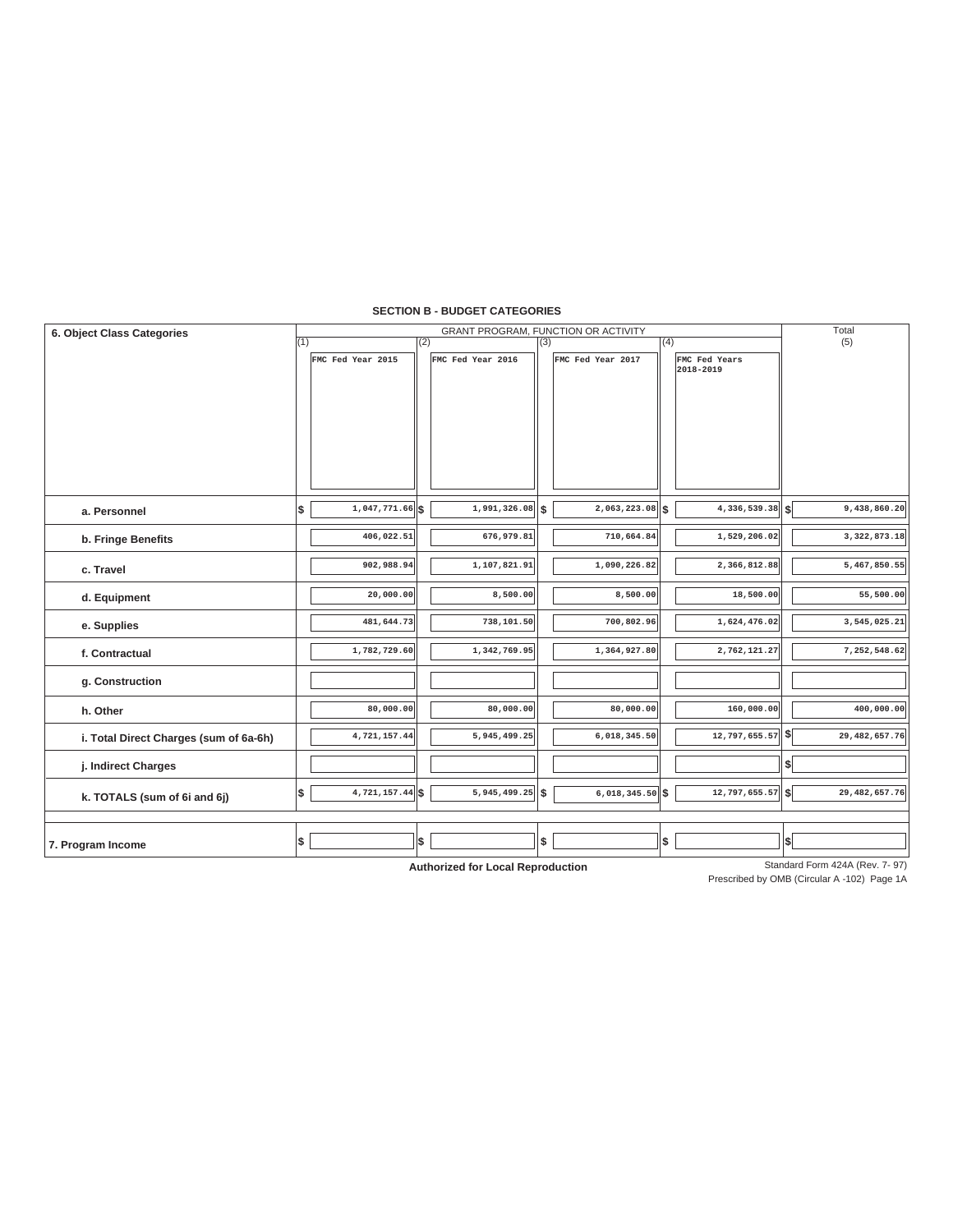|                                      |                                                                                 |     | <b>SECTION C - NON-FEDERAL RESOURCES</b>    |      |                     |     |                     |     |              |  |  |  |
|--------------------------------------|---------------------------------------------------------------------------------|-----|---------------------------------------------|------|---------------------|-----|---------------------|-----|--------------|--|--|--|
| (a) Grant Program                    |                                                                                 |     | (b) Applicant                               |      | (c) State           |     | (d) Other Sources   |     | (e)TOTALS    |  |  |  |
| FMC Fed Year 2015<br>8.              |                                                                                 | \$  |                                             | \$   |                     | \$  |                     | l\$ |              |  |  |  |
| FMC Fed Year 2016<br>9.              |                                                                                 |     |                                             |      |                     |     |                     |     |              |  |  |  |
| FMC Fed Year 2017<br>10.             |                                                                                 |     |                                             |      |                     |     |                     |     |              |  |  |  |
| FMC Fed Years 2018-2019<br>11.       |                                                                                 |     |                                             |      |                     |     |                     |     |              |  |  |  |
| 12. TOTAL (sum of lines 8-11)        |                                                                                 | \$  |                                             | \$   |                     | \$  |                     |     |              |  |  |  |
|                                      |                                                                                 |     | <b>SECTION D - FORECASTED CASH NEEDS</b>    |      |                     |     |                     |     |              |  |  |  |
|                                      | <b>Total for 1st Year</b>                                                       |     | 1st Quarter                                 |      | 2nd Quarter         |     | 3rd Quarter         |     | 4th Quarter  |  |  |  |
| 13. Federal                          | 4,721,157.44                                                                    | ∥\$ | 0.00                                        | \$   | 944,231.49          | \$  | 1,888,462.97        | l\$ | 1,888,462.98 |  |  |  |
| 14. Non-Federal                      |                                                                                 |     |                                             |      |                     |     |                     |     |              |  |  |  |
| 15. TOTAL (sum of lines 13 and 14)   | $\overline{4,721,157.44}$ \$<br>\$                                              |     | 0.00                                        | l \$ | 944,231.49          | l S | 1,888,462.97 \$     |     | 1,888,462.98 |  |  |  |
|                                      | SECTION E - BUDGET ESTIMATES OF FEDERAL FUNDS NEEDED FOR BALANCE OF THE PROJECT |     |                                             |      |                     |     |                     |     |              |  |  |  |
| (a) Grant Program                    |                                                                                 |     | (YEARS)<br><b>FUTURE FUNDING PERIODS</b>    |      |                     |     |                     |     |              |  |  |  |
|                                      |                                                                                 |     | (b)First                                    |      | (c) Second          |     | (d) Third           |     | (e) Fourth   |  |  |  |
| FMC Fed Year 2016                    |                                                                                 |     |                                             |      |                     |     |                     |     |              |  |  |  |
| 16.                                  |                                                                                 | \$  | 5,945,499.25                                | l \$ |                     | \$  |                     | \$  |              |  |  |  |
| 17. FMC Fed Year 2017                |                                                                                 |     |                                             |      | 6,018,345.50        |     |                     |     |              |  |  |  |
| FMC Fed Year 2018<br>18.             |                                                                                 |     |                                             |      |                     |     | 6,203,673.07        |     |              |  |  |  |
| FMC Fed Year 2019<br>19.             |                                                                                 |     |                                             |      |                     |     |                     |     | 6,593,982.49 |  |  |  |
| 20. TOTAL (sum of lines 16 - 19)     |                                                                                 | \$  | $5,945,499.25$ \$                           |      | $6,018,345.50$ $\,$ |     | $6, 203, 673.07$ \$ |     | 6,593,982.49 |  |  |  |
|                                      |                                                                                 |     | <b>SECTION F - OTHER BUDGET INFORMATION</b> |      |                     |     |                     |     |              |  |  |  |
| 21. Direct Charges:<br>26,740,940.74 |                                                                                 |     | 22. Indirect Charges:                       |      |                     |     |                     |     |              |  |  |  |

**Authorized for Local Reproduction**

Standard Form 424A (Rev. 7- 97)

Prescribed by OMB (Circular A -102) Page 2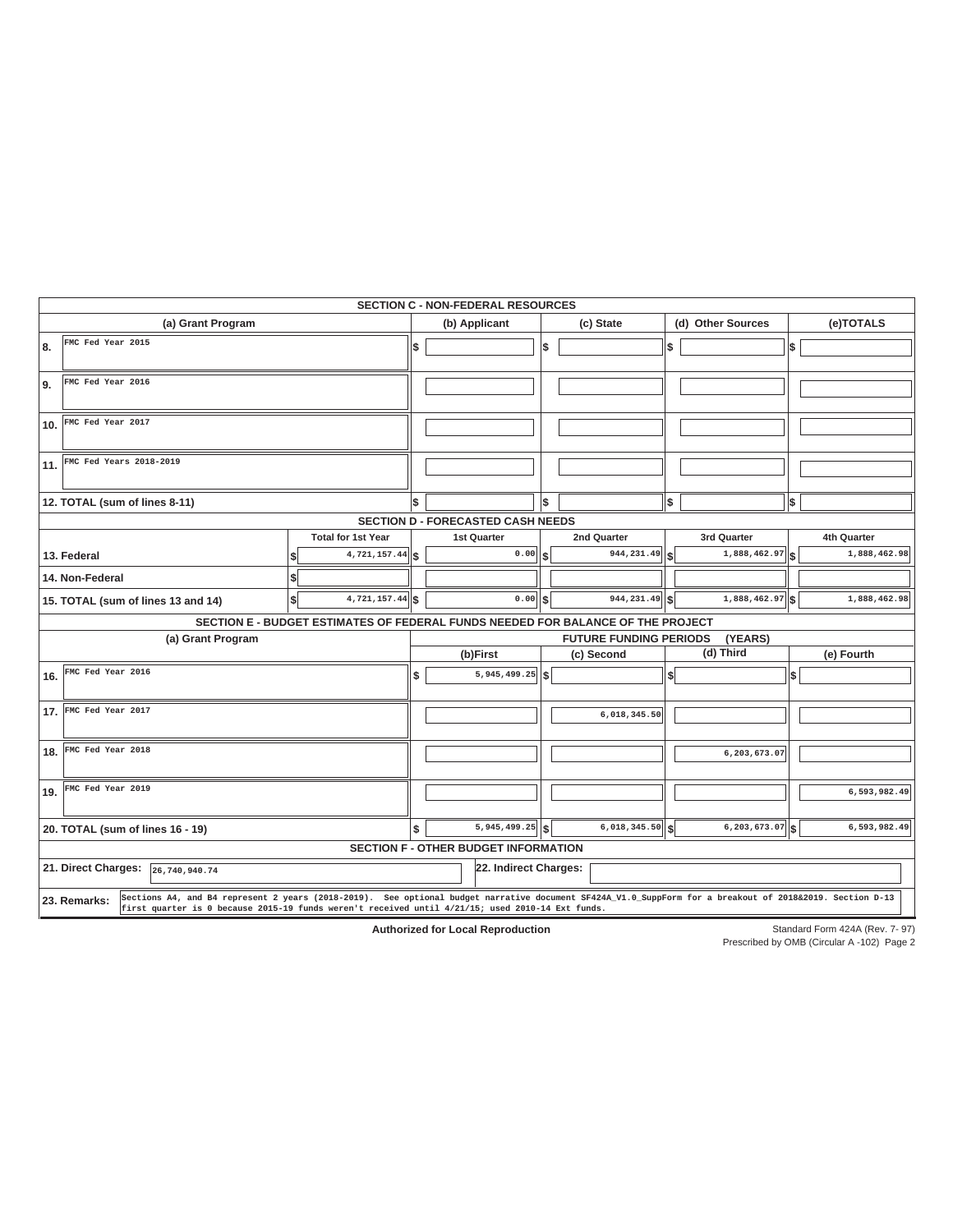### **BUDGET INFORMATION - Non-Construction Programs** OMB Number: 4040-0006

|    |                                     |                                                  |                                    |      | <b>SECTION A - BUDGET SUMMARY</b> |     |                              |                    |    |               |
|----|-------------------------------------|--------------------------------------------------|------------------------------------|------|-----------------------------------|-----|------------------------------|--------------------|----|---------------|
|    | <b>Grant Program</b><br>Function or | <b>Catalog of Federal</b><br>Domestic Assistance | <b>Estimated Unobligated Funds</b> |      |                                   |     | <b>New or Revised Budget</b> |                    |    |               |
|    | Activity<br>(a)                     | Number<br>(b)                                    | Federal<br>(c)                     |      | Non-Federal<br>(d)                |     | Federal<br>(e)               | Non-Federal<br>(f) |    | Total<br>(g)  |
|    | 1. FMC Fed Year 2018                | 11.441                                           | Ι\$                                | \$   |                                   | l\$ | $6, 203, 673.07$ \$          |                    | \$ | 6,203,673.07  |
|    | 2. FMC Fed Year $2019$              |                                                  |                                    |      |                                   |     | 6,593,982.49                 |                    |    | 6,593,982.49  |
| 3. |                                     |                                                  |                                    |      |                                   |     |                              |                    |    |               |
| 4. |                                     |                                                  |                                    |      |                                   |     |                              |                    |    |               |
| 5. | <b>Totals</b>                       |                                                  | \$                                 | $\$$ |                                   | \$  | 12,797,655.56 \$             |                    | \$ | 12,797,655.56 |

Standard Form 424A (Rev. 7- 97)

Expiration Date: 06/30/2014

Prescribed by OMB (Circular A -102) Page 1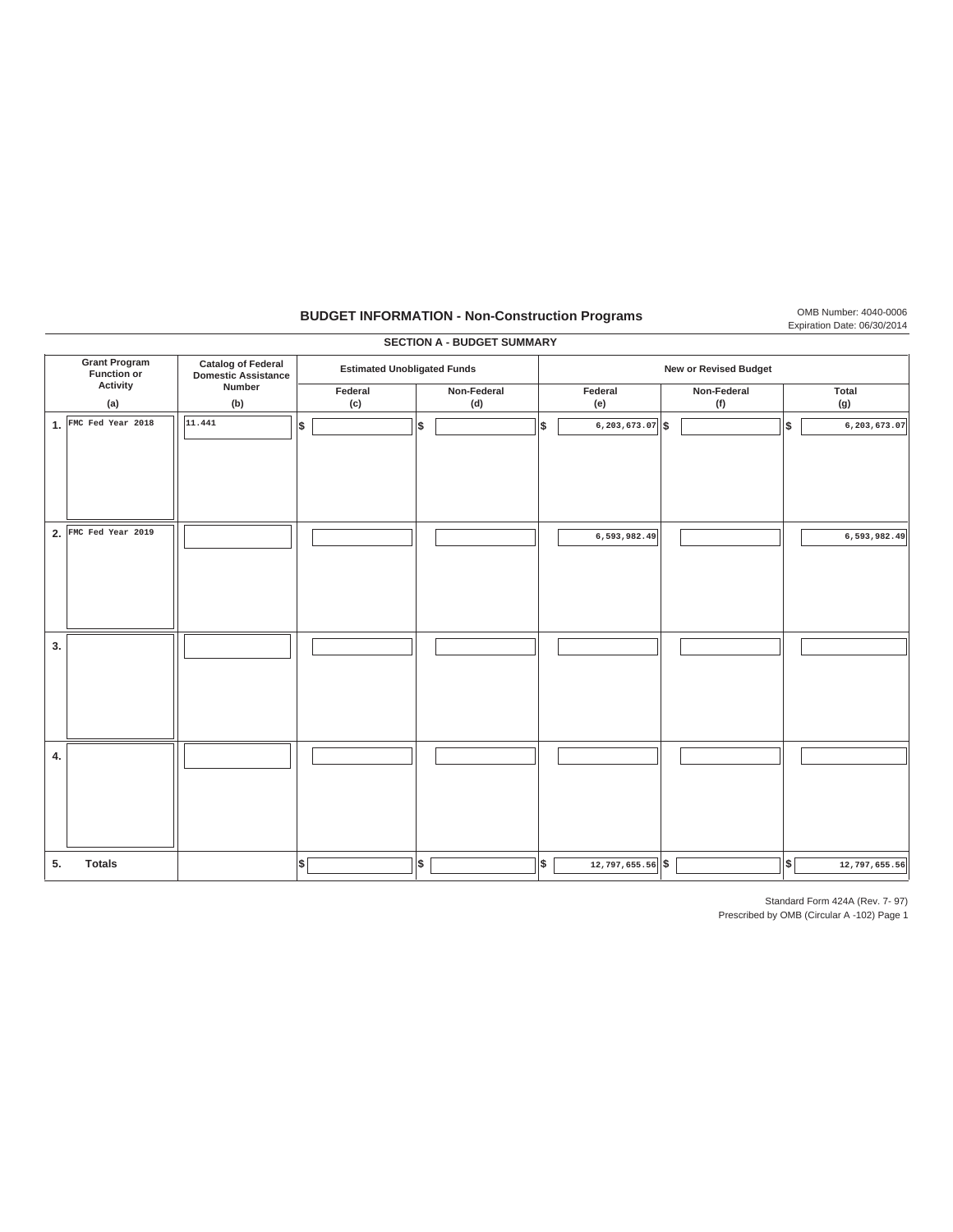#### **SECTION B - BUDGET CATEGORIES**

| 6. Object Class Categories             |     |                              |     |                      |     | GRANT PROGRAM, FUNCTION OR ACTIVITY |     | Total |               |  |  |
|----------------------------------------|-----|------------------------------|-----|----------------------|-----|-------------------------------------|-----|-------|---------------|--|--|
|                                        | (1) |                              | (2) |                      | (3) |                                     | (4) |       | (5)           |  |  |
|                                        |     | FMC Fed Year 2018            |     | FMC Fed Year 2019    |     |                                     |     |       |               |  |  |
|                                        |     |                              |     |                      |     |                                     |     |       |               |  |  |
|                                        |     |                              |     |                      |     |                                     |     |       |               |  |  |
|                                        |     |                              |     |                      |     |                                     |     |       |               |  |  |
|                                        |     |                              |     |                      |     |                                     |     |       |               |  |  |
|                                        |     |                              |     |                      |     |                                     |     |       |               |  |  |
|                                        |     |                              |     |                      |     |                                     |     |       |               |  |  |
| a. Personnel                           | \$  | $\overline{2,131,098.54}$ \$ |     | $2,205,440.84$ \$    |     |                                     | \$  | \$    | 4,336,539.38  |  |  |
| b. Fringe Benefits                     |     | 746,034.13                   |     | 783,171.88           |     |                                     |     |       | 1,529,206.01  |  |  |
| c. Travel                              |     | 1,093,310.46                 |     | 1,273,502.42         |     |                                     |     |       | 2,366,812.88  |  |  |
| d. Equipment                           |     | 8,500.00                     |     | 10,000.00            |     |                                     |     |       | 18,500.00     |  |  |
| e. Supplies                            |     | 769,153.40                   |     | 855, 322.62          |     |                                     |     |       | 1,624,476.02  |  |  |
| f. Contractual                         |     | 1,375,576.54                 |     | 1,386,544.73         |     |                                     |     |       | 2,762,121.27  |  |  |
| g. Construction                        |     |                              |     |                      |     |                                     |     |       |               |  |  |
| h. Other                               |     | 80,000.00                    |     | 80,000.00            |     |                                     |     |       | 160,000.00    |  |  |
| i. Total Direct Charges (sum of 6a-6h) |     | 6,203,673.07                 |     | 6,593,982.49         |     |                                     |     | \$ſ   | 12,797,655.56 |  |  |
| j. Indirect Charges                    |     |                              |     |                      |     |                                     |     | \$    |               |  |  |
| k. TOTALS (sum of 6i and 6j)           | \$  | $6, 203, 673.07$ \$          |     | $6, 593, 982.49$ \\$ |     |                                     | \$  | \$    | 12,797,655.56 |  |  |
|                                        |     |                              |     |                      |     |                                     |     |       |               |  |  |
| 7. Program Income                      | \$  |                              | \$  |                      | \$  |                                     | \$  | \$    |               |  |  |

**Authorized for Local Reproduction**

Standard Form 424A (Rev. 7-97)

Prescribed by OMB (Circular A -102) Page 1A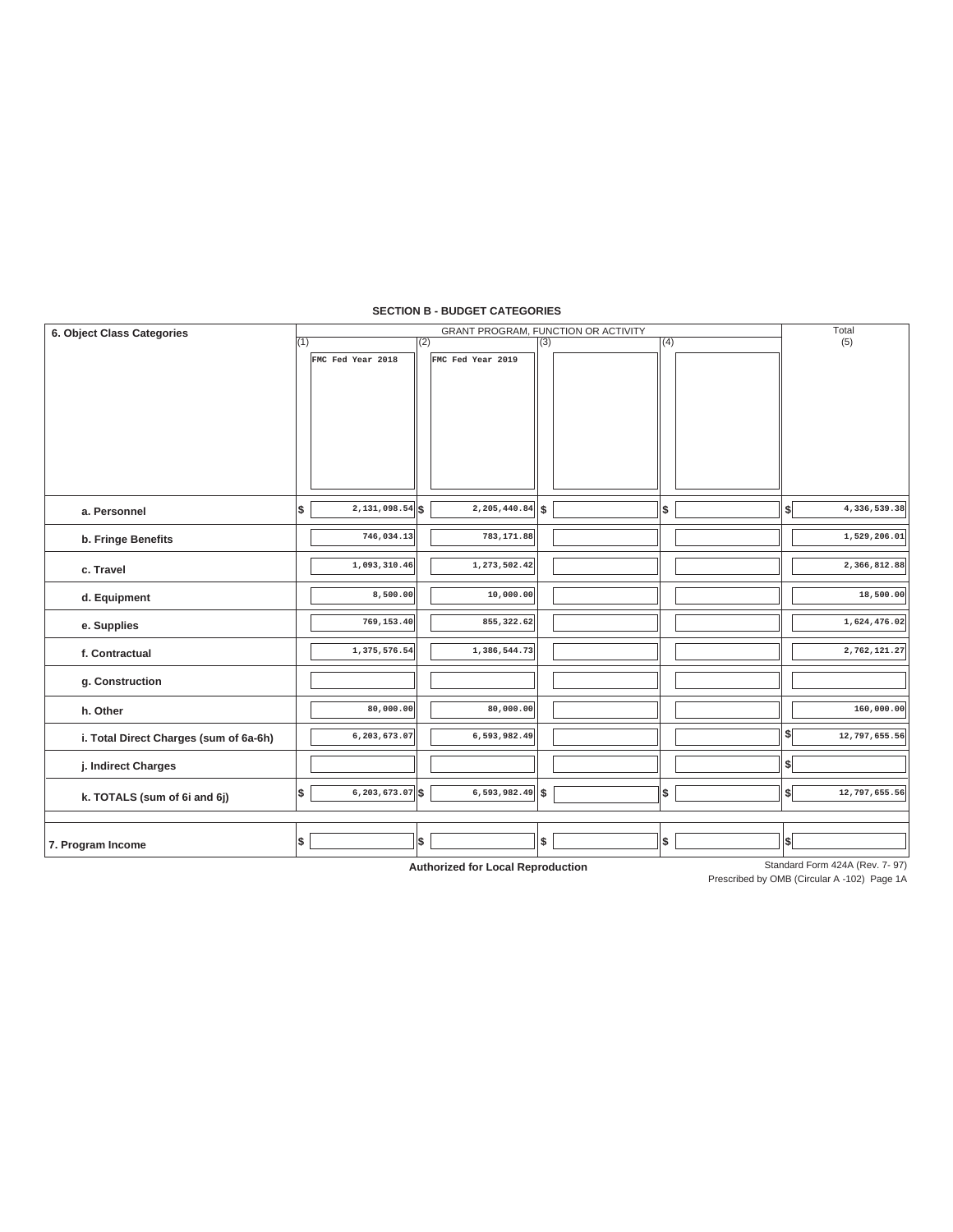| <b>SECTION C - NON-FEDERAL RESOURCES</b>                                                                                                           |                                                                                 |     |                                                       |    |             |     |                     |           |              |  |  |  |  |
|----------------------------------------------------------------------------------------------------------------------------------------------------|---------------------------------------------------------------------------------|-----|-------------------------------------------------------|----|-------------|-----|---------------------|-----------|--------------|--|--|--|--|
| (a) Grant Program                                                                                                                                  |                                                                                 |     | (b) Applicant                                         |    | (c) State   |     | (d) Other Sources   | (e)TOTALS |              |  |  |  |  |
| FMC Fed Year 2018<br>8.                                                                                                                            |                                                                                 | Ι\$ |                                                       | \$ |             | \$  |                     | \$        |              |  |  |  |  |
| FMC Fed Year 2019<br>9.                                                                                                                            |                                                                                 |     |                                                       |    |             |     |                     |           |              |  |  |  |  |
| 10.                                                                                                                                                |                                                                                 |     |                                                       |    |             |     |                     |           |              |  |  |  |  |
| 11.                                                                                                                                                |                                                                                 |     |                                                       |    |             |     |                     |           |              |  |  |  |  |
| 12. TOTAL (sum of lines 8-11)                                                                                                                      |                                                                                 | \$  |                                                       | \$ |             | \$  |                     | \$        |              |  |  |  |  |
|                                                                                                                                                    |                                                                                 |     | <b>SECTION D - FORECASTED CASH NEEDS</b>              |    |             |     |                     |           |              |  |  |  |  |
|                                                                                                                                                    | <b>Total for 1st Year</b>                                                       |     | <b>1st Quarter</b>                                    |    | 2nd Quarter |     | 3rd Quarter         |           | 4th Quarter  |  |  |  |  |
| 13. Federal                                                                                                                                        |                                                                                 | \$  |                                                       | \$ |             | \$  |                     | \$        |              |  |  |  |  |
| 14. Non-Federal                                                                                                                                    |                                                                                 |     |                                                       |    |             |     |                     |           |              |  |  |  |  |
| 15. TOTAL (sum of lines 13 and 14)                                                                                                                 | \$                                                                              | \$  |                                                       | \$ |             | \$  |                     | \$        |              |  |  |  |  |
|                                                                                                                                                    | SECTION E - BUDGET ESTIMATES OF FEDERAL FUNDS NEEDED FOR BALANCE OF THE PROJECT |     |                                                       |    |             |     |                     |           |              |  |  |  |  |
| (a) Grant Program                                                                                                                                  |                                                                                 |     | (YEARS)<br><b>FUTURE FUNDING PERIODS</b><br>(d) Third |    |             |     |                     |           |              |  |  |  |  |
|                                                                                                                                                    |                                                                                 |     | (b)First                                              |    | (c) Second  |     |                     |           | (e) Fourth   |  |  |  |  |
| FMC Fed Year 2018<br>16.                                                                                                                           |                                                                                 | \$  |                                                       | s  |             | \$  | 6,203,673.07        | l\$       |              |  |  |  |  |
| 17. FMC Fed Year 2019                                                                                                                              |                                                                                 |     |                                                       |    |             |     |                     |           | 6,593,982.49 |  |  |  |  |
| 18.                                                                                                                                                |                                                                                 |     |                                                       |    |             |     |                     |           |              |  |  |  |  |
| 19.                                                                                                                                                |                                                                                 |     |                                                       |    |             |     |                     |           |              |  |  |  |  |
| 20. TOTAL (sum of lines 16 - 19)                                                                                                                   |                                                                                 | \$  |                                                       | s  |             | \$İ | $6, 203, 673.07$ \$ |           | 6,593,982.49 |  |  |  |  |
|                                                                                                                                                    |                                                                                 |     | SECTION F - OTHER BUDGET INFORMATION                  |    |             |     |                     |           |              |  |  |  |  |
| 21. Direct Charges:                                                                                                                                |                                                                                 |     | 22. Indirect Charges:                                 |    |             |     |                     |           |              |  |  |  |  |
| Supplemental 424A form for 2018 and 2019 breakout because there are only 4 lines available and this is a 5-year grant application.<br>23. Remarks: |                                                                                 |     |                                                       |    |             |     |                     |           |              |  |  |  |  |

**Authorized for Local Reproduction**

Standard Form 424A (Rev. 7- 97) Prescribed by OMB (Circular A -102) Page 2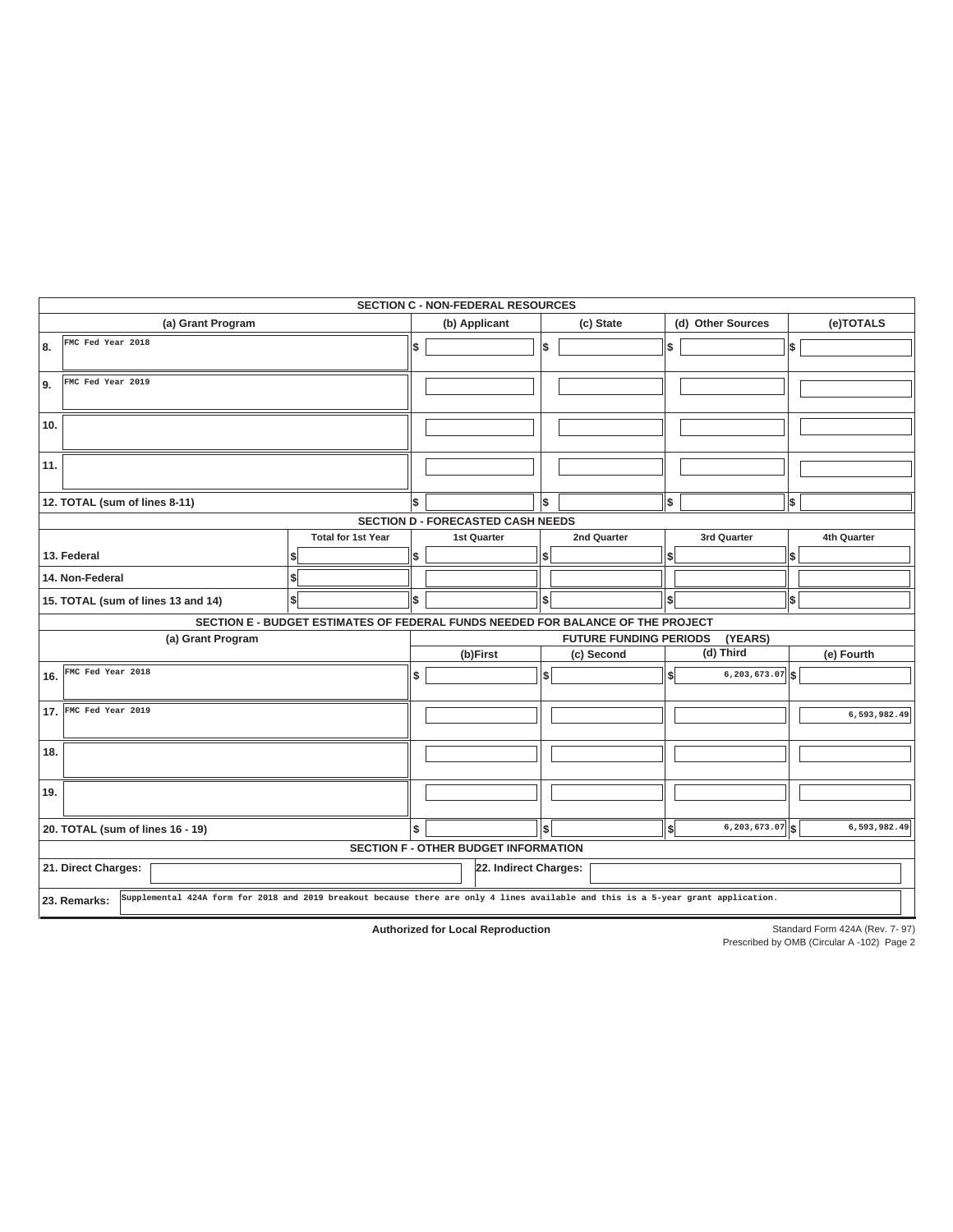## **Pacific Fishery Management Council Proposed Budget for Calendar Year 2015 January 1, 2015 Through December 31, 2015**

|                                  | Initial       |
|----------------------------------|---------------|
| Category                         | <b>Budget</b> |
| A. Salary and Wages              | 1,047,772     |
| <b>B.</b> Personnel Benefits     | 393,114       |
| C. Travel                        | 902,989       |
| D. Equipment                     | 20,000        |
| E. Goods, Supplies, and Services | 481,645       |
| F. Contractual                   | 1,782,730     |
| G. Construction                  |               |
| H. Other-Contribution Leave Fund | 80,000        |
| <b>TOTAL</b>                     | 4,708,249     |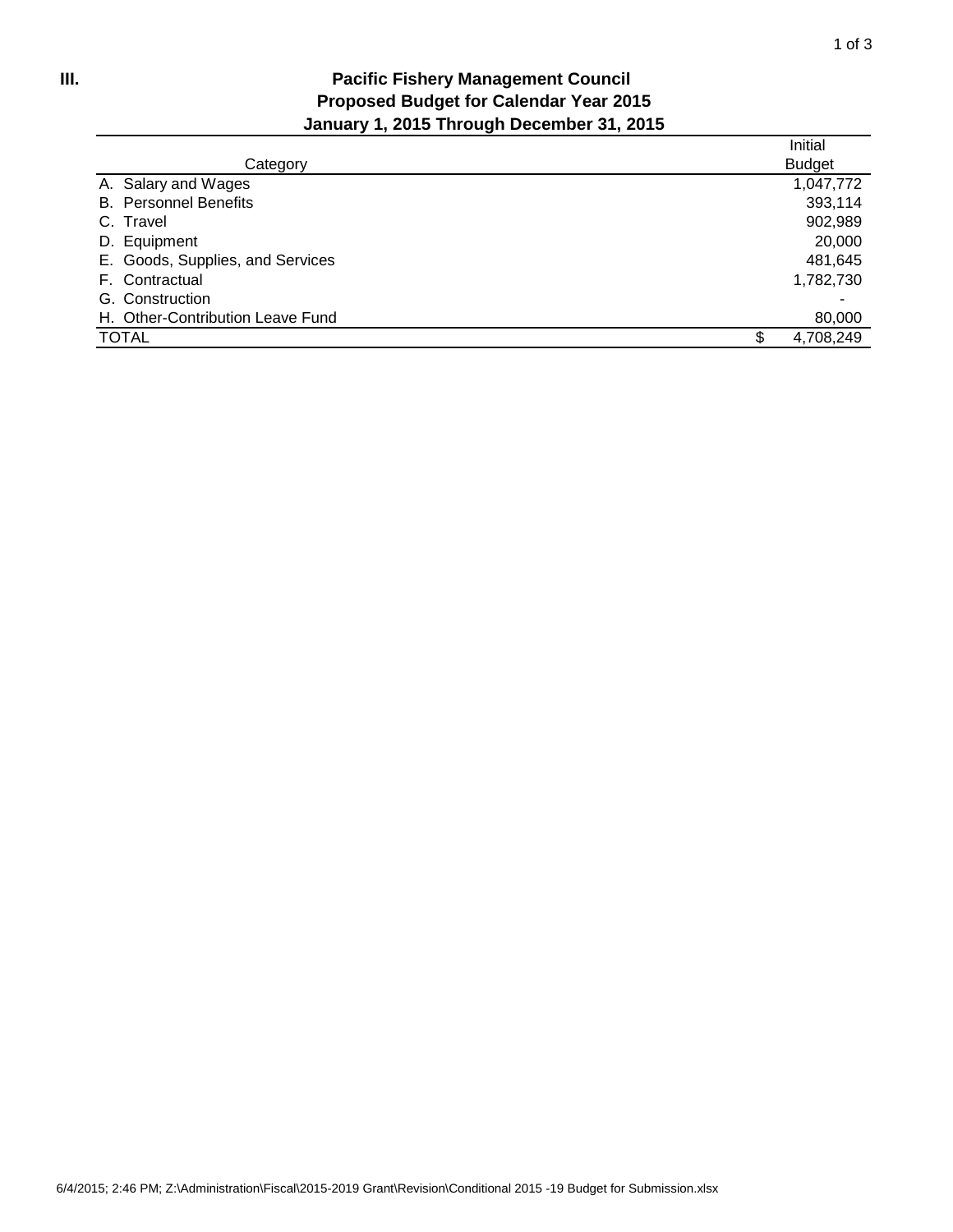#### **IV. Initial Budget Background and Details - CY2015**

#### **A. Salaries and Wages**: Personnel salaries for 2015 per schedule as published by GSA

| <b>Grand Total</b>                                                                                                                                                                                                                                                                                                                                                                                                                                                                                                                                                  |                                                                                                                                | \$1,047,771.66  |
|---------------------------------------------------------------------------------------------------------------------------------------------------------------------------------------------------------------------------------------------------------------------------------------------------------------------------------------------------------------------------------------------------------------------------------------------------------------------------------------------------------------------------------------------------------------------|--------------------------------------------------------------------------------------------------------------------------------|-----------------|
| <b>B. Personnel Benefits:</b><br>Includes FICA employer tax; medical, dental, vision, group life,<br>and disability insurance premiums; and pension contribution.<br>For permanent employees:<br>40.18% of                                                                                                                                                                                                                                                                                                                                                          | \$1,047,772                                                                                                                    | \$393,114       |
| FICA/Medicare Employer Tax<br>Medical, dental, vision, group life and disability<br>Pension contribution<br><b>Other Employee Benefits</b>                                                                                                                                                                                                                                                                                                                                                                                                                          | 81,430.96<br>163,880.94<br>135,802.46<br>12,000.00                                                                             |                 |
| C. Travel:<br>for Council meetings (see Section H for detail)<br>outside of Council meetings                                                                                                                                                                                                                                                                                                                                                                                                                                                                        | 566,043<br>336,946                                                                                                             | \$902,989       |
| D. Equipment:                                                                                                                                                                                                                                                                                                                                                                                                                                                                                                                                                       |                                                                                                                                | \$20,000        |
| E. Goods, Supplies, and Services:<br>communications<br>dues & subscriptions<br>Insurance<br>equipment lease (copiers; postage machine rent)<br>Council & committee meeting expenses<br>(copiers, mtg rms, & sound for 5 Council mtgs; 8 misc. mtgs)<br>printing/photocopy<br>postage & freight<br>rents-office lease and storage space<br>equipment maint<br>software & computer supplies<br>supplies noncap equip (pc's, furniture, etc.) <\$5,000<br>supplies-office<br>training<br>professional & personal services -<br>(audit; payroll; banking; legal; misc.) | 19,146<br>277<br>30<br>14,474<br>253,679<br>2,616<br>6,366<br>103,716<br>1,000<br>28,544<br>22,383<br>17,301<br>6,500<br>5,614 | \$481,645       |
| F. Contractual:<br>1. Council member compensation:<br>9 members, 325 days @573.75/day:<br>Misc. mtgs & members, 80 days:<br>2. Advisory Body Stipend<br>2. Liaison & planning (see Section I for details):                                                                                                                                                                                                                                                                                                                                                          | 158,375 Council mtgs<br>45,900<br>83,000<br>1,495,455                                                                          | \$<br>1,782,730 |
| AK Dept. of Fish and Game<br>CA Dept. of Fish and Game<br>ID Dept. of Fish and Game<br>OR Dept. of Fish and Wildlife<br>Pac States Mar. Fish. Comm.<br>WA Dept. of Fish and Wildlife<br><b>Other Contractual</b>                                                                                                                                                                                                                                                                                                                                                    | 22,527<br>178,212<br>47,527<br>169,140<br>41,537<br>159,140<br>877,372                                                         |                 |

**G. Construction**  $\$0$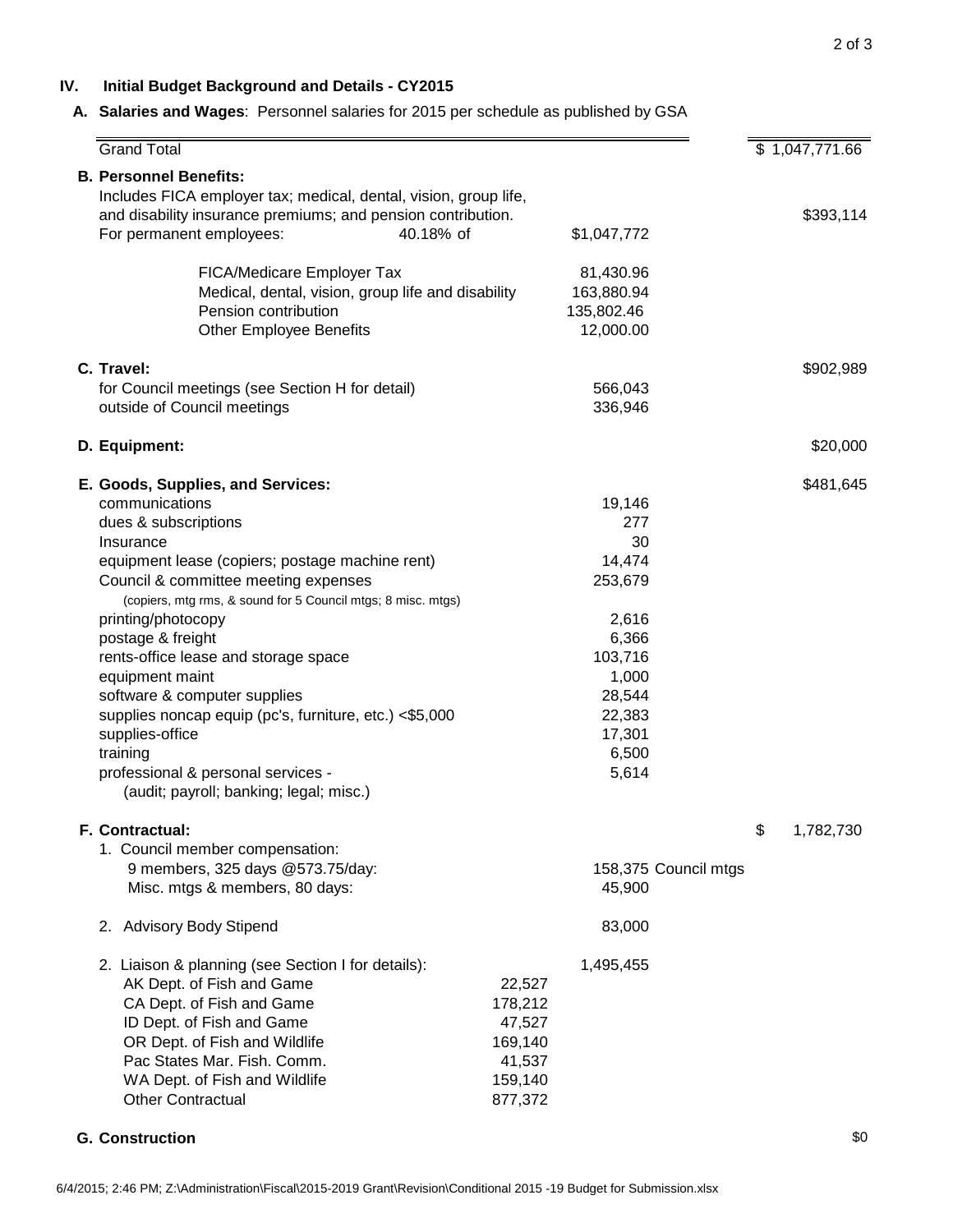**I. Principal Investigators:** Donald O. McIsaac, Executive Director Chuck A. Tracy, Deputy Director Portland, OR 503-820-2280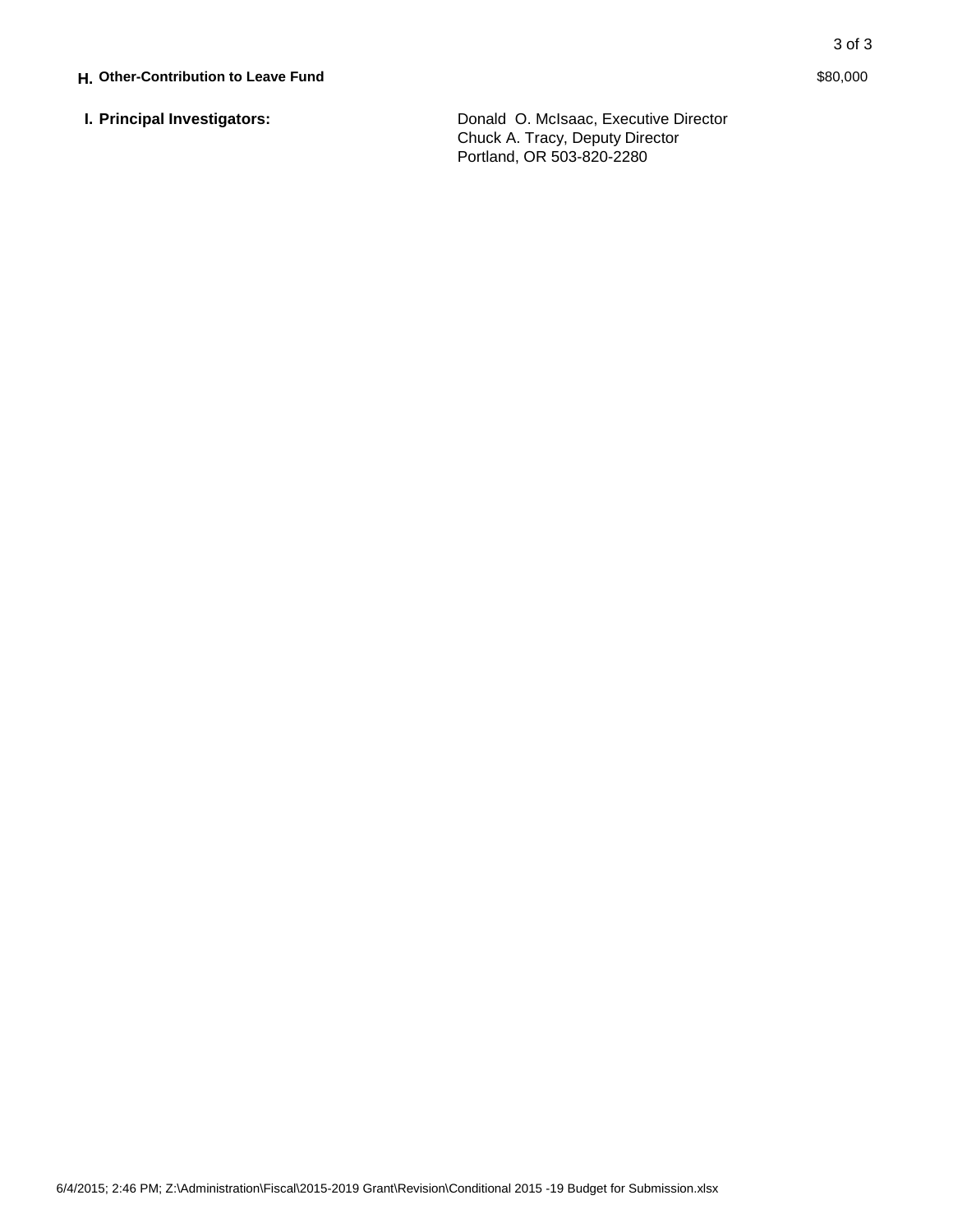# **Pacific Fishery Management Council**

| 2015 Split Budget                                       | Preliminary<br>Proposed<br><b>Budget for</b> | Authorized<br><b>Spend Plan</b><br><b>Funding Received</b> | Authorized<br><b>Proposed</b><br><b>Spend Plan</b><br>for |
|---------------------------------------------------------|----------------------------------------------|------------------------------------------------------------|-----------------------------------------------------------|
| Personnel                                               | 2014 Ext                                     | FY 2015                                                    | CY 2015/14EXT                                             |
| 61100 Staff Salaries & Wages                            | 575,535.75                                   | 1,004,909.13                                               | 1,580,444.88                                              |
| 61200 Temp Employment Services                          | 1,137.47                                     | 7,862.53                                                   | 9,000.00                                                  |
| 61150 Employee Performance Compensation                 |                                              | 35,000.00                                                  | 35,000.00                                                 |
| 62100 Employee Benefits                                 | 214,444.80                                   | 406,022.51                                                 | 620,467.31                                                |
| 62200 Contribution to Leave Fund                        |                                              | 80,000.00                                                  | 80,000.00                                                 |
| <b>Total Personnel</b>                                  | 791,118.02                                   | 1,533,794.17                                               | 2,324,912.19                                              |
| Travel<br>65100 Transportation, meals/lodging, etc.     | 348,488.83                                   | 902,988.94                                                 | 1,251,477.77                                              |
|                                                         |                                              |                                                            |                                                           |
| <b>Services/Supplies</b>                                |                                              |                                                            |                                                           |
| 63130 Communications (Tel & Internet)                   | 5,334.22                                     | 19,145.78                                                  | 24,480.00                                                 |
| 63190 Dues & Subscriptions                              | 22.95                                        | 277.05                                                     | 300.00                                                    |
| 63220 Insurance                                         | 2,670.00<br>4,633.33                         | 30.00<br>14,473.99                                         | 2,700.00<br>19,107.32                                     |
| 63310 Equipment leases<br>63340 Council Meeting Expense | 41,702.75                                    | 229,179.25                                                 | 270,882.00                                                |
| 63350 Committee Meeting Expense                         | 8,700.00                                     | 24,500.00                                                  | 33,200.00                                                 |
| 63460 Printing/photocopy                                | 2,059.30                                     | 2,615.70                                                   | 4,675.00                                                  |
| 63520 Postage & freight                                 | 1,134.38                                     | 6,365.62                                                   | 7,500.00                                                  |
| 63580 Rents                                             | 50,370.52                                    | 103,716.04                                                 | 154,086.56                                                |
| 63610 Repairs & Maintenance                             |                                              | 1,000.00                                                   | 1,000.00                                                  |
| 63640 Software & computer supplies                      | 1,061.32                                     | 28,543.68                                                  | 29,605.00                                                 |
| 63730 Supplies-Non-Cap<\$5000                           | 1,197.29                                     | 22,382.71                                                  | 23,580.00                                                 |
| 63760 Supplies-Office                                   | 2,401.53                                     | 17,301.27                                                  | 19,702.80                                                 |
| 63850 Training                                          |                                              | 6,500.00                                                   | 6,500.00                                                  |
| 63550 Prof & Pers Servs(audit, bank, legal)             | 20,816.36                                    | 5,613.64                                                   | 26,430.00                                                 |
| 66100 Equipment (Capital outlay > \$5000                | 20,000.00                                    | 20,000.00                                                  | 40,000.00                                                 |
| <b>Total Services/Supplies</b>                          | 162,103.95                                   | 501,644.73                                                 | 663,748.68                                                |
|                                                         |                                              |                                                            |                                                           |
| Contractual<br>64900 Council Member Compensation        | 59,077.20                                    | 204,274.60                                                 | 263,351.80                                                |
| 64905 Advisory Body Stipends                            |                                              | 83,000.00                                                  | 83,000.00                                                 |
|                                                         |                                              |                                                            |                                                           |
| 64710 ADFG                                              |                                              | 22,527.00                                                  | 22,527.00                                                 |
| 64720 CDFG-Participation                                |                                              | 178,212.00                                                 | 178,212.00                                                |
| 64740 IDFG                                              |                                              | 47,527.00                                                  | 47,527.00                                                 |
| 64750 ODFW-Participation                                |                                              | 169,140.00                                                 | 169,140.00                                                |
| 64770 PSMFC-Participation<br>64780 WDFW-Participation   |                                              | 41,537.00<br>159,140.00                                    | 41,537.00<br>159,140.00                                   |
| Subtotal Contractual Liaison                            | $\blacksquare$                               | 618,083.00                                                 | 618,083.00                                                |
| <b>Other Contractual</b>                                |                                              |                                                            |                                                           |
| 64806 CPS Research Enhancement                          |                                              |                                                            |                                                           |
| 64812 Waters - Specs                                    | 110.00                                       | 99,890.00                                                  | 100,000.00                                                |
| 64814 Contractual IQ                                    | 40,000.00                                    | 60,000.00                                                  | 100,000.00                                                |
| 648152 Waters - Salmon SAFE                             | 20,000.00                                    | 15,000.00                                                  | 35,000.00                                                 |
| 648165 Consulting -Admin and Projects                   | 5,000.00                                     | 85,000.00                                                  | 90,000.00                                                 |
| 64818 Contractual - Salmon Modeling                     |                                              | 100,000.00                                                 | 100,000.00                                                |
| Contractual - Groundfish EFH                            |                                              | 170,685.00                                                 | 170,685.00                                                |
| Contractual - Ecosystem                                 |                                              | 49,097.00                                                  | 49,097.00                                                 |
| Contractual - Electronic Monitoring                     |                                              | 227,700.00                                                 | 227,700.00                                                |
| Contractual - Groundfish Omnibus                        |                                              | 70,000.00                                                  | 70,000.00                                                 |
| 64850 Contractual - Conferences                         |                                              |                                                            |                                                           |
| Subtotal Other Contractual                              | 65,110.00                                    | 877,372.00                                                 | 942,482.00                                                |
| <b>Total Contractual</b>                                | 124,187.20                                   | 1,782,729.60<br>4,721, 157.44                              | 1,906,916.80                                              |
| <b>Total Expenses</b>                                   | 1,425,898.00                                 |                                                            | 6,147,055.44                                              |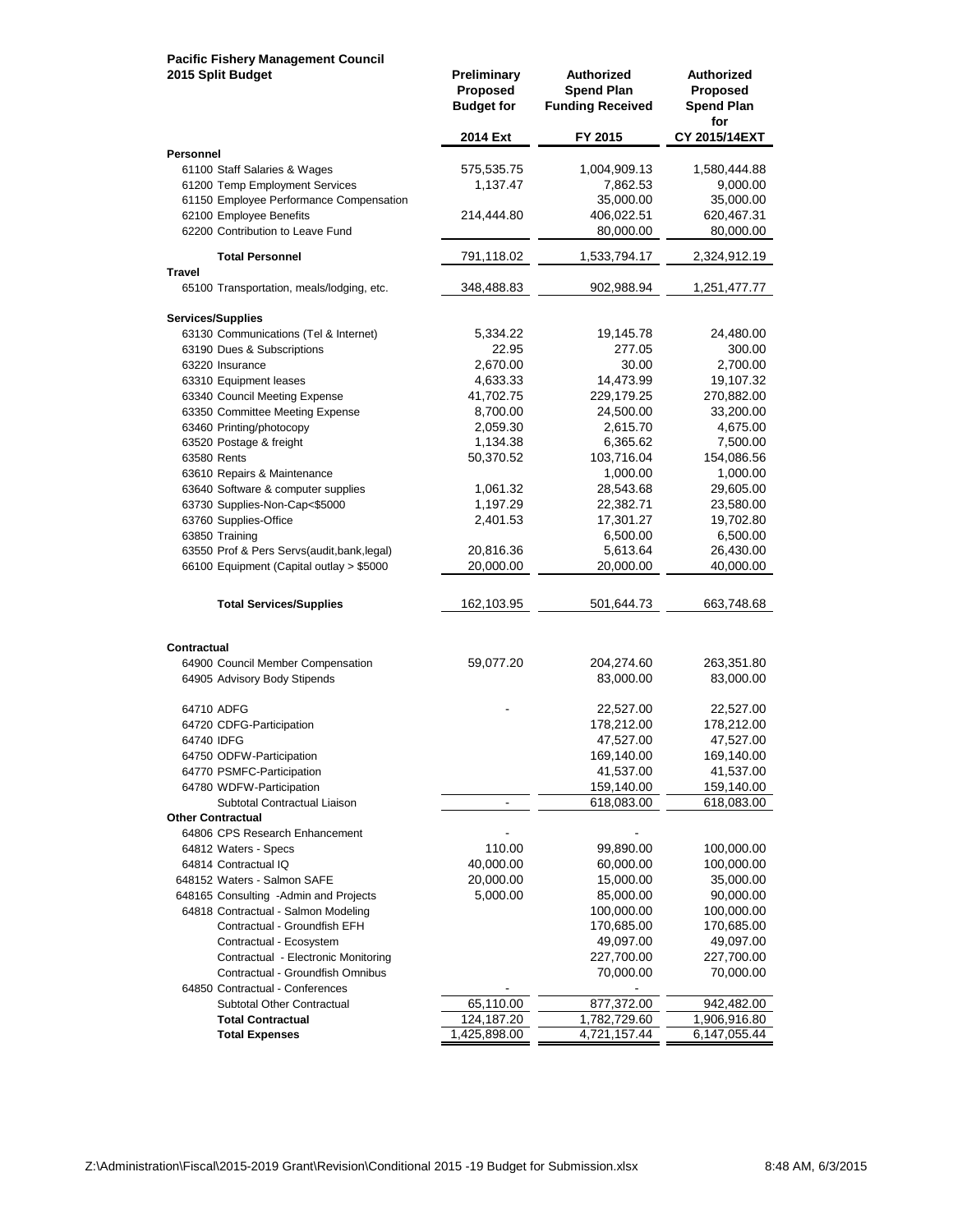| <b>Pacific Fishery Management Council</b>                          |                                                         |                                         |                                          |                                                 |                                                 |                                     |
|--------------------------------------------------------------------|---------------------------------------------------------|-----------------------------------------|------------------------------------------|-------------------------------------------------|-------------------------------------------------|-------------------------------------|
| Overall CY 2015 - 2019 Budget                                      | Preliminary<br>Proposed<br><b>Budget for</b><br>CY 2015 | Proposed<br><b>Budget for</b><br>CY2016 | Proposed<br><b>Budget for</b><br>CY 2017 | <b>Proposed</b><br><b>Budget for</b><br>CY 2018 | <b>Proposed</b><br><b>Budget for</b><br>CY 2019 | Total<br>Proposed<br>Grant<br>15-19 |
| Personnel                                                          |                                                         |                                         |                                          |                                                 |                                                 |                                     |
| 61100 Staff Salaries & Wages                                       | 1,004,909.13                                            | 1,947,571.08                            | 2,019,205.43                             | 2,086,810.36                                    | 2,160,874.01                                    | 9,219,370.01                        |
| 61200 Temp Employment Services                                     | 7,862.53                                                | 8,755.00                                | 9,017.65                                 | 9,288.18                                        | 9,566.82                                        | 44,490.18                           |
| 61150 Employee Performance Compensation<br>62100 Employee Benefits | 35,000.00<br>406,022.51                                 | 35,000.00<br>676,979.81                 | 35,000.00<br>710,664.84                  | 35,000.00<br>746,034.13                         | 35,000.00<br>783,171.88                         | 175,000.00<br>3,322,873.18          |
| <b>Total Personnel</b>                                             | 1,453,794.17                                            | 2,668,305.89                            | 2,773,887.92                             | 2,877,132.67                                    | 2,988,612.72                                    | 12,761,733.38                       |
| Travel                                                             |                                                         |                                         |                                          |                                                 |                                                 |                                     |
| 65100 Transportation, meals/lodging, etc.                          | 902,988.94                                              | 1,107,821.91                            | 1,090,226.82                             | 1,093,310.46                                    | 1,273,502.42                                    | 5,467,850.55                        |
| <b>Services/Supplies</b>                                           |                                                         |                                         |                                          |                                                 |                                                 |                                     |
| 63130 Communications (Tel & Internet)                              | 19,145.78                                               | 25,837.00                               | 26,440.75                                | 27,093.55                                       | 29,690.90                                       | 128,207.98                          |
| 63190 Dues & Subscriptions<br>63220 Insurance                      | 277.05<br>30.00                                         | 375.00<br>33.00                         | 400.00<br>36.30                          | 450.00<br>39.93                                 | 500.00<br>43.92                                 | 2,002.05<br>183.15                  |
| 63310 Equipment leases                                             | 14,473.99                                               | 29,448.32                               | 30,969.32                                | 31,833.32                                       | 35.050.12                                       | 141,775.07                          |
| 63340 Council Meeting Expense                                      | 229,179.25                                              | 352,194.21                              | 338,657.22                               | 391,149.09                                      | 450,752.76                                      | 1,761,932.53                        |
| 63350 Committee Meeting Expense                                    | 24,500.00                                               | 29,700.00                               | 26,730.00                                | 29,403.00                                       | 32,343.30                                       | 142,676.30                          |
| 63460 Printing/photocopy                                           | 2,615.70                                                | 15,800.00                               | 5,900.00                                 | 6,000.00                                        | 6,100.00                                        | 36,415.70                           |
| 63520 Postage & freight                                            | 6,365.62                                                | 13,750.00                               | 9,000.00                                 | 9,250.00                                        | 9,500.00                                        | 47,865.62                           |
| 63580 Rents<br>63610 Repairs & Maintenance                         | 103,716.04<br>1,000.00                                  | 156,410.07<br>1,000.00                  | 159,520.50<br>1,000.00                   | 162,697.96<br>1,000.00                          | 164,341.58<br>1,000.00                          | 746,686.15<br>5,000.00              |
| 63640 Software & computer supplies                                 | 28,543.68                                               | 27,425.00                               | 24,645.00                                | 28,772.00                                       | 33,518.70                                       | 142,904.38                          |
| 63730 Supplies-Non-Cap<\$5000                                      | 22,382.71                                               | 15,000.00                               | 15,000.00                                | 15,750.00                                       | 18,900.00                                       | 87,032.71                           |
| 63760 Supplies-Office                                              | 17,301.27                                               | 25,092.00                               | 25,593.84                                | 28,153.22                                       | 33,783.87                                       | 129,924.20                          |
| 63850 Training                                                     | 6,500.00                                                | 6,500.00                                | 6,500.00                                 | 6,500.00                                        | 6,500.00                                        | 32,500.00                           |
| 63550 Prof & Pers Servs(audit,bank,legal)                          | 5,613.64                                                | 39,536.90                               | 30,410.03                                | 31,061.33                                       | 33,297.47                                       | 139,919.37                          |
| <b>Total Services/Supplies</b>                                     | 481,644.73                                              | 738,101.50                              | 700,802.96                               | 769,153.40                                      | 855,322.62                                      | 3,545,025.21                        |
| Other                                                              |                                                         |                                         |                                          |                                                 |                                                 |                                     |
| 62200 Contribution to Leave Fund                                   | 80,000.00                                               | 80,000.00                               | 80,000.00                                | 80,000.00                                       | 80,000.00                                       | 400,000.00                          |
|                                                                    |                                                         |                                         |                                          |                                                 |                                                 |                                     |
| Contractual                                                        |                                                         |                                         |                                          |                                                 |                                                 |                                     |
| 64900 Council Member Compensation<br>64905 Advisory Body Stipends  | 204,274.60<br>83,000.00                                 | 245,249.95<br>87,550.00                 | 264,781.30<br>90,176.50                  | 272,724.74<br>92,881.80                         | 280,906.48<br>95,668.25                         | 1,267,937.08<br>449,276.54          |
|                                                                    |                                                         |                                         |                                          |                                                 |                                                 |                                     |
| 64710 ADFG                                                         | 22,527.00                                               | 22,527.00                               | 22,527.00                                | 22,527.00                                       | 22,527.00                                       | 112,635.00                          |
| 64720 CDFG-Participation                                           | 178,212.00                                              | 241,279.00                              | 241,279.00                               | 241,279.00                                      | 241,279.00                                      | 1,143,328.00                        |
| 64740 IDFG                                                         | 47,527.00                                               | 55,000.00                               | 55,000.00                                | 55,000.00                                       | 55,000.00                                       | 267,527.00                          |
| 64750 ODFW-Participation<br>64770 PSMFC-Participation              | 169,140.00<br>41,537.00                                 | 242,207.00<br>55,000.00                 | 242,207.00<br>55,000.00                  | 242,207.00<br>55,000.00                         | 242,207.00<br>55,000.00                         | 1,137,968.00<br>261,537.00          |
| 64780 WDFW-Participation                                           | 159,140.00                                              | 232,207.00                              | 232,207.00                               | 232,207.00                                      | 232,207.00                                      | 1,087,968.00                        |
| Subtotal Contractual Liaison                                       | 618,083.00                                              | 848,220.00                              | 848,220.00                               | 848,220.00                                      | 848,220.00                                      | 4,010,963.00                        |
| <b>Other Contractual</b>                                           |                                                         |                                         |                                          |                                                 |                                                 |                                     |
| 64812 Waters - Specs                                               | 99,890.00                                               | 47,250.00                               | 47,250.00                                | 47,250.00                                       | 47,250.00                                       | 288,890.00                          |
| 64814 Contractual IQ                                               | 60,000.00                                               | 47,250.00                               | 47,250.00                                | 47,250.00                                       | 47,250.00                                       | 249,000.00                          |
| 648152 Waters - Salmon SAFE                                        | 15,000.00                                               | 21,000.00                               | 21,000.00                                | 21,000.00                                       | 21,000.00                                       | 99,000.00                           |
| 648165 Consulting -Admin and Projects                              | 85,000.00                                               | 20,000.00                               | 20,000.00                                | 20,000.00                                       | 20,000.00                                       | 165,000.00                          |
| 64818 Contractual - Salmon Modeling                                | 100,000.00                                              | 26,250.00                               | 26,250.00                                | 26,250.00                                       | 26,250.00                                       | 205,000.00                          |
| Contractual - Groundfish EFH<br>Contractual - FEP                  | 170,685.00<br>49,097.00                                 |                                         |                                          |                                                 |                                                 | 170,685.00<br>49,097.00             |
| Contractual - Electronic Monitoring                                | 227,700.00                                              |                                         |                                          |                                                 |                                                 | 227,700.00                          |
| Contractual - Groundfish Omnibus                                   | 70,000.00                                               |                                         |                                          |                                                 |                                                 | 70,000.00                           |
| Subtotal Other Contractual                                         | 877,372.00                                              | 161,750.00                              | 161,750.00                               | 161,750.00                                      | 161,750.00                                      | 1,524,372.00                        |
| <b>Total Contractual</b>                                           | 1,782,729.60                                            | 1,342,769.95                            | 1,364,927.80                             | 1,375,576.54                                    | 1,386,544.73                                    | 7,252,548.62                        |
| <b>Capital Outlay</b>                                              |                                                         |                                         |                                          |                                                 |                                                 |                                     |
| 66100 Equipment (Capital outlay > \$5000                           | 20,000.00                                               | 8,500.00                                | 8,500.00                                 | 8,500.00                                        | 10,000.00                                       | 55,500.00                           |
| <b>Total Funding Requested</b>                                     | 4,721,157.44                                            | 5,945,499.25                            | 6,018,345.51                             | 6,203,673.07                                    | 6,593,982.49                                    | 29,482,657.76                       |
|                                                                    | 1.38                                                    | 0.96                                    | 1.01                                     | 1.03                                            | 1.06                                            | 1.09                                |
|                                                                    | 1,184,687.73                                            | 404,104.74                              | 377,173.90                               | 372,803.73                                      | 1.47<br>402,946.93                              | 2,741,717.02                        |
|                                                                    |                                                         |                                         |                                          |                                                 |                                                 |                                     |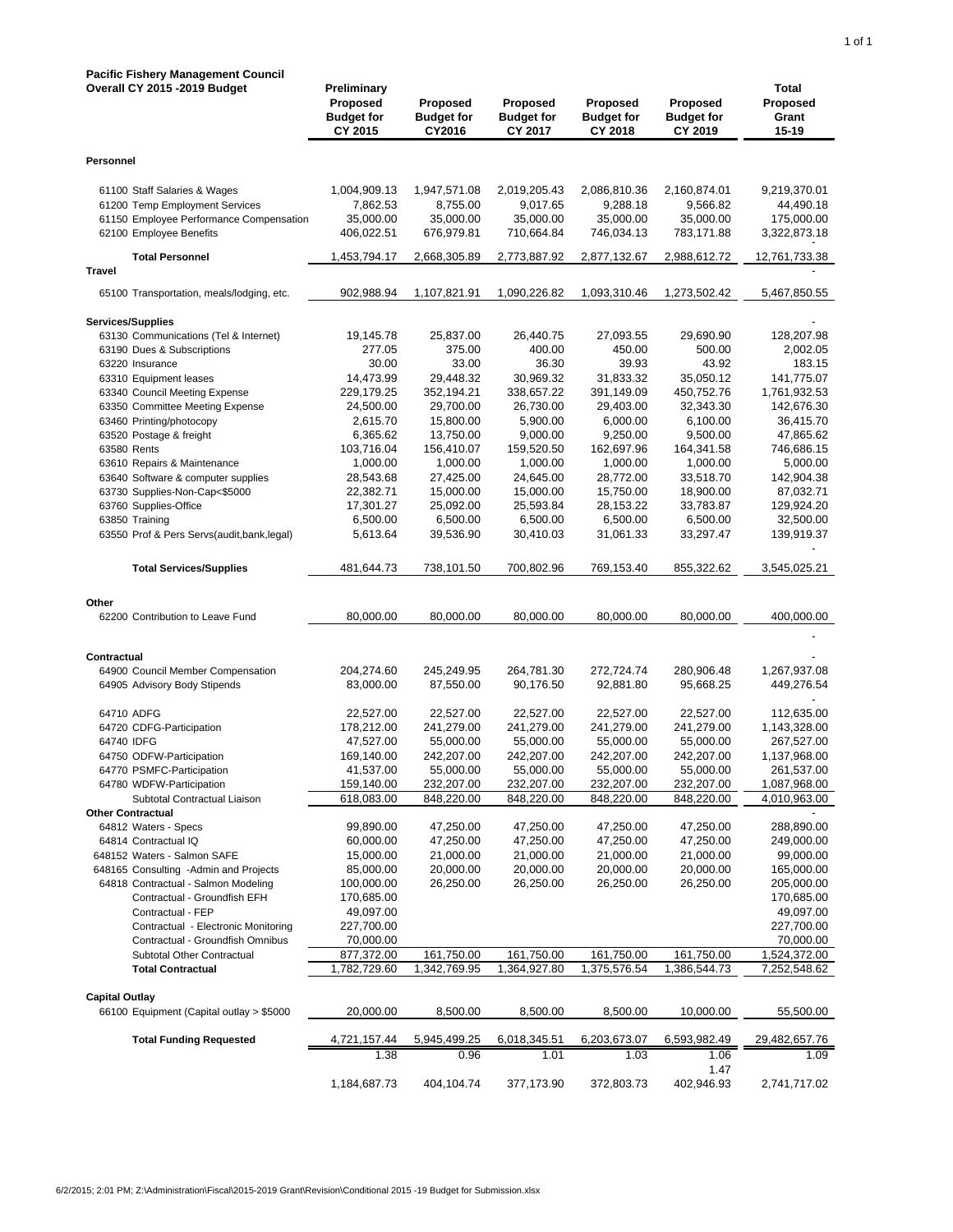|                                    | March                   |          | April                      |          |                       | September<br>November<br>June |                          |          |                            |          |         |
|------------------------------------|-------------------------|----------|----------------------------|----------|-----------------------|-------------------------------|--------------------------|----------|----------------------------|----------|---------|
|                                    | Vancouver <sup>a/</sup> |          | Rohnert Park <sup>b/</sup> |          | Spokane <sup>c/</sup> |                               | Sacramento <sup>d/</sup> |          | Garden Grove <sup>e/</sup> |          |         |
|                                    | Airfare/                | Lodging/ | Airfare/                   | Lodging/ | Airfare/              | Lodging/                      | Airfare/                 | Lodging/ | Airfare/                   | Lodging/ |         |
| Travelers (# Days @ Mtg)           | Mileage                 | Meals    | Mileage                    | Meals    | Mileage               | Meals                         | Mileage                  | Meals    | Mileage                    | Meals    | Total   |
|                                    |                         |          |                            |          |                       |                               |                          |          |                            |          |         |
| 15 Council Members (7)             | 7,065                   | 17,927   | 14,673                     | 18,658   | 10,456                | 14,017                        | 10,717                   | 17,630   | 12,564                     | 21,309   | 145,014 |
| 18 Council Staff (7) & Contractors | 2,703                   | 15,404   | 9,837                      | 18,416   | 5,343                 | 15,768                        | 4,898                    | 17,427   | 7,676                      | 21,063   | 118,535 |
| 9 SSC Members (2)                  | 3,391                   | 3,843    | 7,043                      | 2,658    | 6,274                 | 4,992                         | 6,430                    | 4,716    | 7,538                      | 3,800    | 50,686  |
| 3 EC Members (6)                   | 1,130                   | 2,562    | 2,348                      | 2,658    | 2,091                 | 2,496                         | 2,143                    | 3,144    | 2,513                      | 3,800    | 24,886  |
| 11 HC Members (2)                  | 4,145                   | 3,131    | 8,608                      | 3,249    | 7,668                 | 3,051                         | 7,859                    | 3,843    | 9,214                      | 4,645    | 55,411  |
| 21 GAP Members (4-5) f/            | 0                       | 0        | 16,434                     | 18,605   | 14,638                | 14,561                        | 15,004                   | 18,341   | 17,590                     | 22,168   | 137,341 |
| 7 GMT Members (6)                  | 0                       | 0        | 5,478                      | 6,202    | 4,879                 | 5,824                         | 5,001                    | 7,336    | 5,863                      | 8,867    | 49,452  |
| 15 SAS Members (5,5,0,0,2) f/      | 5,652                   | 10,674   | 11,738                     | 11,075   | 0                     | 0                             | 10.717                   | 5,240    | 12,564                     | 6,334    | 73,994  |
| 4 STT Members (5,5,2,2,2) f/       | 1,507                   | 2,846    | 3,130                      | 3,544    | $\Omega$              | $\Omega$                      | 2,858                    | 1,397    | 3,350                      | 1,689    | 20,322  |
| 9 EAS Members                      | 3,391                   | 2,562    | O                          |          | 6,274                 | 2,496                         | 6,430                    | 3,144    | 7,538                      | 3,800    | 35,636  |
| 3 ESA Members                      | 0                       |          |                            |          | O                     |                               | 0                        |          | 0                          |          |         |
| 7 GAC Members                      | 0                       |          |                            |          | 0                     |                               | 0                        |          | <sup>0</sup>               |          |         |
| 5 CPSMT Members (2) f/             | 754                     | 854      | 3,913                      | 1,477    | 3,485                 | 1,387                         | 3,572                    | 1,747    | 4,188                      | 3,167    | 24,543  |
| 10 CPSAS Members (0,0,2,0,2) f/    | 3,768                   | 4,270    | 7,826                      | 2,953    | 6,971                 | 2,774                         | 7,145                    | 3,494    | 8,376                      | 6,334    | 53,908  |
| 13 HMSAS Members (2,0,2,2,2) f/    | 4,898                   | 7,401    | 0                          | 0        | 9,062                 | 5,408                         | 9,288                    | 6,812    | $\Omega$                   | $\Omega$ | 42,870  |
| 3 HMSPDT Members (2) f/            | 1,507                   | 2,277    | 0                          |          | 2,788                 | 1,664                         | 2,858                    | 2,096    | $\Omega$                   | ΩI       | 13,191  |
| <b>EM Workgroup</b>                | U                       |          | U                          |          | 0                     |                               | <sup>0</sup>             | 0        | 1,884                      | 1,689    | 3,573   |
| <b>EM Tech Workgroup</b>           |                         | 0        | O                          |          | 0                     |                               | 0                        | 0        | 4,239                      | 3,800    | 8,039   |
| 4 MEW Members                      |                         | O        | 4,695                      | 886      | 0                     |                               | 0                        |          | $\Omega$                   |          | 5,581   |
| 4 G. ESA Workgroup                 |                         |          | 0                          |          | 0                     |                               | 0                        |          | ∩                          |          |         |
| 7 EFHRC                            |                         | $\Omega$ | 0                          |          | 0                     | 0                             | 0                        |          | 0                          |          |         |
| 4 EFH Workgroup                    | 0                       | $\Omega$ | 1,507                      | 754      | 0                     | $\Omega$                      | 1,884                    | 942      | $\Omega$                   | ΩI       | 5,087   |
|                                    |                         |          |                            |          |                       |                               |                          |          |                            |          |         |
| <b>TOTAL</b>                       | 39,912                  | 73,750   | 97,230                     | 91,132   | 79,929                | 74,438                        | 96,804                   | 97,310   | 105,097                    | 112,465  | 868,068 |
|                                    | 113,662                 |          | 188,363                    |          | 154,367               |                               | 194,114                  |          | 217,562                    |          |         |

a/ Airfare = government or cheaper rate, mileage = \$0.56/mile, lodging = \$126/night & meals \$56/day. (*Hotel Contracted rate 113.00* )

b/ Airfare = government or cheaper rate, mileage = \$0.56/mile, lodging = \$114/night & meals \$61/day. (*Hotel Contracted Rate 104.00)*

c/ Airfare = government or cheaper rate, mileage = \$0.56/mile, lodging = \$88/night & meals \$61/day. (*Prevailing Government Rate* )

d/ Airfare = government or cheaper rate, mileage = \$0.56/mile, lodging = \$102/night & meals \$61/day. *(Hotel Contracted Rate 101)*

e/ Airfare = government or cheaper rate, mileage = \$0.56/mile, lodging = \$133/night & meals \$71/day. *(Hotel Contracted rate of 125.00)*

f/ The chair and/or vice chair of the group attends Council meetings that are not attended by the entire group.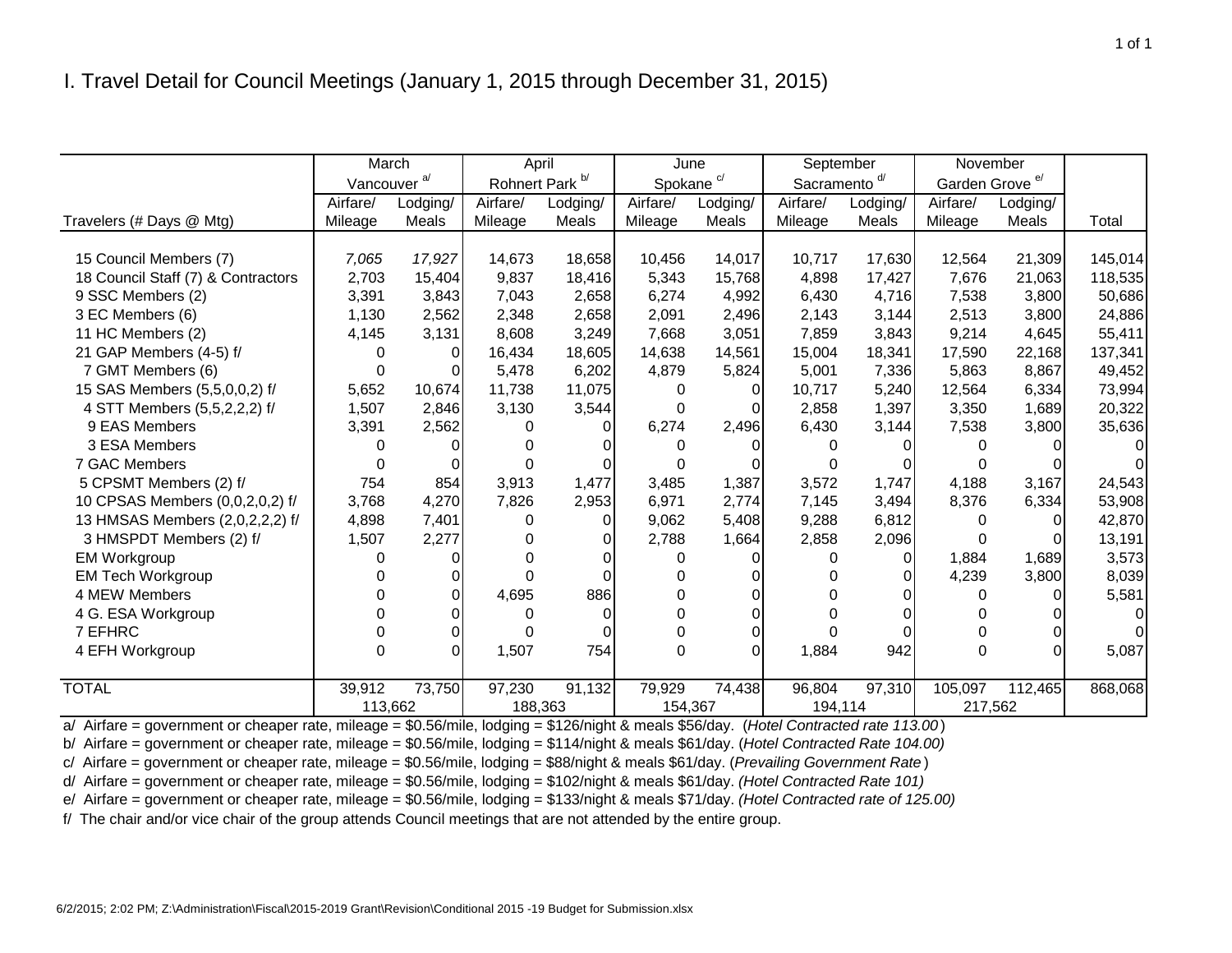### J. Travel Outside of Standard Council Meetings **January 1, 2015** through December 31, 2015

|                                                                               |            |                |                                               |                     | Per Meeting    |                |                |                |                              |                |
|-------------------------------------------------------------------------------|------------|----------------|-----------------------------------------------|---------------------|----------------|----------------|----------------|----------------|------------------------------|----------------|
|                                                                               |            | Per Diem Rates | No. of                                        | Meeting             | Airfare/       |                |                | Sub            | No. of                       | Total          |
| Travel Purpose, Location, & Timing                                            |            |                | Room Meals Travelers Duration Mileage Lodging |                     |                |                | Meals          | Total          | Mtgs                         | Cost           |
| <b>Specific Council Staff and/or Council Member Meetings</b>                  |            |                |                                               |                     |                |                |                |                |                              |                |
| <b>IPHC Annual Mtg</b>                                                        |            |                |                                               |                     |                |                |                |                |                              |                |
| Vancouver, BC (Jan 26-30, 2015)                                               | 116        | 117            | 1                                             | 4                   | 398            | 464            | 410            | 1,272          | $\mathbf{1}$                 | 1,272          |
| Council Member Orientation (2 new--NMFS pays lodging)<br>Washington, D.C. Oct |            | 71             | 5                                             | 4                   | 3,750          | 0              | 1,243          | 4,993          | $\mathbf{1}$                 | 4,993          |
| <b>Council Member Orientation (5 new-)</b>                                    |            |                |                                               |                     |                |                |                |                |                              |                |
| Portland, Oregon (August)                                                     | 137        | 66             | 5                                             | 4                   | 2,990          | 2,740          | 1,155          | 6,885          | $\mathbf{1}$                 | 6,885          |
| <b>Miscellaneous ED Travel</b>                                                |            |                |                                               |                     |                |                |                |                |                              |                |
| Various; TBD<br>Chair & ED Mtgs with NMFS HQ                                  |            |                | 1                                             | 1                   | 1,134          | 0              |                | 1,134          | 3                            | 3,403          |
| D.C. (N&O15); Jul                                                             | 162        | 71             | 2                                             | 3                   | 1,196          | 972            | 354            | 2,522          | $\mathbf{1}$                 | 2,522          |
| D.C. (N&O15); Oct                                                             | 222        | 71             | $\overline{2}$                                | 3                   | 1,196          | 1,332          | 354            | 2,882          | 0                            |                |
| <b>Chairs &amp; EDs Annual Mtg</b>                                            |            |                |                                               |                     |                |                |                |                |                              |                |
| Washington, D.C. February<br>Key West, Florida, June                          | 177<br>183 | 71<br>71       | 4<br>4                                        | 4<br>4              | 2,392<br>4,904 | 2,832<br>2,928 | 994<br>994     | 6,218<br>8,826 | $\mathbf{1}$<br>1            | 6,218<br>8,826 |
| <b>Additional Staff &amp; Council Member to CCC Subcommittee</b>              |            |                |                                               |                     |                |                |                |                |                              |                |
| TBD                                                                           |            |                |                                               |                     |                |                |                |                | $\mathbf{1}$                 | 8,000          |
| <b>Site Visits for Mtg Planning</b>                                           |            |                |                                               |                     |                |                |                |                |                              |                |
| Various hotels in WA, OR & CA                                                 | 152        | 71             | 3                                             | $\overline{2}$      | 750            | 912            | 373            | 2,035          | $\overline{c}$               | 4,070          |
| <b>NMFS requests for Staff Attended Mtgs</b><br>Washington, D.C. TBD          | 229        | 71             | 1                                             | 3                   | 700            | 687            | 177            | 1,564          | 2                            | 3,128          |
| <b>Grants Management Training</b>                                             |            |                |                                               |                     |                |                |                |                |                              |                |
| Silver Springs; TBD                                                           | 229        | 71             | 2                                             | 3                   | 1,196          | 1,374          | 354            | 2,924          | 0                            | $\blacksquare$ |
| <b>NEPA Tng Session</b>                                                       |            |                |                                               |                     |                |                |                |                |                              |                |
| Seattle (N&O7); Jun<br><b>Staff Retreat</b>                                   | 190        | 71             | 2                                             | 3                   | 416            | 1,140          | 354            | 1,910          | $\mathbf{1}$                 | 1,910          |
| Hood River, Or; Jan                                                           | 83         | 46             | 17                                            | $\overline{2}$      | 336            | 2,822          | 1,173          | 4,331          | $\mathbf{1}$                 | 4,331          |
|                                                                               |            |                |                                               |                     |                |                |                |                |                              |                |
| <b>CPS Management</b><br><b>CPSAS Mtgs</b><br><b>CPSMT</b>                    |            |                |                                               |                     |                |                |                |                |                              |                |
| La Jolla, CA; January                                                         | 142        | 71             | 5                                             | 3                   | 2,090          | 2,130          | 884            | 5,104          | $\mathbf{1}$                 | 5,104          |
| <b>CPS Methodology Review</b>                                                 |            |                |                                               |                     |                |                |                |                |                              |                |
| La Jolla, CA; May                                                             | 142        | 71             | 4                                             | 3                   | 1,752          | 1,704          | 707            | 4,163          | $\mathbf{1}$                 | 4,163          |
| <b>Sardine STAR Panel</b>                                                     |            |                |                                               |                     |                |                |                |                |                              |                |
| La Jolla, CA; Feb/March<br><b>Trinational Sardine Forum</b>                   | 142        | 71             | 4                                             | 5                   | 1,752          | 2,840          | 1,243          | 5,835          | $\mathbf{1}$                 | 5,835          |
| La Jolla, CA; Dec                                                             | 142        | 71             | 1                                             | 4                   | 438            | 568            | 236            | 1,242          | $\mathbf{1}$                 | 1,242          |
| <b>Sardine Workshop</b>                                                       |            |                |                                               |                     |                |                |                |                |                              |                |
| La Jolla, CA; August                                                          | 142        | 71             | 30                                            | 3                   | 15,000         | 12,780         | 5,304          | 33,084         | $\mathbf{1}$                 | 33,084         |
|                                                                               |            |                |                                               |                     |                |                |                |                |                              |                |
| <b>Groundfish Management</b><br><b>TRREC: Portland</b>                        | 137        | 66             | 11                                            | 2                   | 2,000          | 3,014          | 1,089          | 6,103          | $\mathbf{1}$                 | 6,103          |
| <b>Cost Recovery Committee</b>                                                | 137        | 66             | 5                                             | 2                   | 1,900          | 1,370          | 495            | 3,765          | $\mathbf{1}$                 | 3,765          |
| <b>Groundfish Mgmt Team Mtgs</b>                                              |            |                |                                               |                     |                |                |                |                |                              |                |
| Portland, OR Jan                                                              | 137        | 66             | 7                                             | 5                   | 2,912          | 4,795          | 2,079          | 9,786          | 1                            | 9,786          |
| Seattle, WA July                                                              | 190        | 71             | 10                                            | 5                   | 4,160          | 9,500          | 3,195          | 16,855         | $\mathbf{1}$                 | 16,855         |
| <b>Groundfish Stock Assmnt Review Mtgs odd yrs</b>                            |            |                |                                               |                     |                |                |                |                |                              |                |
| STAR 1- Apr-May, Seattle, Wa                                                  | 156        | 71             | 4                                             | 5                   | 1,664          | 3,120          | 1,278          | 6,062          | 1                            | 6,062          |
| Updates--at Jun Council Mtg (Spokane)                                         | 88         | 61             | 4                                             | 1                   | 1,020          | 352            | 183            | 1,555          | $\mathbf{1}$                 | 1,555          |
| STAR 2-- July, Santa Cruz<br>STAR 3-- July, Newport                           | 168<br>123 | 66<br>56       | 4<br>4                                        | 5<br>5              | 1,020<br>1,020 | 3,360<br>2,460 | 1,188<br>1,008 | 5,568<br>4,488 | $\mathbf{1}$<br>1            | 5,568<br>4,488 |
| STAR 4--July, Newport                                                         | 123        | 56             | 4                                             | 5                   | 1,020          | 2,460          | 1,008          | 4,488          | 1                            | 4,488          |
| STAR 5-- Sept CM - Sacramento                                                 | 107        | 61             | 4                                             | 5                   | 1,020          | 2,140          | 1,098          | 4,258          | $\mathbf{1}$                 | 4,258          |
| STAR Mop-up if needed; Seattle, WA; Oct ?                                     | 156        | 71             | 3                                             | 4                   | 835            | 1,872          | 746            | 3,453          | $\mathbf{1}$                 | 3,453          |
| <b>Groundfish Project Team Meetings with NMFS</b><br>Seattle, WA              | 190        | 71             | 3                                             | 2                   | 1,248          | 1,140          | 383            |                | $\overline{c}$               | 5,543          |
| Groundfish Data Management Meeting (SSC-Sub, GMT, State)                      |            |                |                                               |                     |                |                |                | 2,771          |                              |                |
| Seattle, WA March or April                                                    | 156        | 71             | 12                                            | 5                   | 4,992          | 9,360          | 3,834          | 18,186         | $\mathbf{1}$                 | 18,186         |
| <b>Groundfish EFH Project Team Meeting</b>                                    |            |                |                                               |                     |                |                |                |                |                              |                |
| Portland, OR October                                                          | 137        | 66             | $\overline{\mathbf{c}}$                       | $\overline{2}$      | $\blacksquare$ | 548            | 198            | 746            | $\mathbf{1}$                 | 746            |
| Newport, OR July<br>Seattle, WA August                                        | 123<br>190 | 56<br>71       | $\overline{c}$<br>$\overline{2}$              | 2<br>$\overline{2}$ | 170<br>832     | 492<br>760     | 168<br>213     | 830<br>1,805   | $\mathbf{1}$<br>$\mathbf{1}$ | 830<br>1,805   |
| <b>Groundfish EFH Industry Workgroup</b>                                      |            |                |                                               |                     |                |                |                |                |                              |                |
| Portland, OR, May, & August                                                   | 137        | 66             | 5                                             | 3                   | 1,625          | 2,055          | 743            | 4,423          | $\overline{c}$               | 8,845          |
| <b>Groundfish EFH Policy Workgroup</b>                                        |            |                |                                               |                     |                |                |                |                |                              |                |
| Portland, OR, May, & August, October                                          | 137        | 66             | 4                                             | 3                   | 1,300          | 1,644          | 594            | 3,538          | 3                            | 10,614         |
| <b>Groundfish Electronic Monitoring</b>                                       |            |                |                                               |                     |                |                |                |                |                              |                |
| <b>Industry Workgroup</b>                                                     |            |                |                                               |                     |                |                |                |                |                              |                |
| Portland, OR, May 2015                                                        | 137        | 66             | 9                                             | 3                   | 4,500          | 3,699          | 1,479          | 9,678          | $\mathbf{1}$                 | 9,678          |
| Seattle, WA, August 2015                                                      | 190        | 71             | 9                                             | 3                   | 4,500          | 5,130          | 1,591          | 11,221         | $\mathbf{1}$                 | 11,221         |
| <b>Technical Workgroup</b>                                                    |            |                |                                               |                     |                |                |                |                |                              |                |
| Portland, OR, May 2015                                                        | 137        | 66             | 4                                             | 3                   | 2,000          | 1,644          | 657            | 4,301          | $\mathbf{1}$                 | 4,301          |
| Seattle, WA, August 2015                                                      | 190        | 71             | 4                                             | 3                   | 2,000          | 2,280          | 707            | 4,987          | $\mathbf{1}$                 | 4,987          |